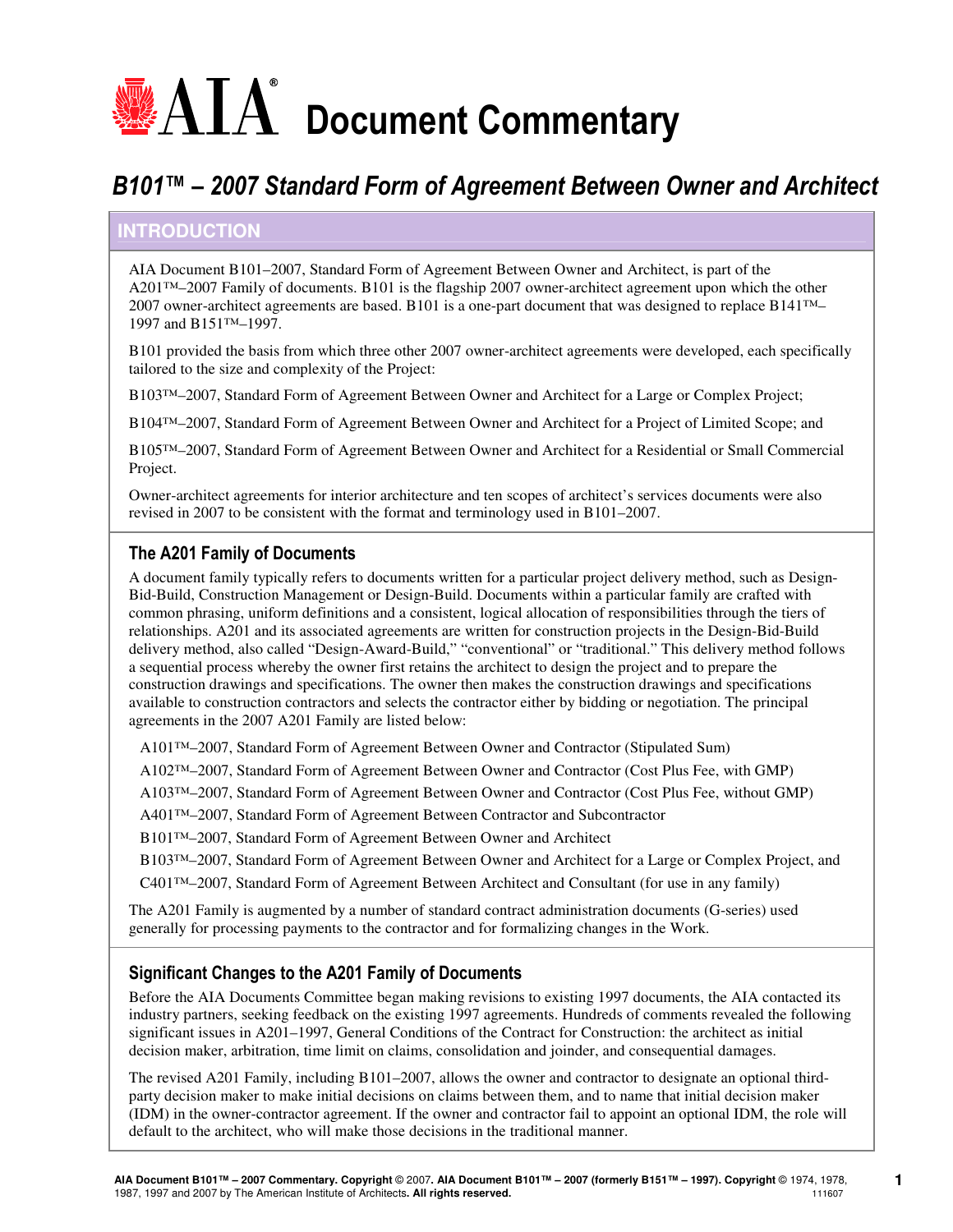The revised A201 Family also eliminates mandatory arbitration, which AIA documents have required since 1888. Agreements in the revised A201 Family provide check boxes where the parties may choose arbitration, litigation, or another method of binding dispute resolution for resolving disputes.

In addition, the 2007 A201 Family of documents is less restrictive regarding consolidation of arbitration and the joinder of third parties, when arbitration is the selected method of binding dispute resolution.

Provisions relating to statutory limitation periods for filing binding dispute resolution proceedings were substantially revised in the 2007 documents. The waiver of consequential damages clause, added to the A201 Family in 1997, remains in the 2007 family as a barrier to "runaway" claims.

# Changes to 2007 Owner-Architect Agreements

For owner-architect agreements, the industry and AIA internal groups shared these concerns: B141–1997 two-part format, phases versus services, basic services and additional services, errors and omissions insurance, standard of care, green design, the architect as initial decision maker (discussed above), ownership of instruments of service, and the requirement to design to the owner's budget for the cost of the work. All of these issues were addressed in the development of B101–2007.

### B101 Format

In 1997, the AIA released its flagship owner-architect agreement B141–1997 as a two-part document. The AIA revised the format of B141 by separating the agreement into two parts: B141–1997 Part 1, the agreement terms, and B141–1997 Part 2, the scope of the architect's services. The AIA made this change to recognize, in a very prominent way, the change that had been taking place in the architecture profession over the previous ten years. Many architects found they could practice more successfully by developing specialties, such as by providing historic preservation studies and reports. These architects seldom needed an agreement to provide services for the design and construction of buildings; instead, they needed a contract form that would allow for a specialized scope of services. By separating the agreement terms from the scope of services, the AIA allowed architects to achieve infinite flexibility in contracting for their services.

When revising B141–1997 for release in 2007, the AIA took a hard look at the success of the two-part agreement and found that while it served the interests of the specialist architect, it created undue complexity for the architect providing traditional design and contract administration services. Those architects and their clients had gravitated toward using B151–1997, a one-part agreement for traditional services, modeled after B141–1987. Recognizing the validity of that choice, the AIA developed B101–2007, a one-part document that follows the format of B151–1997, but uses text copied and edited from both B141–1997 and B151–1997.

B101–2007 consolidates and replaces B141–1997 and B151–1997. B101 sets forth the architect's services during five phases: schematic design, design development, construction documents, bidding/negotiation, and construction contract administration. B101 returns to the concept of "basic" and "additional" services and explicitly sets forth basic services in Article 3. Additional services, listed in Article 4, may be simply thought of as any service that is not a basic service. As such, additional services may be included in the agreement when it is executed, or added as the project proceeds.

To provide an agreement for the specialist architect, or the architect who may initially provide services for a special scope of work (e.g., a security evaluation) and then provide traditional design and contract administration services, the AIA divided the text of B101–2007 into two parts: the agreement portion (per B141–1997 Part 1), and the services portion (per B141–1997 Part 2). These two new documents are numbered B102–2007 and B201–2007, respectively.

### Standard of Care

B101–2007 Section 2.2 includes a statement of the standard of care pursuant to which the architect shall perform its services. In large part, this is an entirely new addition to the owner-architect agreements. B141–1997 and B151– 1997 only contain a vague reference to a standard of care, noting that "[t]he Architect's services shall be performed as expeditiously as is consistent with professional skill and care and the orderly progress of the Project." While the clear implication from this language is that the architect's services are subject to a standard of care, the 1997 documents do not contain any statement as to what that standard of care is.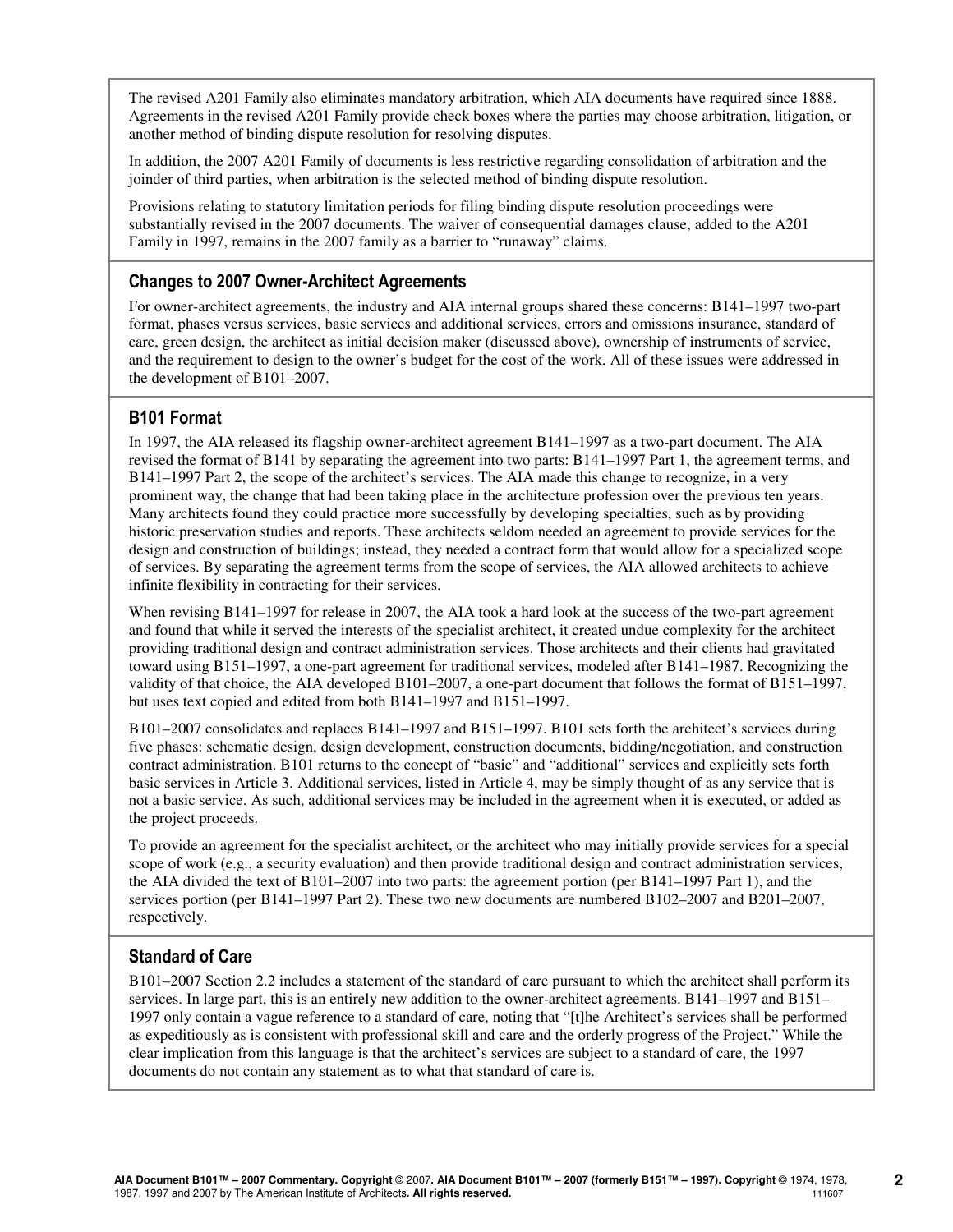Generally speaking, like all professionals, an architect must perform its duties consistent with the degree of care and competence generally expected of a reasonably skilled member of the profession. This standard of care applies in any professional activity an architect undertakes, regardless of whether or not the standard of care is stated in the contract for services. The AIA found, however, that parties often added standard of care language to contracts irrespective of this fact. The AIA also discovered that, in many instances, the general standard of care was misstated. The high occurrence of misstating the standard of care troubled the AIA because it could lead to a general misunderstanding as to the actual standard.

Accordingly, the AIA saw fit to include a clear and explicit statement of the generally applicable standard of care in its 2007 revisions stating that the architect will perform its services consistent with that level of skill and care ordinarily provided by architects practicing under the same or similar circumstances. It is true that from state to state the applicable standard of care may be stated slightly differently, however, this definition is generally accurate nationwide. Additionally, the definition is sufficiently flexible to adapt to each state's particular standard of care. It is the AIA's intent that B101–2007 will provide the owner with a better understanding of the common law standard of care for an architect. Practically speaking, however, the inclusion of this standard of care provision in the contract will have essentially no impact on the nature of the architect's services, as those services have always been subject to a common law standard of care definition similar to that set forth in B101.

### Insurance Requirements

Another new addition to the 2007 owner-architect agreements is a requirement that the architect maintain insurance. B101–2007 contains a provision requiring the parties to specify the types and limits of insurance the architect is required to maintain. Where those requirements exceed the types or levels of insurance the architect normally maintains, the owner is required to reimburse the architect for the costs of obtaining such excess insurance. B141–1997 and B151–1997 contained a similar requirement that excess insurance the owner required the architect to obtain was a reimbursable expense; however, those documents did not contain an explicit duty on the part of the architect to maintain any minimum levels or types of insurance.

# Sustainable Design

-

The AIA has adopted and stated a public policy that architects must be environmentally responsible in performing their services and must advocate for the sustainable use of Earth's resources in the creation and operation of the built environment in which we live.<sup>1</sup> In furtherance of these goals, B101–2007 requires the architect, during the schematic design phase and as part of its basic services, to discuss with the owner the feasibility of incorporating environmentally responsible design approaches into the project. Through this discussion, the owner and the architect are to reach an understanding with regard to the project's overall requirements, and if and how environmentally responsible design will be incorporated into the design.

The owner may require environmentally responsible design solutions that exceed the limit of the architect's basic services. That limit is set forth in Article 3 by requiring the architect, as part of its basic services, to consider environmentally responsible design alternatives, such as building orientation and material choices, in preparing a schematic design to the extent the alternatives are appropriate to the project and consistent with the owner's stated program, schedule and budget. Therefore, if the owner requests extensive design alternatives such as unique system designs, in-depth materials research, energy modeling, or LEED® certification, the architect will provide those services as an additional service for additional compensation.

B101–2007, however, does not place the burden or duty of achieving environmentally responsible design solely on the architect—that burden falls upon the owner and the architect together. In the end, owners decide the ultimate level of environmentally responsible design that will be incorporated into their buildings. The B101 provisions bring environmentally responsible design to the attention of the owner and the architect while the project's specific requirements are being developed. As such, B101 provides a platform for the architect to fulfill the AIA's public policy without imposing open-ended design requirements on the architect to make all buildings they design environmentally responsible.

<sup>&</sup>lt;sup>1</sup> AIA Board of Directors, *AIA Directory of Public Policies and Position Statements*, 2005. The American Institute of Architects <http://www.aia.org/SiteObjects/files/Public\_Policy\_ Directory \_revised\_1205.pdf>. (The AIA's relevant public policy: "The creation and operation of the built environment require an investment of the earth's resources. Architects must be environmentally responsible and advocate for the sustainable use of those resources.")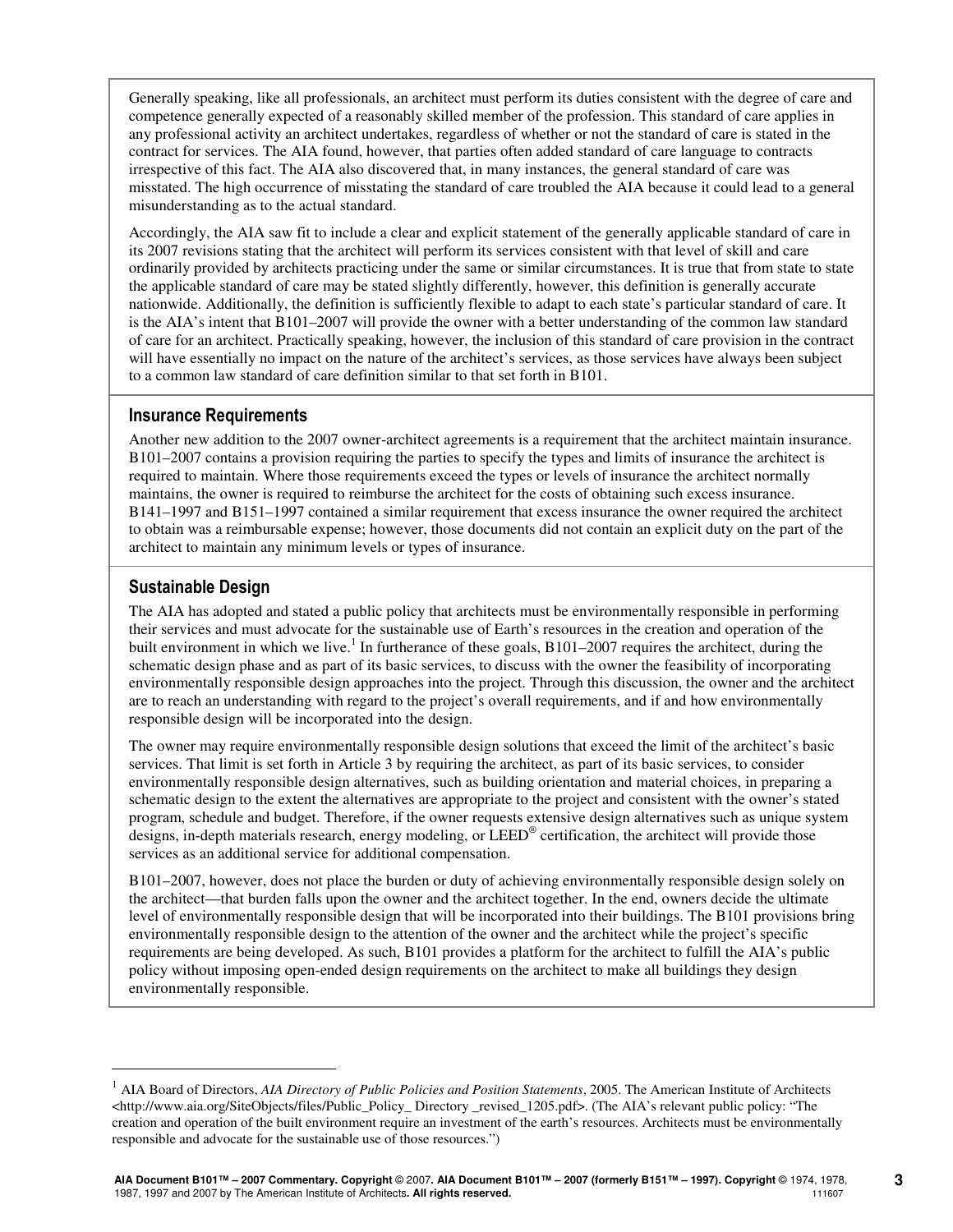### Intellectual Property Rights (Instruments of Service)

Owners groups criticized the AIA's 1997 owner-architect agreements for not allowing the owner more liberal use of the architect's intellectual property (the instruments of service) in the event of a termination of the agreement. The AIA has overhauled these provisions substantially and has added provisions for the owner, through a nonexclusive license, to have more access to the architect's instruments of service to construct, use, maintain, alter, and add to the project, provided the owner has paid the architect all amounts due. If the owner breaches its agreement with the architect, however, the owner loses the license and no longer can use the architect's instruments of service. Use of the architect's instruments of service where the architect is not involved, following the owner's termination for convenience or after the project is completed, will be without liability to the architect. In addition, if the owner terminates for convenience, or if the architect terminates due to the owner's suspension of the project, the owner pays a licensing fee to the architect for continued use of the instruments of service.

### Other 2007 AIA Owner-Architect Agreements

One of the guiding principles used in developing the 2007 owner-architect agreements is that the agreement should be tailored to the size and complexity of the project. B101–1997 forms the basis for the following agreements that were developed in accordance with this principle:

### **B103™–2007, Standard Form of Agreement Between Owner and Architect for a Large or Complex Project**

B103–2007 contains many of the same provisions as B101–2007, Standard Form of Agreement Between Owner and Architect, but B103 is tailored specifically for use for large or complex projects. As in B101, services are divided along the traditional lines of Basic and Additional Services. Basic Services are based on five phases: Schematic Design, Design Development, Construction Documents, Bidding and Negotiation, and Construction. In B103 the Architect does not prepare cost estimates, but agrees to design the Project to meet the Owner's budget for the Cost of the Work at the conclusion of the Design Development Phase Services. B103 assumes that the Owner will retain third parties to provide cost estimates and Project schedules, and may implement fast-track, phased or accelerated scheduling.

### **B104™–2007, Standard Form of Agreement Between Owner and Architect for a Project of Limited Scope**

B104–2007 is tailored specifically for use on projects of limited scope or medium-sized projects. B104 is an abbreviated version of B101–1997. It contains the same 13 articles as B101, but they are simplified and streamlined. B104 assumes that the Architect will provide cost estimates and will design the Project to meet the Owner's budget for the Cost of the Work. Basic Services are compressed into three phases: design, construction documents and construction. B104 does not contain the Architect's insurance requirements that are in B101. B104 should be used in conjunction with A107™–2007, Standard Form of Agreement Between Owner and Contractor for a Project of Limited Scope.

### **B105™–2007 (formerly B155TM–1993), Standard Form of Agreement Between Owner and Architect for a Residential or Small Commercial Project**

B105–2007 was developed for use on a residential or small commercial project that is modest in size and brief in duration. B105 is a two-page document that contains seven abbreviated articles. Basic Services are compressed into two phases, design and construction. The Architect's responsibilities during construction are substantially set forth in A105™–2007, Standard Form of Agreement Between Owner and Contractor for a Residential or Small Commercial Project, which is incorporated by reference into B105. The Owner provides cost estimating through the Contractor. The Architect retains ownership of its Instruments of Service and the Owner's right to use them terminates when the Project is complete. B105 does not contain a dispute provision but relies instead on the law of the place where the Project is located.

### Notices

This B101–2007 Commentary was prepared by the American Institute of Architects with the assistance of Howard G. Goldberg, Esq., Hon. AIA.

This publication does not constitute and does not offer legal or other professional service. If legal advice or other expert assistance is required, the services of a competent professional should be sought.

The American Institute of Architects, 1735 New York Ave., N.W., Washington, D.C. 20006.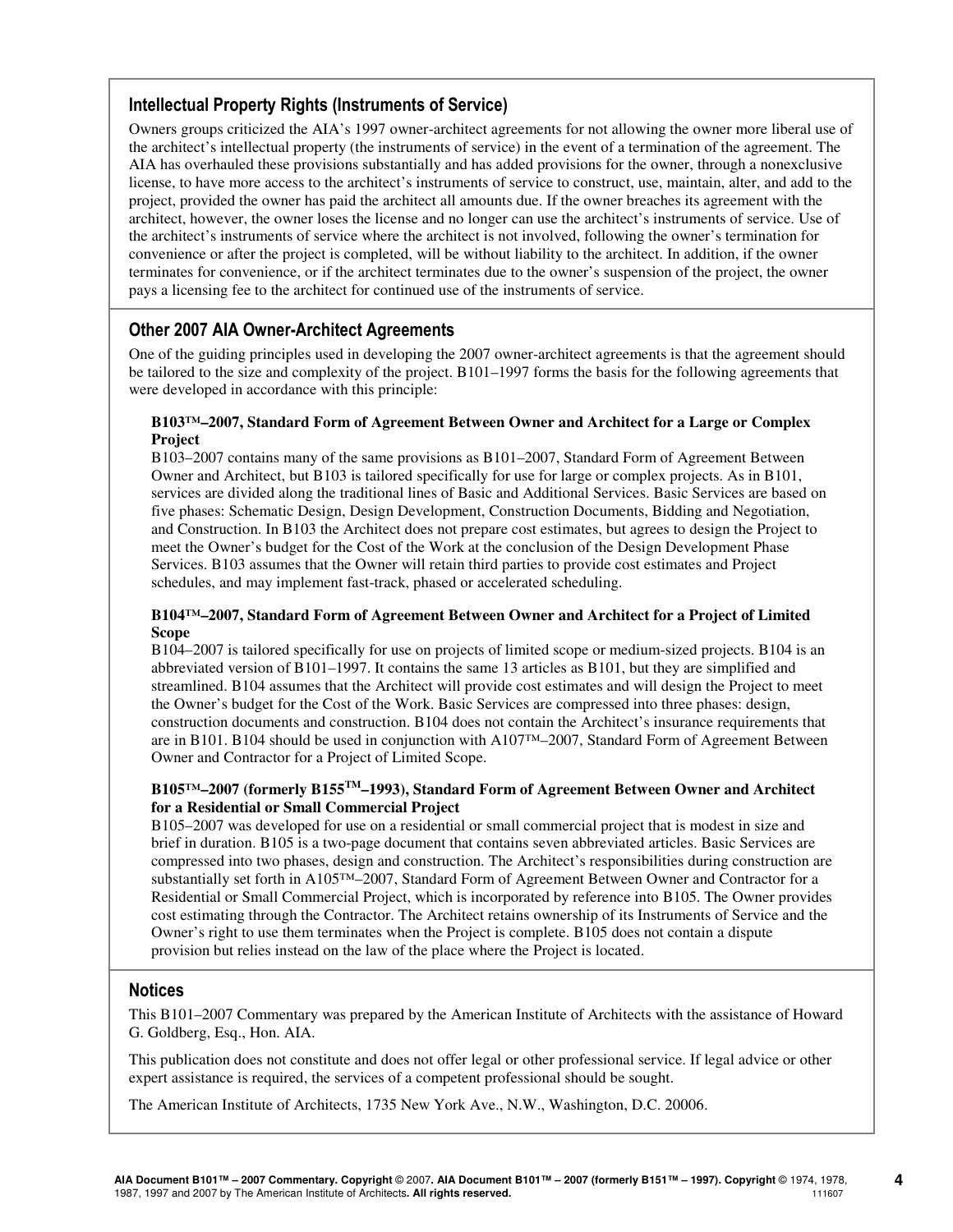| <b>COMMENTARY</b>                                                                                                                                                                                                                                                                                    | <b>B101-2007 TEXT</b>                                                                                                                                                                                   |
|------------------------------------------------------------------------------------------------------------------------------------------------------------------------------------------------------------------------------------------------------------------------------------------------------|---------------------------------------------------------------------------------------------------------------------------------------------------------------------------------------------------------|
| <b>COVER PAGE</b>                                                                                                                                                                                                                                                                                    |                                                                                                                                                                                                         |
| This date should precede or coincide with the date when<br>performance of each party's obligations are to actually<br>commence.                                                                                                                                                                      | <b>AGREEMENT</b> made as of the<br>day of<br>in the year of<br>(In words, indicate day, month and year)                                                                                                 |
| The term Owner is used to designate the architect's client.<br>That individual or entity may be a tenant, for example,<br>and may or may not actually have an ownership interest in<br>the premises for which the project is commissioned.                                                           | <b>BETWEEN</b> the Architect's client identified as the <b>Owner:</b><br>(Name, address and other information)                                                                                          |
| Use the full legal name of the entity or individual<br>expected to pay for the architect's services and who will<br>be liable for performing the owner's obligations under<br>this agreement.                                                                                                        |                                                                                                                                                                                                         |
| As defined in A201-2007, the term Architect refers to a<br>person who is lawfully licensed to practice architecture or<br>to an entity lawfully practicing architecture in the<br>jurisdiction where the project is located. If the Architect is<br>an entity, indicate the full name of the entity. | and the Architect:<br>(Name, address and other information)                                                                                                                                             |
| The inclusion of a detailed description of the project is<br>critically important for mutual understanding and for<br>protection of both parties' interests. The project may or<br>may not be a building.                                                                                            | for the following Project:<br>(Name, location and detailed description)                                                                                                                                 |
|                                                                                                                                                                                                                                                                                                      | The Owner and Architect agree as follows.                                                                                                                                                               |
| <b>TABLE OF ARTICLES</b>                                                                                                                                                                                                                                                                             |                                                                                                                                                                                                         |
|                                                                                                                                                                                                                                                                                                      | <b>INITIAL INFORMATION</b><br>1                                                                                                                                                                         |
|                                                                                                                                                                                                                                                                                                      | <b>ARCHITECT'S RESPONSIBILITIES</b><br>2                                                                                                                                                                |
|                                                                                                                                                                                                                                                                                                      | <b>SCOPE OF ARCHITECT'S BASIC SERVICES</b><br>3                                                                                                                                                         |
|                                                                                                                                                                                                                                                                                                      | <b>ADDITIONAL SERVICES</b><br>4                                                                                                                                                                         |
|                                                                                                                                                                                                                                                                                                      | <b>OWNER'S RESPONSIBILITIES</b><br>5                                                                                                                                                                    |
|                                                                                                                                                                                                                                                                                                      | <b>COST OF THE WORK</b><br>6                                                                                                                                                                            |
|                                                                                                                                                                                                                                                                                                      | <b>COPYRIGHTS AND LICENSES</b><br>7                                                                                                                                                                     |
|                                                                                                                                                                                                                                                                                                      | 8<br><b>CLAIMS AND DISPUTES</b>                                                                                                                                                                         |
|                                                                                                                                                                                                                                                                                                      | 9<br><b>TERMINATION OR SUSPENSION</b>                                                                                                                                                                   |
|                                                                                                                                                                                                                                                                                                      | 10<br><b>MISCELLANEOUS PROVISIONS</b>                                                                                                                                                                   |
|                                                                                                                                                                                                                                                                                                      | 11<br><b>COMPENSATION</b>                                                                                                                                                                               |
|                                                                                                                                                                                                                                                                                                      | 12<br><b>SPECIAL TERMS AND CONDITIONS</b>                                                                                                                                                               |
|                                                                                                                                                                                                                                                                                                      | <b>SCOPE OF THE AGREEMENT</b><br>13                                                                                                                                                                     |
|                                                                                                                                                                                                                                                                                                      | <b>EXHIBIT A INITIAL INFORMATION</b>                                                                                                                                                                    |
| <b>ARTICLE 1 INITIAL INFORMATION</b>                                                                                                                                                                                                                                                                 |                                                                                                                                                                                                         |
| Initial Information may be provided in Section 1.1 or in<br>Exhibit A. If Section 1.1 is used, the parties should take<br>care to be as explicit and detailed as possible with respect<br>to the relevant Initial Information. Although some of the                                                  | § 1.1 This Agreement is based on the Initial Information<br>set forth in this Article 1 and in optional Exhibit A,<br>Initial Information:<br>(Complete Exhibit A, Initial Information, and incorporate |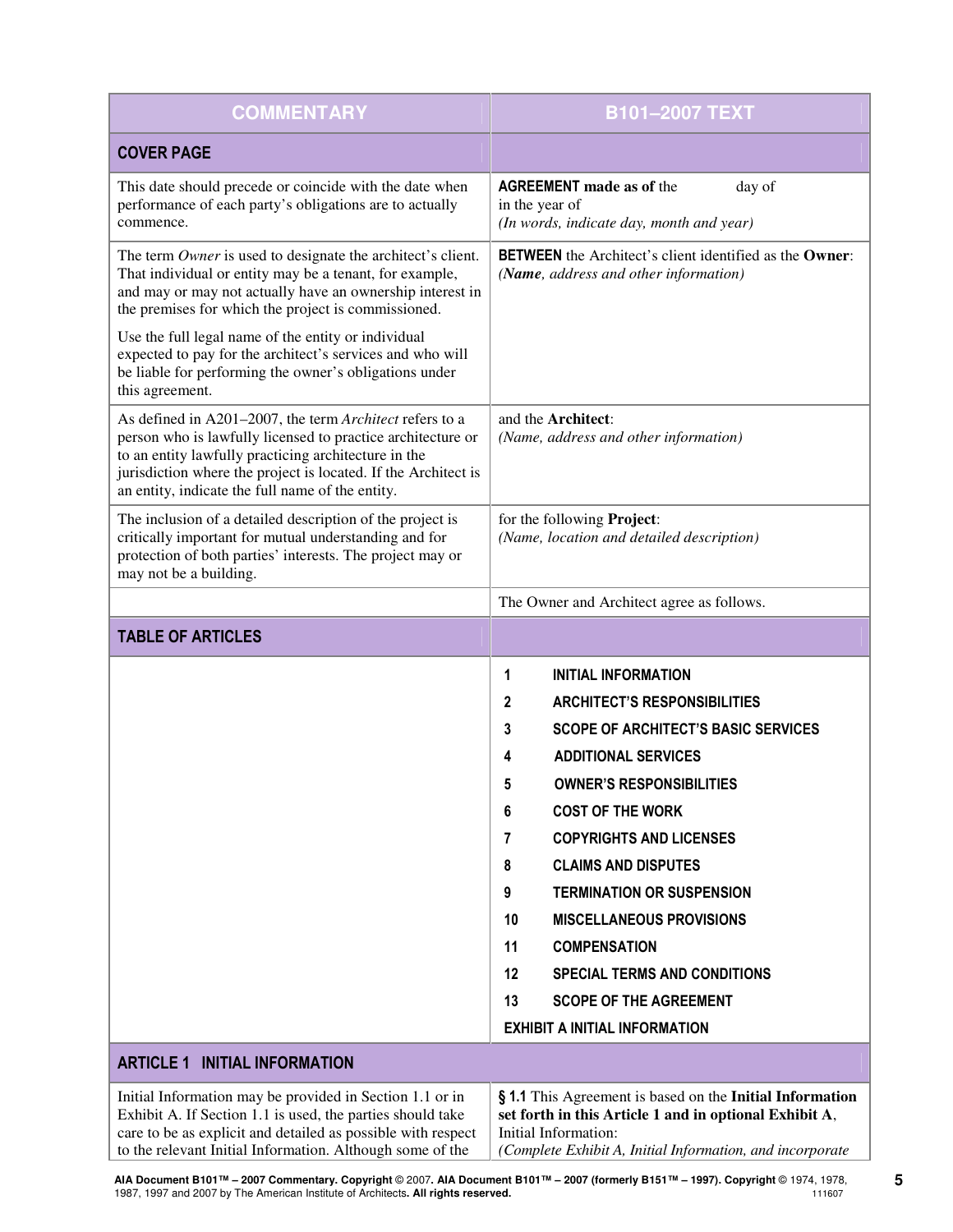| <b>COMMENTARY</b>                                                                                                                                                                                                                                                                                                                                                                                                                                                                                                                                                                                                                                                                                                                                                                                                                                                                                                                                                                                                                                                                                                                                                                                                                                                                                                                                                                                                                  | <b>B101-2007 TEXT</b>                                                                                                                                                                                                                                                                                                                                                                            |  |
|------------------------------------------------------------------------------------------------------------------------------------------------------------------------------------------------------------------------------------------------------------------------------------------------------------------------------------------------------------------------------------------------------------------------------------------------------------------------------------------------------------------------------------------------------------------------------------------------------------------------------------------------------------------------------------------------------------------------------------------------------------------------------------------------------------------------------------------------------------------------------------------------------------------------------------------------------------------------------------------------------------------------------------------------------------------------------------------------------------------------------------------------------------------------------------------------------------------------------------------------------------------------------------------------------------------------------------------------------------------------------------------------------------------------------------|--------------------------------------------------------------------------------------------------------------------------------------------------------------------------------------------------------------------------------------------------------------------------------------------------------------------------------------------------------------------------------------------------|--|
| information called for in Section 1.1 or Exhibit A may not<br>be readily available when the parties have finalized their<br>agreement, such information as is known at the time of<br>signing should be incorporated into the document.                                                                                                                                                                                                                                                                                                                                                                                                                                                                                                                                                                                                                                                                                                                                                                                                                                                                                                                                                                                                                                                                                                                                                                                            | it into the Agreement at Section 13.2, or state below Initial<br>Information such as details of the Project's site and<br>program, Owner's contractors and consultants, Architect's<br>consultants, Owner's budget for the Cost of the Work,<br>authorized representatives, anticipated procurement<br>method, and other information relevant to the Project.)                                   |  |
| The parties must set forth the owner's anticipated dates<br>for commencement of construction and substantial<br>completion as those dates are to be incorporated into the<br>architect's initial schedule for the architect's services, and<br>they determine at which point the architect will provide<br>certain basic services as additional services.                                                                                                                                                                                                                                                                                                                                                                                                                                                                                                                                                                                                                                                                                                                                                                                                                                                                                                                                                                                                                                                                          | §1.2 The Owner's anticipated dates for<br>commencement of construction and Substantial<br>Completion of the Work are set forth below:<br>Commencement of construction date:<br>.1<br>.2<br>Substantial Completion date:                                                                                                                                                                          |  |
| Most of the parameters elicited by Section 1.1 or<br>Exhibit A impact the further development of the project.<br>A change in a parameter that seems insignificant to one<br>party may have serious consequences for the other party.                                                                                                                                                                                                                                                                                                                                                                                                                                                                                                                                                                                                                                                                                                                                                                                                                                                                                                                                                                                                                                                                                                                                                                                               | § 1.3 The Owner and Architect may rely on the Initial<br>Information. Both parties, however, recognize that such<br>information may materially change and, in that event, the<br>Owner and the Architect shall appropriately adjust the<br>schedule, the Architect's services and the Architect's<br>compensation.                                                                               |  |
| <b>ARTICLE 2 ARCHITECT'S RESPONSIBILITIES</b>                                                                                                                                                                                                                                                                                                                                                                                                                                                                                                                                                                                                                                                                                                                                                                                                                                                                                                                                                                                                                                                                                                                                                                                                                                                                                                                                                                                      |                                                                                                                                                                                                                                                                                                                                                                                                  |  |
|                                                                                                                                                                                                                                                                                                                                                                                                                                                                                                                                                                                                                                                                                                                                                                                                                                                                                                                                                                                                                                                                                                                                                                                                                                                                                                                                                                                                                                    | § 2.1 The Architect shall provide the professional services<br>as set forth in this Agreement.                                                                                                                                                                                                                                                                                                   |  |
| This is a generally applicable formulation of the standard<br>of care for the architect's performance of its services.<br>Although the standard of care may be stated slightly<br>differently from state to state, this formulation is<br>generally accurate nationwide and is sufficiently flexible<br>to adapt to each state's particular standard of care. The<br>architect's services have always been subject to this<br>standard of care. This explicit formulation has been added<br>so that parties will not add a standard of care that is<br>inaccurate and alters the common law standard of care.<br>Expeditious performance is the best that any professional can<br>promise when dealing with matters of indeterminate nature.<br>Requiring the architect to meet absolute time limitations by<br>using such terms as "time is of the essence" with this<br>contract can adversely affect the quality of the architect's<br>services and may require behavior that is inconsistent with<br>the architect's standard of care. Typically, the architect is<br>depending upon input or decisions from others, including<br>representatives of governmental authorities having<br>jurisdiction over the project and the owner, to accomplish the<br>scheduling objectives. A written schedule usually helps, but<br>it must be adjustable when delays or factors beyond the<br>owner's or architect's control intervene. | § 2.2 The Architect shall perform its services consistent<br>with the professional skill and care ordinarily provided<br>by architects practicing in the same or similar locality<br>under the same or similar circumstances. The Architect<br>shall perform its services as expeditiously as is consistent<br>with such professional skill and care and the orderly<br>progress of the Project. |  |
| With the use of professional corporations and limited<br>liability companies, it is important to designate a particular<br>individual whom the owner can rely on to bind the architect.                                                                                                                                                                                                                                                                                                                                                                                                                                                                                                                                                                                                                                                                                                                                                                                                                                                                                                                                                                                                                                                                                                                                                                                                                                            | § 2.3 The Architect shall identify a representative<br>authorized to act on behalf of the Architect with respect<br>to the Project.                                                                                                                                                                                                                                                              |  |
| Section 2.4 deals with situations where the architect must<br>disclose a conflict of interest to the owner. Parallel<br>requirements to these obligations can be found in most<br>professional licensing regulations and in the AIA's Code<br>of Professional Conduct.                                                                                                                                                                                                                                                                                                                                                                                                                                                                                                                                                                                                                                                                                                                                                                                                                                                                                                                                                                                                                                                                                                                                                             | § 2.4 Except with the Owner's knowledge and consent,<br>the Architect shall not engage in any activity, or accept<br>any employment, interest or contribution that would<br>reasonably appear to compromise the Architect's<br>professional judgment with respect to this Project.                                                                                                               |  |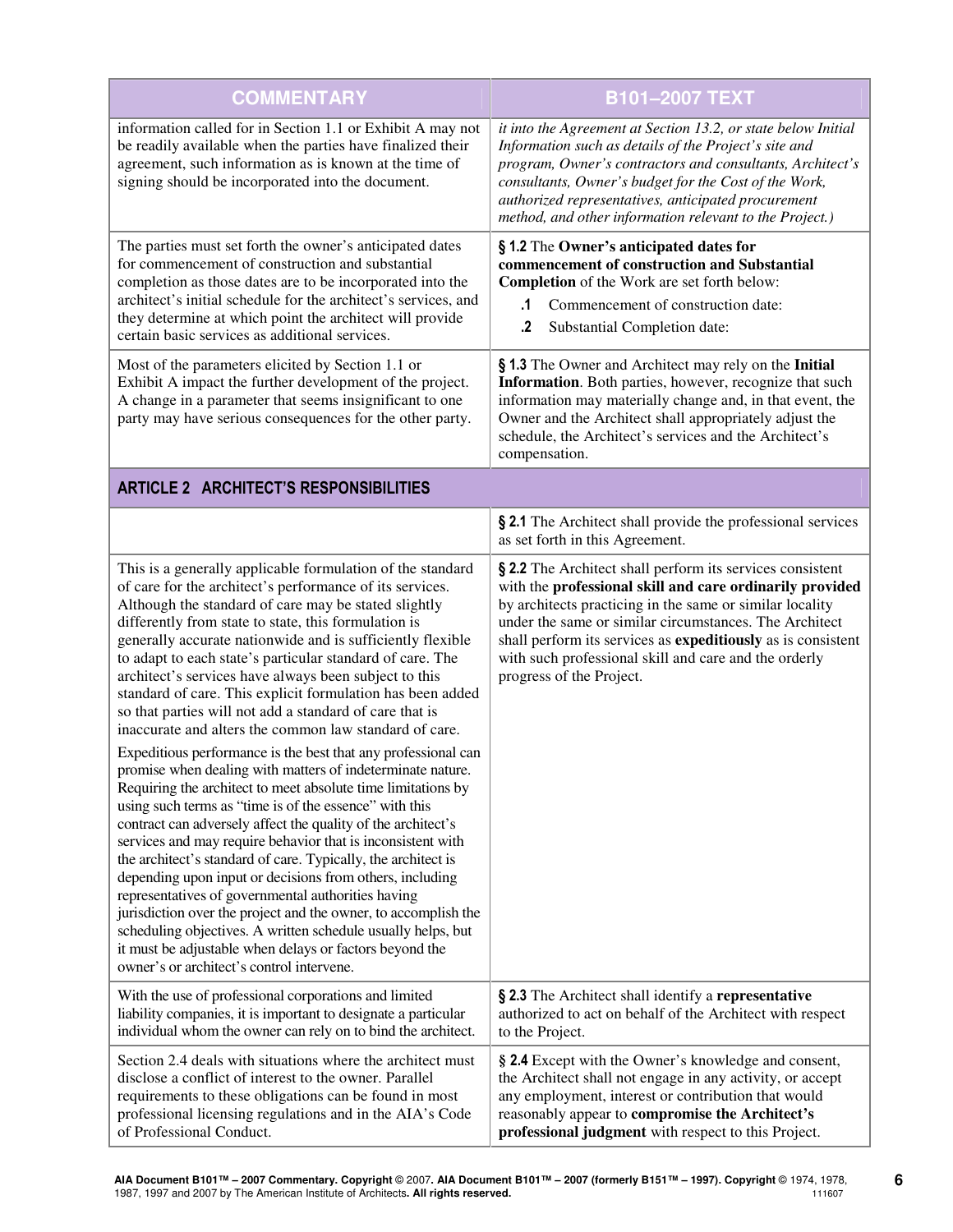| <b>COMMENTARY</b>                                                                                                                                                                                                                                                                                                                                                                                                                                                                                                                                                                                                                                                                                                                                                                                                                                                                                                                                                                                                                                                                                         | <b>B101-2007 TEXT</b>                                                                                                                                                                                                                                                                                                                                                                                                                                                                                                                                                                                                                                                                                            |
|-----------------------------------------------------------------------------------------------------------------------------------------------------------------------------------------------------------------------------------------------------------------------------------------------------------------------------------------------------------------------------------------------------------------------------------------------------------------------------------------------------------------------------------------------------------------------------------------------------------------------------------------------------------------------------------------------------------------------------------------------------------------------------------------------------------------------------------------------------------------------------------------------------------------------------------------------------------------------------------------------------------------------------------------------------------------------------------------------------------|------------------------------------------------------------------------------------------------------------------------------------------------------------------------------------------------------------------------------------------------------------------------------------------------------------------------------------------------------------------------------------------------------------------------------------------------------------------------------------------------------------------------------------------------------------------------------------------------------------------------------------------------------------------------------------------------------------------|
| The requirement that the architect maintain insurance is<br>new to the 2007 AIA standard form owner-architect<br>agreement. This provision requires the parties to specify<br>the types and limits of insurance the architect is required<br>to maintain. Where the requirements exceed the types or<br>levels of insurance the architect normally maintains, the<br>owner is required to reimburse the architect for the cost of<br>obtaining such excess insurance.<br>Some insurance policies, including professional liability<br>policies, are written on a "claims made" basis and have an<br>aggregate limit of liability. In order for a claim to be<br>covered by a policy written on a claims made basis, the<br>negligent act must have occurred within the term of the<br>policy or an earlier agreed date specified in the policy and<br>the first claim must have been made within the term of the<br>policy. The Architect should periodically review its<br>insurance coverage with a competent insurance advisor or<br>legal counsel to ensure that adequate coverages are<br>maintained | § 2.5 The Architect shall maintain the following<br>insurance for the duration of this Agreement. If any of<br>the requirements set forth below exceed the types and<br>limits the Architect normally maintains, the Owner shall<br>reimburse the Architect for any additional cost:<br>(Identify types and limits of insurance coverage, and<br>other insurance requirements applicable to the<br>Agreement, if any.)<br>General Liability<br>.1<br>$\cdot$<br>Automobile Liability<br>.3 Workers' Compensation<br>Professional Liability<br>.4                                                                                                                                                                 |
| ARTICLE 3 SCOPE OF ARCHITECT'S BASIC SERVICES                                                                                                                                                                                                                                                                                                                                                                                                                                                                                                                                                                                                                                                                                                                                                                                                                                                                                                                                                                                                                                                             |                                                                                                                                                                                                                                                                                                                                                                                                                                                                                                                                                                                                                                                                                                                  |
| The architect is required under Section 3.1 to furnish<br>normal structural, mechanical and electrical engineering<br>services. The architect may choose to retain outside<br>consultants to provide those services.                                                                                                                                                                                                                                                                                                                                                                                                                                                                                                                                                                                                                                                                                                                                                                                                                                                                                      | § 3.1 The Architect's Basic Services consist of those<br>described in Article 3 and include usual and customary<br>structural, mechanical, and electrical engineering<br>services. Services not set forth in Article 3 are Additional<br>Services.                                                                                                                                                                                                                                                                                                                                                                                                                                                               |
| A continuing dialogue with the owner regarding the<br>development of the design and the construction effort is<br>encouraged to avoid failed expectations and to minimize<br>disputes.<br>Research of design criteria is important. Review of these<br>criteria with the owner is also important because it<br>provides the owner with insight into the value added by<br>the architect's participation in the project.                                                                                                                                                                                                                                                                                                                                                                                                                                                                                                                                                                                                                                                                                   | § 3.1.1 The Architect shall manage the Architect's<br>services, consult with the Owner, research applicable<br>design criteria, attend Project meetings, communicate<br>with members of the Project team and report progress to<br>the Owner.                                                                                                                                                                                                                                                                                                                                                                                                                                                                    |
| The architect must coordinate its design services, which<br>includes its consultants services, with those provided by<br>others, such as consultants of the owner.<br>This provision is the companion to Section 5.9.                                                                                                                                                                                                                                                                                                                                                                                                                                                                                                                                                                                                                                                                                                                                                                                                                                                                                     | § 3.1.2 The Architect shall coordinate its services with<br>those services provided by the Owner and the Owner's<br>consultants. The Architect shall be entitled to rely on the<br>accuracy and completeness of services and information<br>furnished by the Owner and the Owner's consultants. The<br>Architect shall provide prompt written notice to the Owner<br>if the Architect becomes aware of any error, omission or<br>inconsistency in such services or information.                                                                                                                                                                                                                                  |
| The schedule for the architect's services should not be<br>confused with the construction schedule, which is<br>prepared by the contractor. The schedule required in this<br>section identifies the periods for design and construction,<br>allows time for approvals and may include pre-design and<br>facility operation activities. On the other hand, the<br>construction schedule covers the period between the date<br>of commencement of construction and the proposed date<br>for substantial completion. Except for identification of<br>items needing long-lead time for their procurement, the<br>details of the construction period are generally left to the<br>contractor.                                                                                                                                                                                                                                                                                                                                                                                                                  | § 3.1.3 As soon as practicable after the date of this<br>Agreement, the Architect shall submit for the Owner's<br>approval a schedule for the performance of the<br>Architect's services. The schedule initially shall include<br>anticipated dates for the commencement of construction<br>and for Substantial Completion of the Work as set forth in<br>the Initial Information. The schedule shall include<br>allowances for periods of time required for the Owner's<br>review, for the performance of the Owner's consultants,<br>and for approval of submissions by authorities having<br>jurisdiction over the Project. Once approved by the<br>Owner, time limits established by the schedule shall not, |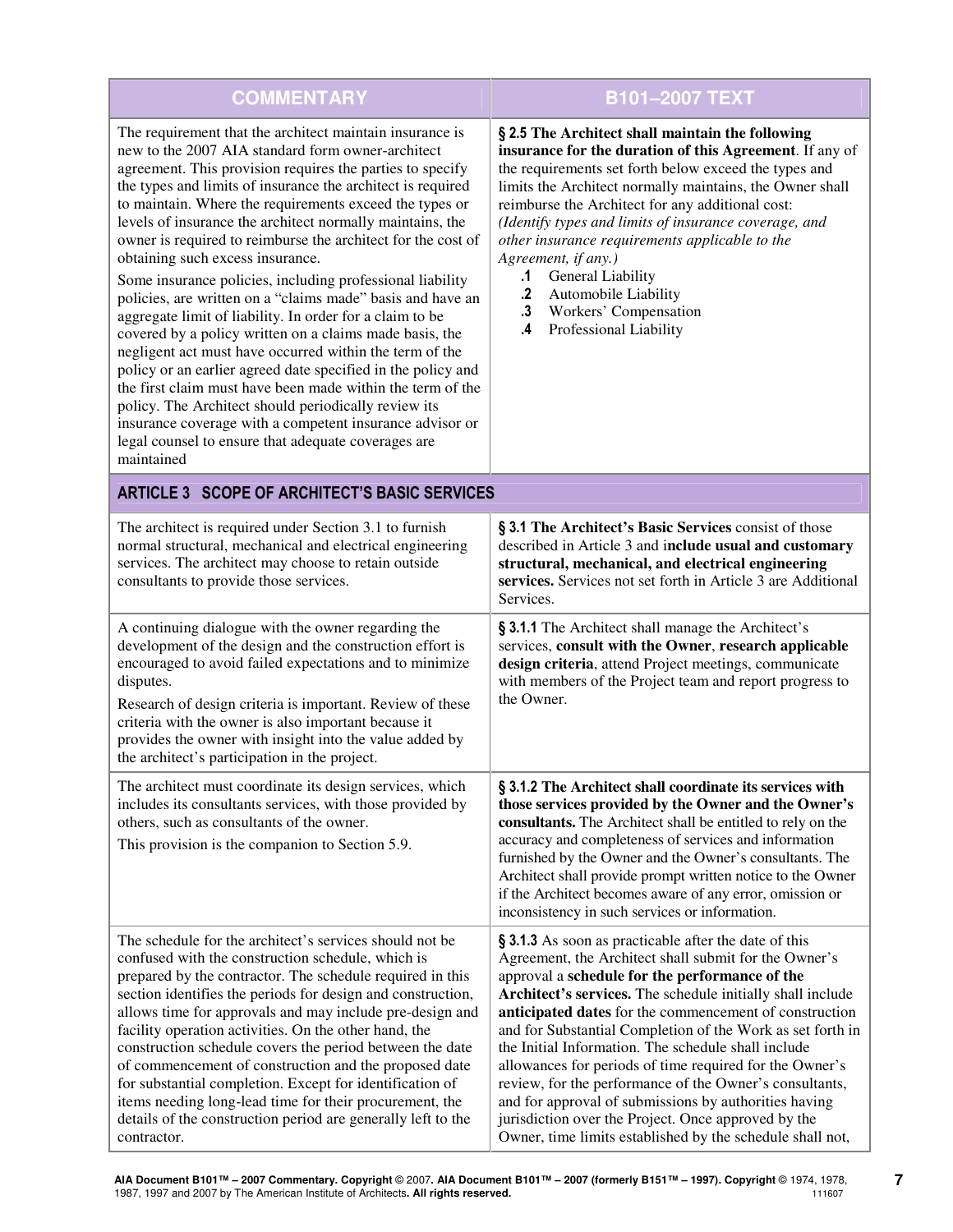| <b>COMMENTARY</b>                                                                                                                                                                                                                                                                                                                                                                                                                                                                                                                                                                                                                                                                                                                                                                                                                                                                                                                                                                                                                          | <b>B101-2007 TEXT</b>                                                                                                                                                                                                                                                                                                                                                                                                                                                                                                              |
|--------------------------------------------------------------------------------------------------------------------------------------------------------------------------------------------------------------------------------------------------------------------------------------------------------------------------------------------------------------------------------------------------------------------------------------------------------------------------------------------------------------------------------------------------------------------------------------------------------------------------------------------------------------------------------------------------------------------------------------------------------------------------------------------------------------------------------------------------------------------------------------------------------------------------------------------------------------------------------------------------------------------------------------------|------------------------------------------------------------------------------------------------------------------------------------------------------------------------------------------------------------------------------------------------------------------------------------------------------------------------------------------------------------------------------------------------------------------------------------------------------------------------------------------------------------------------------------|
| The identification of important anticipated dates serves a<br>dual purpose. It alerts the owner to the fact that timely<br>completion of the project requires timely decision-<br>making by the owner, and it enables the architect to<br>measure the effect of delayed decisions on the overall<br>timing of the architect's services.<br>The dates contained in the schedule are estimates. They                                                                                                                                                                                                                                                                                                                                                                                                                                                                                                                                                                                                                                         | except for reasonable cause, be exceeded by the Architect<br>or Owner. With the Owner's approval, the Architect shall<br>adjust the schedule, if necessary as the Project proceeds<br>until the commencement of construction.                                                                                                                                                                                                                                                                                                      |
| are not guaranteed, because they are based on<br>assumptions that may change during the course of the<br>project. It is important that the owner understand this<br>point.                                                                                                                                                                                                                                                                                                                                                                                                                                                                                                                                                                                                                                                                                                                                                                                                                                                                 |                                                                                                                                                                                                                                                                                                                                                                                                                                                                                                                                    |
|                                                                                                                                                                                                                                                                                                                                                                                                                                                                                                                                                                                                                                                                                                                                                                                                                                                                                                                                                                                                                                            | § 3.1.4 The Architect shall not be responsible for an<br>Owner's directive or substitution made without the<br>Architect's approval.                                                                                                                                                                                                                                                                                                                                                                                               |
| A professional is expected to take into account the<br>applicable codes, regulations and laws that impact the<br>performance of the professional's services. Because<br>codes, regulations, and laws may be subject to differing<br>interpretations, architects will ordinarily consult with<br>governmental officials having jurisdiction over the project<br>during the early design phases.                                                                                                                                                                                                                                                                                                                                                                                                                                                                                                                                                                                                                                             | § 3.1.5 The Architect shall, at appropriate times, contact<br>the governmental authorities required to approve the<br>Construction Documents and the entities providing utility<br>services to the Project. In designing the Project, the<br>Architect shall respond to applicable design<br>requirements imposed by such governmental<br>authorities and by such entities providing utility services.                                                                                                                             |
| This general statement covers many issues that will have<br>to be fleshed out in more detail for each individual<br>project. For example, the owner may obtain the building<br>permit in some jurisdictions through a designated<br>contractor or architect. How will that process be handled<br>and by whom? Often, questions like this are answered by<br>a detailed supplement to this provision that assigns to the<br>owner or architect specific tasks and procedures involving<br>governmental authorities in the place where the project is<br>located.                                                                                                                                                                                                                                                                                                                                                                                                                                                                            | § 3.1.6 The Architect shall assist the Owner in connection<br>with the Owner's responsibility for filing documents<br>required for the approval of governmental authorities<br>having jurisdiction over the Project.                                                                                                                                                                                                                                                                                                               |
|                                                                                                                                                                                                                                                                                                                                                                                                                                                                                                                                                                                                                                                                                                                                                                                                                                                                                                                                                                                                                                            | § 3.2 SCHEMATIC DESIGN PHASE SERVICES                                                                                                                                                                                                                                                                                                                                                                                                                                                                                              |
|                                                                                                                                                                                                                                                                                                                                                                                                                                                                                                                                                                                                                                                                                                                                                                                                                                                                                                                                                                                                                                            | § 3.2.1 The Architect shall review the program and other<br>information furnished by the Owner, and shall review<br>laws, codes, and regulations applicable to the Architect's<br>services.                                                                                                                                                                                                                                                                                                                                        |
| Quality, cost and time are the three key factors that must<br>be balanced again and again during the development of<br>the project. The owner and architect will discuss these<br>factors in completing Section 1.1 or Exhibit A, but often<br>the parties may be uncertain about one or more of these<br>factors at that time. As the project begins, the architect is<br>required under Section 3.2.2 to once again analyze the<br>balance and to make recommendations to the owner on<br>any corrections or the need for other consultant services.<br>Every site is unique, and as such, must be evaluated<br>against the desired quality, time and cost for the project.<br>The site and siting of a proposed building can have a<br>significant impact on the project's feasibility. For<br>example, a one-story 200,000 square foot warehouse can<br>be built on high or low ground, on a plain or a hill, and on<br>soil or rock, but cost, delivery time and quality will vary<br>considerably depending upon the choice of site. | § 3.2.2 The Architect shall prepare a preliminary<br>evaluation of the Owner's program, schedule, budget<br>for the Cost of the Work, Project site, and the<br>proposed procurement or delivery method and other<br>Initial Information, each in terms of the other, to<br>ascertain the requirements of the Project. The Architect<br>shall notify the Owner of $(1)$ any inconsistencies<br>discovered in the information, and (2) other information<br>or consulting services that may be reasonably needed for<br>the Project. |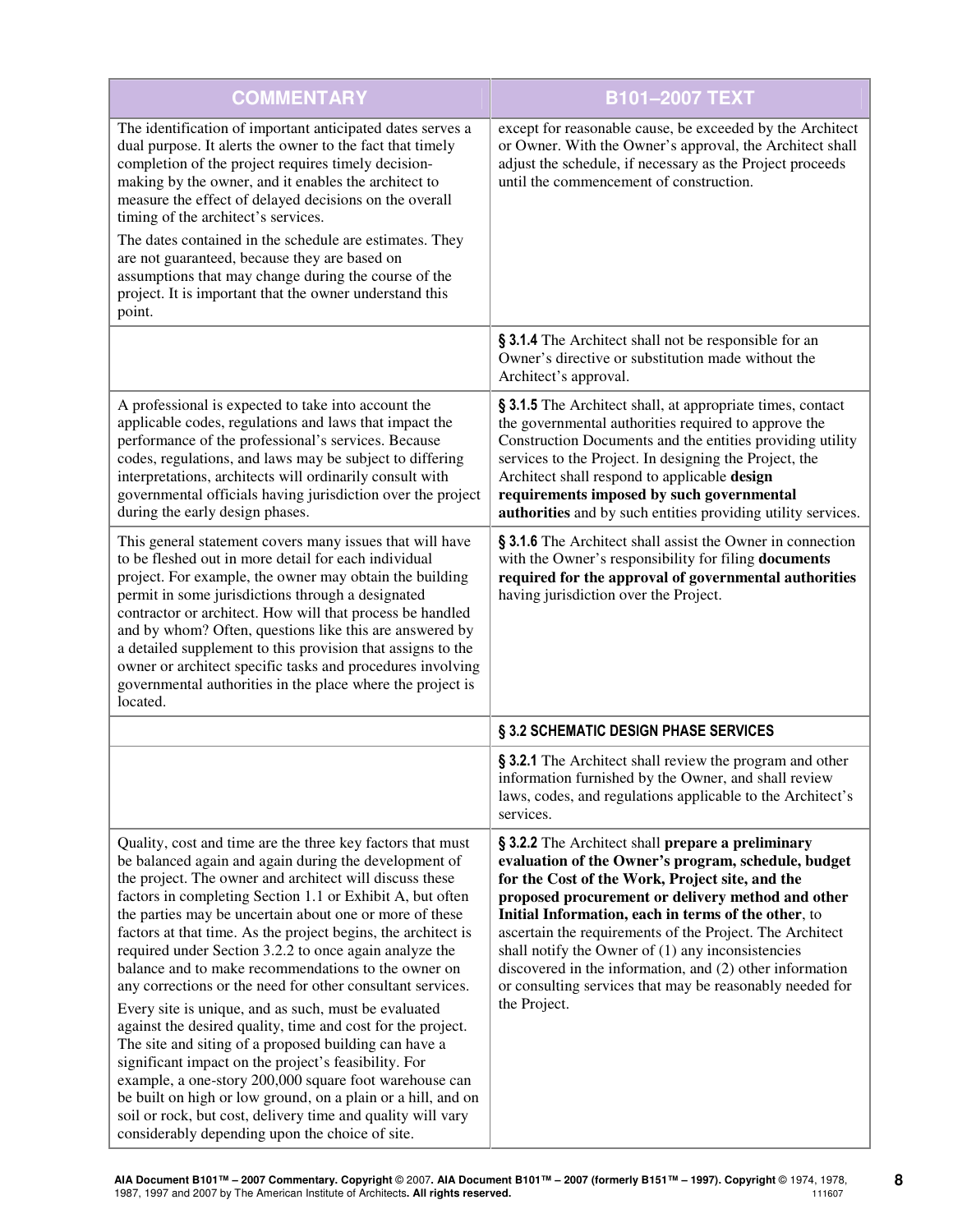| <b>COMMENTARY</b>                                                                                                                                                                                                                                                                                                                                                                                                                                                                                                                                                                                                                                                                                                                                                                     | <b>B101-2007 TEXT</b>                                                                                                                                                                                                                                                                                                                                                                                                                                                                                                                                                                      |
|---------------------------------------------------------------------------------------------------------------------------------------------------------------------------------------------------------------------------------------------------------------------------------------------------------------------------------------------------------------------------------------------------------------------------------------------------------------------------------------------------------------------------------------------------------------------------------------------------------------------------------------------------------------------------------------------------------------------------------------------------------------------------------------|--------------------------------------------------------------------------------------------------------------------------------------------------------------------------------------------------------------------------------------------------------------------------------------------------------------------------------------------------------------------------------------------------------------------------------------------------------------------------------------------------------------------------------------------------------------------------------------------|
| Decisions such as whether to retain a construction manager,<br>whether multiple prime contracts will be issued and<br>whether the project will be "fast-tracked" can all affect the<br>financial and time requirements of the project and the<br>architect's services. These decisions will be important to<br>the architect in developing the schedule for the architect's<br>services, in determining the sequence of the architect's<br>design services and in evaluating cost. This review may be<br>used by the architect to acquaint the owner with other<br>services the architect can offer during construction.                                                                                                                                                              |                                                                                                                                                                                                                                                                                                                                                                                                                                                                                                                                                                                            |
| B101-2007 requires the architect, during the schematic<br>design phase and as part of its basic services, to discuss<br>with the owner the feasibility of incorporating<br>environmentally responsible design approaches into the<br>project. Through this discussion, the owner and the<br>architect are to reach an understanding with regard to the<br>project's overall requirements, and if and how<br>environmentally responsible design will be incorporated<br>into the design.                                                                                                                                                                                                                                                                                               | § 3.2.3 The Architect shall present its preliminary<br>evaluation to the Owner and shall discuss with the Owner<br>alternative approaches to design and construction of the<br>Project, including the feasibility of incorporating<br>environmentally responsible design approaches. The<br>Architect shall reach an understanding with the Owner<br>regarding the requirements of the Project.                                                                                                                                                                                            |
| The timing of these submissions typically is controlled by<br>the schedule prepared in accordance with Section 3.1.3.<br>The architect must receive the owner's approvals of<br>schematic, design development and construction<br>documents before proceeding to the next step in the<br>development of the design. The owner's untimely failure<br>to approve or revocation of prior approvals can seriously<br>affect and delay the design process, which may then<br>require additional services to adjust the schedule and the<br>architect's compensation. By approving submissions,<br>however, the owner does not become a guarantor of the<br>architect's services. The architect remains fully<br>responsible for the professional quality of the<br>architectural services. | § 3.2.4 Based on the Project's requirements agreed upon<br>with the Owner, the Architect shall prepare and present<br>for the Owner's approval a preliminary design<br>illustrating the scale and relationship of the Project<br>components.                                                                                                                                                                                                                                                                                                                                               |
| Through its design services, the architect gives shape to the<br>project initially conceived by the owner. The architect uses<br>the schematic design documents to show the project's<br>principal themes expressed in concrete terms. The<br>schematic design documents can take many forms, such as<br>paper drawings, cardboard models, CAD representations,<br>or digital models. This is a collaborative process between<br>the owner and architect. It is formalized in the agreement<br>through Section 3.2.7, which requires the architect to<br>submit these design documents for the owner's approval.                                                                                                                                                                      | § 3.2.5 Based on the Owner's approval of the preliminary<br>design, the Architect shall prepare Schematic Design<br>Documents for the Owner's approval. The Schematic<br>Design Documents shall consist of drawings and other<br>documents including a site plan, if appropriate, and<br>preliminary building plans, sections and elevations; and may<br>include some combination of study models, perspective<br>sketches, or digital modeling. Preliminary selections of<br>major building systems and construction materials shall be<br>noted on the drawings or described in writing. |
| The owner may require environmentally responsible design<br>solutions that exceed the limit of the architect's basic<br>services. That limit is set forth in Section 3.2.5.1 by requiring<br>the architect, as a basic service, to consider environmentally<br>responsible design alternatives, such as building orientation<br>and material choices, in preparing a schematic design that is<br>consistent with the owner's stated program, schedule and<br>budget. If the owner requests extensive design alternatives<br>such as unique system designs, in-depth materials research,<br>energy modeling, or LEED® certification, the architect will<br>provide those services as an additional service for additional<br>compensation.                                             | § 3.2.5.1 The Architect shall consider environmentally<br>responsible design alternatives, such as material choices<br>and building orientation, together with other<br>considerations based on program and aesthetics, in<br>developing a design that is consistent with the Owner's<br>program, schedule and budget for the Cost of the Work.<br>The Owner may obtain other environmentally responsible<br>design services under Article 4.                                                                                                                                              |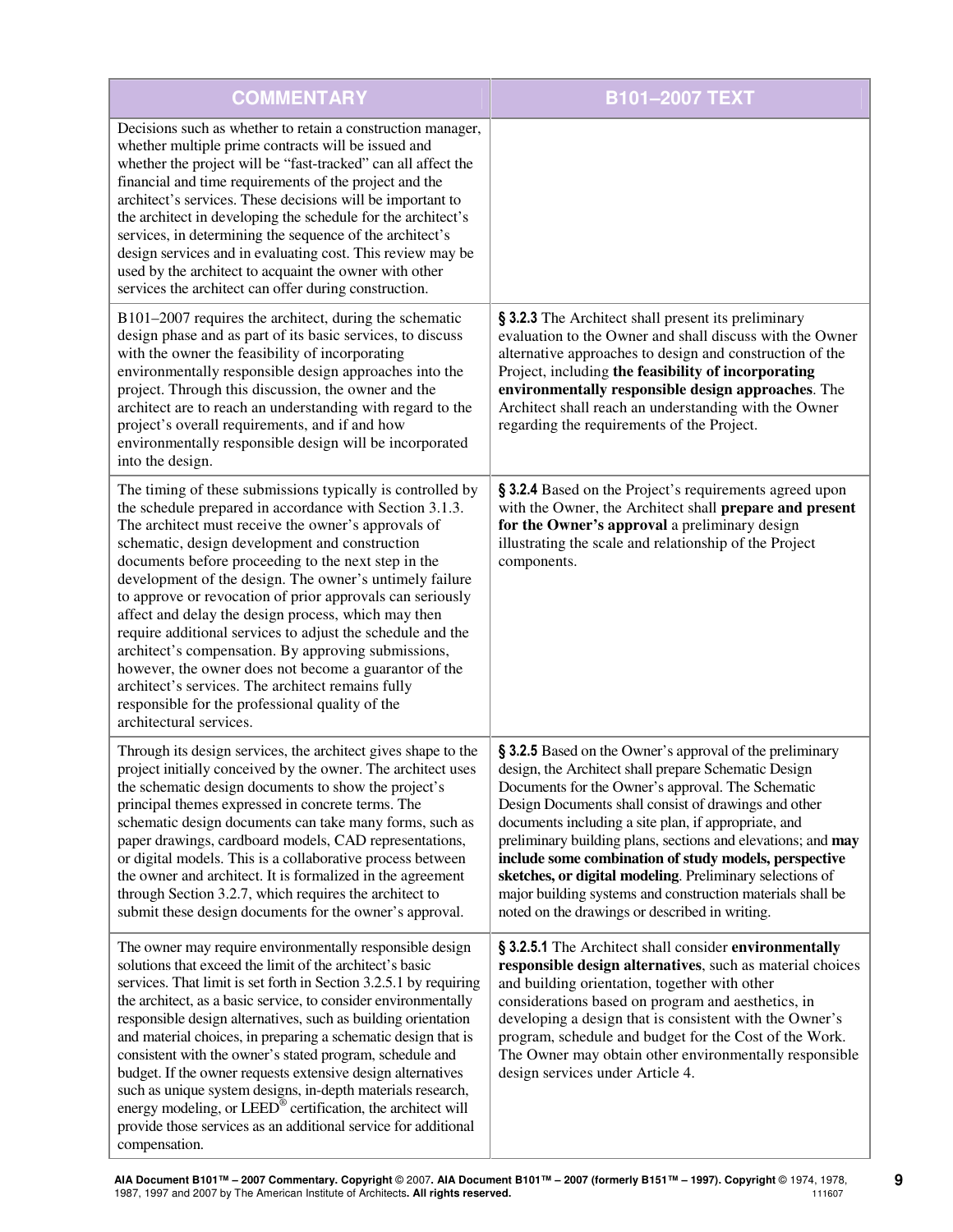| <b>COMMENTARY</b>                                                                                                                                                                                                                                                                                                                                                                                                                                                                                                                                                                                                                                                                                                                                                                                                                                                                                                                                                                                                                                                                                                                                                                                    | B101-2007 TEXT                                                                                                                                                                                                                                                                                                                                                                                                                                                                                                                                                                                                                                                                                                                                                                                                                                                                                                                                                                         |
|------------------------------------------------------------------------------------------------------------------------------------------------------------------------------------------------------------------------------------------------------------------------------------------------------------------------------------------------------------------------------------------------------------------------------------------------------------------------------------------------------------------------------------------------------------------------------------------------------------------------------------------------------------------------------------------------------------------------------------------------------------------------------------------------------------------------------------------------------------------------------------------------------------------------------------------------------------------------------------------------------------------------------------------------------------------------------------------------------------------------------------------------------------------------------------------------------|----------------------------------------------------------------------------------------------------------------------------------------------------------------------------------------------------------------------------------------------------------------------------------------------------------------------------------------------------------------------------------------------------------------------------------------------------------------------------------------------------------------------------------------------------------------------------------------------------------------------------------------------------------------------------------------------------------------------------------------------------------------------------------------------------------------------------------------------------------------------------------------------------------------------------------------------------------------------------------------|
| The burden or duty of achieving environmentally<br>responsible design is not placed solely on the architect. It is<br>owners who decide the ultimate level of environmentally<br>responsible design that will be incorporated into their<br>buildings.                                                                                                                                                                                                                                                                                                                                                                                                                                                                                                                                                                                                                                                                                                                                                                                                                                                                                                                                               |                                                                                                                                                                                                                                                                                                                                                                                                                                                                                                                                                                                                                                                                                                                                                                                                                                                                                                                                                                                        |
| This provision alerts the owner to a service that often goes<br>unmentioned, but which architects commonly performed<br>as a basic service during design. Later changes, including<br>substitutions, suggested by contractors, construction<br>managers and others do not diminish the value of this<br>service, but simply extend a process of analysis initiated<br>by the architect.                                                                                                                                                                                                                                                                                                                                                                                                                                                                                                                                                                                                                                                                                                                                                                                                              | § 3.2.5.2 The Architect shall consider the value of<br>alternative materials, building systems and<br>equipment, together with other considerations based on<br>program and aesthetics in developing a design for the<br>Project that is consistent with the Owner's program,<br>schedule and budget for the Cost of the Work.                                                                                                                                                                                                                                                                                                                                                                                                                                                                                                                                                                                                                                                         |
|                                                                                                                                                                                                                                                                                                                                                                                                                                                                                                                                                                                                                                                                                                                                                                                                                                                                                                                                                                                                                                                                                                                                                                                                      | § 3.2.6 The Architect shall submit to the Owner an<br>estimate of the Cost of the Work prepared in accordance<br>with Section 6.3.                                                                                                                                                                                                                                                                                                                                                                                                                                                                                                                                                                                                                                                                                                                                                                                                                                                     |
| An owner is not obliged to approve the scheme if it fails<br>to match the agreed-upon program, budget or time frame<br>for delivery. However, the owner must act in good faith<br>and not reject scheme after scheme without appropriate<br>justification. By approving the schematic design<br>documents, the owner does not become the guarantor of<br>the architect's services. The architect remains fully<br>responsible for the professional quality of those services.                                                                                                                                                                                                                                                                                                                                                                                                                                                                                                                                                                                                                                                                                                                        | § 3.2.7 The Architect shall submit the Schematic Design<br>Documents to the Owner, and request the Owner's<br>approval.                                                                                                                                                                                                                                                                                                                                                                                                                                                                                                                                                                                                                                                                                                                                                                                                                                                                |
|                                                                                                                                                                                                                                                                                                                                                                                                                                                                                                                                                                                                                                                                                                                                                                                                                                                                                                                                                                                                                                                                                                                                                                                                      | § 3.3 DESIGN DEVELOPMENT PHASE SERVICES                                                                                                                                                                                                                                                                                                                                                                                                                                                                                                                                                                                                                                                                                                                                                                                                                                                                                                                                                |
| Through the design development documents, the architect<br>further refines the concepts contained in the approved<br>schematic design documents by adding general information<br>about the structural, mechanical and electrical systems of<br>the building. Although the typical design development<br>documents in some aspects may appear refined, they are<br>still not specific enough from which to build the building.<br>However, they often contain sufficient information to<br>obtain a negotiated price from a contractor (but not<br>sufficient for competitive bidding). For that reason, fast-<br>track construction contracts or construction manager<br>arrangements will often initially reference design<br>development documents as part of the contract documents.<br>This is done in combination with a provision that mandates<br>their continued development into construction documents<br>which, if properly done, are then later ratified by the owner<br>and contractor to supersede the design development<br>documents. See AIA Document B503TM-2007, Guide for<br>Amendments to Owner-Architect Agreements, for<br>provisions that deal with fast-track construction. | § 3.3.1 Based on the Owner's approval of the Schematic<br>Design Documents, and on the Owner's authorization of<br>any adjustments in the Project requirements and the<br>budget for the Cost of the Work, the Architect shall<br>prepare Design Development Documents for the Owner's<br>approval. The Design Development Documents shall<br>illustrate and describe the development of the<br>approved Schematic Design Documents and shall<br>consist of drawings and other documents including<br>plans, sections, elevations, typical construction details,<br>and diagrammatic layouts of building systems to fix<br>and describe the size and character of the Project as to<br>architectural, structural, mechanical and electrical<br>systems, and such other elements as may be<br>appropriate. The Design Development Documents shall<br>also include outline specifications that identify major<br>materials and systems and establish in general their<br>quality levels. |
|                                                                                                                                                                                                                                                                                                                                                                                                                                                                                                                                                                                                                                                                                                                                                                                                                                                                                                                                                                                                                                                                                                                                                                                                      | § 3.3.2 The Architect shall update the estimate of the Cost<br>of the Work.                                                                                                                                                                                                                                                                                                                                                                                                                                                                                                                                                                                                                                                                                                                                                                                                                                                                                                            |
|                                                                                                                                                                                                                                                                                                                                                                                                                                                                                                                                                                                                                                                                                                                                                                                                                                                                                                                                                                                                                                                                                                                                                                                                      | § 3.3.3 The Architect shall submit the Design<br>Development documents to the Owner, advise the Owner<br>of any adjustments to the estimate of the Cost of the<br>Work, and request the Owner's approval.                                                                                                                                                                                                                                                                                                                                                                                                                                                                                                                                                                                                                                                                                                                                                                              |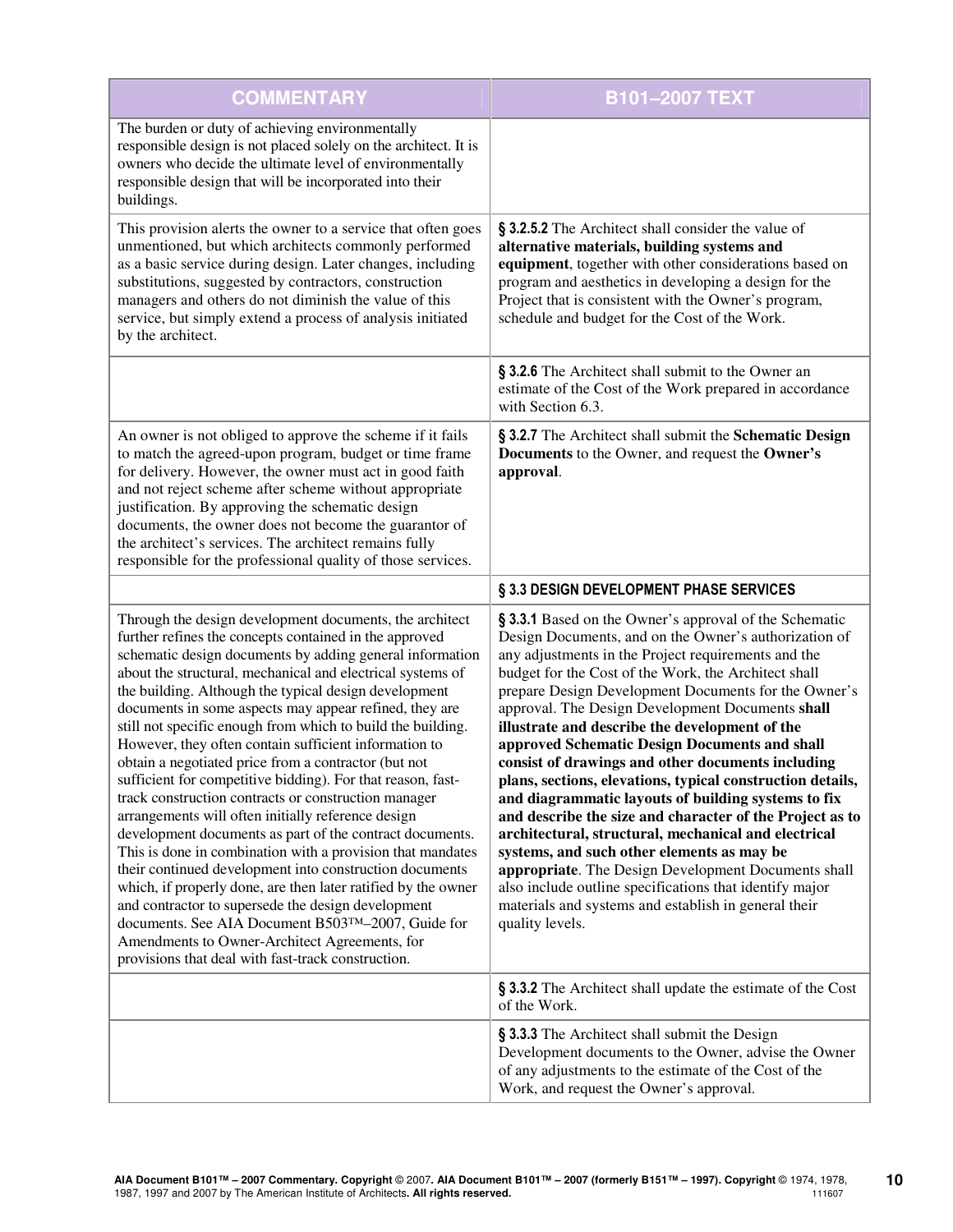| <b>COMMENTARY</b>                                                                                                                                                                                                                                                                                                                                                                                                                                                                                                                                                                                                                                          | B101-2007 TEXT                                                                                                                                                                                                                                                                                                                                                                                                                                                                                                                                                                                                                                                                                                                                                                                                                                                                                                        |
|------------------------------------------------------------------------------------------------------------------------------------------------------------------------------------------------------------------------------------------------------------------------------------------------------------------------------------------------------------------------------------------------------------------------------------------------------------------------------------------------------------------------------------------------------------------------------------------------------------------------------------------------------------|-----------------------------------------------------------------------------------------------------------------------------------------------------------------------------------------------------------------------------------------------------------------------------------------------------------------------------------------------------------------------------------------------------------------------------------------------------------------------------------------------------------------------------------------------------------------------------------------------------------------------------------------------------------------------------------------------------------------------------------------------------------------------------------------------------------------------------------------------------------------------------------------------------------------------|
|                                                                                                                                                                                                                                                                                                                                                                                                                                                                                                                                                                                                                                                            | § 3.4 CONSTRUCTION DOCUMENTS PHASE SERVICES                                                                                                                                                                                                                                                                                                                                                                                                                                                                                                                                                                                                                                                                                                                                                                                                                                                                           |
| In accordance with Section 3.3.1, the owner's approval of<br>the design development documents is a precondition that<br>must be achieved before the architect begins work on the<br>construction documents. When the construction<br>documents are completed, the project documentation will<br>have evolved to a yet higher degree of detail. The<br>architect's construction documents need to contain<br>sufficient detail to obtain responsive competitive bids or<br>proposals and to communicate to the trades and workers<br>the actual result the owner wants to achieve.                                                                          | § 3.4.1 Based on the Owner's approval of the Design<br>Development Documents, and on the Owner's<br>authorization of any adjustments in the Project<br>requirements and the budget for the Cost of the Work, the<br>Architect shall prepare Construction Documents for the<br>Owner's approval. The Construction Documents shall<br>illustrate and describe the further development of the<br>approved Design Development Documents and shall<br>consist of Drawings and Specifications setting forth in<br>detail the quality levels of materials and systems and<br>other requirements for the construction of the Work. The<br>Owner and Architect acknowledge that in order to<br>construct the Work the Contractor will provide additional<br>information, including Shop Drawings, Product Data,<br>Samples and other similar submittals, which the Architect<br>shall review in accordance with Section 3.6.4. |
| As noted with respect to Section 3.1.5, the architect must<br>take into account the codes, regulations and laws of the<br>governmental entities having jurisdiction over the project.                                                                                                                                                                                                                                                                                                                                                                                                                                                                      | § 3.4.2 The Architect shall incorporate into the Construction<br>Documents the design requirements of governmental<br>authorities having jurisdiction over the Project.                                                                                                                                                                                                                                                                                                                                                                                                                                                                                                                                                                                                                                                                                                                                               |
| The architect is not party to the owner-contractor<br>agreement and should not attempt to act as the owner's<br>lawyer. The architect can inform the owner about<br>customary practices of the construction industry, and may<br>provide AIA documents for the owner's review.<br>However, the owner should understand that the architect<br>is not providing legal advice.                                                                                                                                                                                                                                                                                | § 3.4.3 During the development of the Construction<br>Documents, the Architect shall assist the Owner in the<br>development and preparation of (1) bidding and<br>procurement information that describes the time, place<br>and conditions of bidding, including bidding or proposal<br>forms; (2) the form of agreement between the Owner and<br>Contractor; and (3) the Conditions of the Contract for<br>Construction (General, Supplementary and other<br>Conditions). The Architect shall also compile a project<br>manual that includes the Conditions of the Contract for<br>Construction and Specifications and may include bidding<br>requirements and sample forms.                                                                                                                                                                                                                                         |
|                                                                                                                                                                                                                                                                                                                                                                                                                                                                                                                                                                                                                                                            | § 3.4.4 The Architect shall update the estimate for the<br>Cost of the Work.                                                                                                                                                                                                                                                                                                                                                                                                                                                                                                                                                                                                                                                                                                                                                                                                                                          |
|                                                                                                                                                                                                                                                                                                                                                                                                                                                                                                                                                                                                                                                            | § 3.4.5 The Architect shall submit the Construction<br>Documents to the Owner, advise the Owner of any<br>adjustments to the estimate of the Cost of the Work, take<br>any action required under Section 6.5, and request the<br>Owner's approval.                                                                                                                                                                                                                                                                                                                                                                                                                                                                                                                                                                                                                                                                    |
|                                                                                                                                                                                                                                                                                                                                                                                                                                                                                                                                                                                                                                                            | § 3.5 BIDDING OR NEGOTIATION PHASE SERVICES                                                                                                                                                                                                                                                                                                                                                                                                                                                                                                                                                                                                                                                                                                                                                                                                                                                                           |
| The architect is a limited agent for the owner while<br>performing these services, within the scope of the<br>authority defined by the owner-architect agreement.<br>The architect may prepare a checklist for the owner to<br>assist in the selection of an appropriately qualified<br>contractor. Since the architect is not a party to the contract<br>between owner and contractor, the owner must make the<br>ultimate selection of the contractor. See AIA Document<br>A305™-1986, Contractor's Qualification Statement, for a<br>checklist of questions for screening potential contractors.<br>The determination as to whether a particular bid is | § 3.5.1 GENERAL<br>The Architect shall assist the Owner in establishing a list<br>of prospective contractors. Following the Owner's<br>approval of the Construction Documents, the Architect<br>shall assist the Owner in (1) obtaining either competitive<br>bids or negotiated proposals; (2) confirming<br>responsiveness of bids or proposals; (3) determining the<br>successful bid or proposal, if any; and, (4) awarding and<br>preparing contracts for construction.                                                                                                                                                                                                                                                                                                                                                                                                                                          |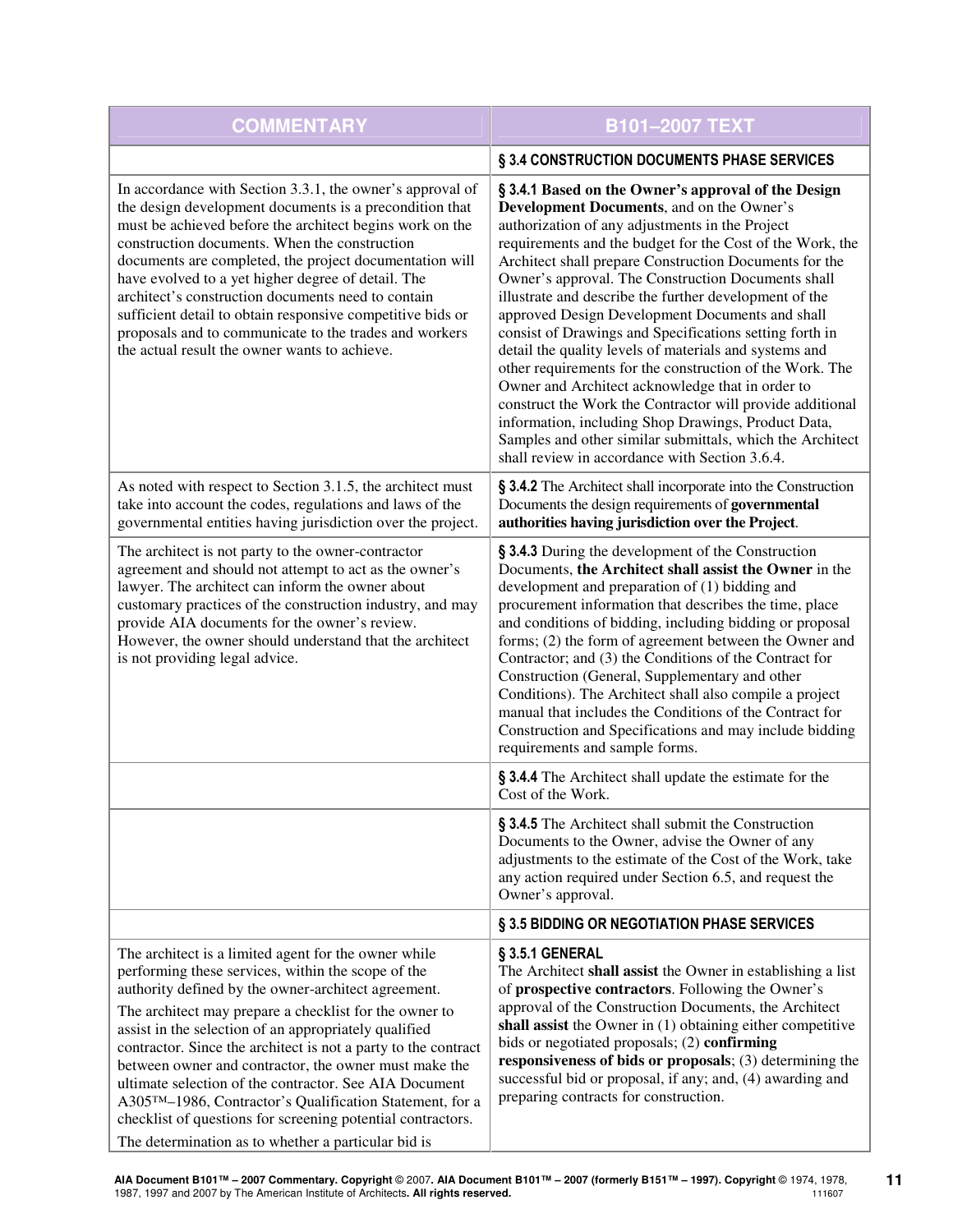| <b>COMMENTARY</b>                                                                                                                                                                                                                                                                                                                                                                                                                                                   | <b>B101-2007 TEXT</b>                                                                                                                                                                                                                                                                                                                                                                                                                                                                                                                                                                                                                                                                                                                                                                                                                                                                                                                                                   |
|---------------------------------------------------------------------------------------------------------------------------------------------------------------------------------------------------------------------------------------------------------------------------------------------------------------------------------------------------------------------------------------------------------------------------------------------------------------------|-------------------------------------------------------------------------------------------------------------------------------------------------------------------------------------------------------------------------------------------------------------------------------------------------------------------------------------------------------------------------------------------------------------------------------------------------------------------------------------------------------------------------------------------------------------------------------------------------------------------------------------------------------------------------------------------------------------------------------------------------------------------------------------------------------------------------------------------------------------------------------------------------------------------------------------------------------------------------|
| responsive or a particular bidder responsible is often a<br>legal matter which should be referred by the owner to the<br>owner's legal counsel.                                                                                                                                                                                                                                                                                                                     |                                                                                                                                                                                                                                                                                                                                                                                                                                                                                                                                                                                                                                                                                                                                                                                                                                                                                                                                                                         |
|                                                                                                                                                                                                                                                                                                                                                                                                                                                                     | § 3.5.2 COMPETITIVE BIDDING                                                                                                                                                                                                                                                                                                                                                                                                                                                                                                                                                                                                                                                                                                                                                                                                                                                                                                                                             |
|                                                                                                                                                                                                                                                                                                                                                                                                                                                                     | § 3.5.2.1 Bidding Documents shall consist of bidding<br>requirements and proposed Contract Documents.                                                                                                                                                                                                                                                                                                                                                                                                                                                                                                                                                                                                                                                                                                                                                                                                                                                                   |
| Addenda may be in written or graphic form, and may<br>modify or interpret the bidding documents by means of<br>additions, deletions, clarifications or corrections. Addenda<br>should not be confused with modifications, which are<br>issued after the contract is executed.                                                                                                                                                                                       | § 3.5.2.2 The Architect shall assist the Owner in bidding<br>the Project by<br>procuring the reproduction of Bidding<br>.1<br>Documents for distribution to prospective<br>bidders;<br>$\cdot$<br>distributing the Bidding Documents to<br>prospective bidders, requesting their return upon<br>completion of the bidding process, and<br>maintaining a log of distribution and retrieval and<br>of the amounts of deposits, if any, received from<br>and returned to prospective bidders;<br>organizing and conducting a pre-bid conference<br>$\cdot$ 3<br>for prospective bidders;<br>preparing responses to questions from<br>.4<br>prospective bidders and providing clarifications<br>and interpretations of the Bidding Documents to<br>all prospective bidders in the form of addenda;<br>and<br>.5<br>organizing and conducting the opening of the<br>bids, and subsequently documenting and<br>distributing the bidding results, as directed by the<br>Owner. |
| Contractors submitting bids, proposals or value<br>engineering suggestions may propose substitutions in<br>order to provide a competitive price. If the architect<br>concludes that a particular substitution is appropriate, an<br>addendum to the bidding documents should be issued to<br>all prospective bidders. This gives all of them the<br>opportunity to consider the allowed substitution in<br>determining their respective proposed bids or proposals. | § 3.5.2.3 The Architect shall consider requests for<br>substitutions, if the Bidding Documents permit<br>substitutions, and shall prepare and distribute addenda<br>identifying approved substitutions to all prospective<br>bidders.                                                                                                                                                                                                                                                                                                                                                                                                                                                                                                                                                                                                                                                                                                                                   |
|                                                                                                                                                                                                                                                                                                                                                                                                                                                                     | § 3.5.3 NEGOTIATED PROPOSALS                                                                                                                                                                                                                                                                                                                                                                                                                                                                                                                                                                                                                                                                                                                                                                                                                                                                                                                                            |
| If, as a result of negotiations between the owner and<br>contractor, changes are agreed upon to the scope or details of<br>the project, the architect may have to issue an addendum<br>revising the construction documents to reflect those changes.                                                                                                                                                                                                                | § 3.5.3.1 Proposal Documents shall consist of proposal<br>requirements and proposed Contract Documents.                                                                                                                                                                                                                                                                                                                                                                                                                                                                                                                                                                                                                                                                                                                                                                                                                                                                 |
|                                                                                                                                                                                                                                                                                                                                                                                                                                                                     | § 3.5.3.2 The Architect shall assist the Owner in obtaining<br>proposals by<br>procuring the reproduction of Proposal<br>.1<br>Documents for distribution to prospective<br>contractors, and requesting their return upon<br>completion of the negotiation process;<br>$\cdot$<br>organizing and participating in selection<br>interviews with prospective contractors; and<br>participating in negotiations with prospective<br>$\cdot$ 3<br>contractors, and subsequently preparing a<br>summary report of the negotiation results, as<br>directed by the Owner.                                                                                                                                                                                                                                                                                                                                                                                                      |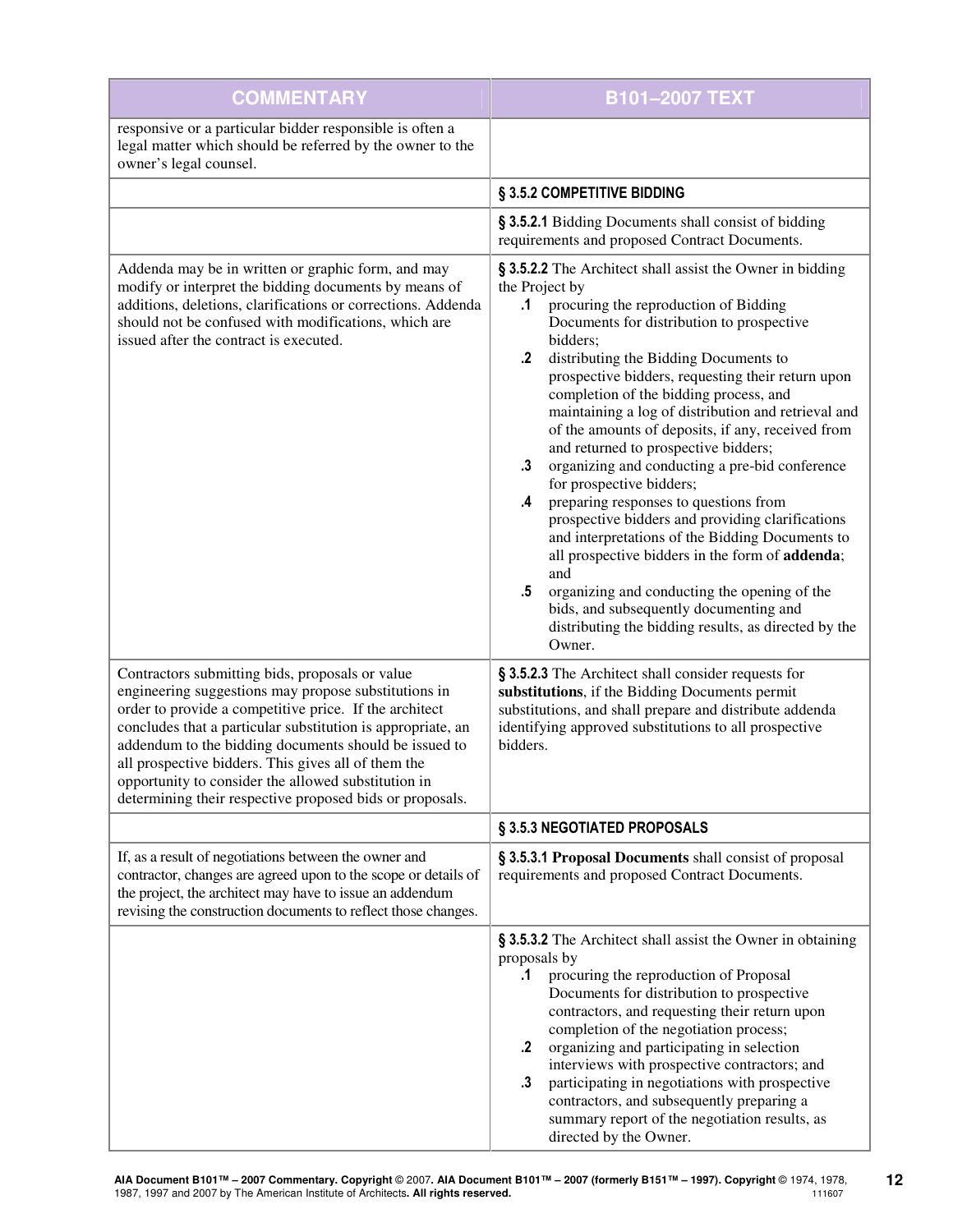| <b>COMMENTARY</b>                                                                                                                                                                                                                                                                                                                                                                                                                                                                                                                                                                                                                                                                                                                                                                                    | <b>B101-2007 TEXT</b>                                                                                                                                                                                                                                                                                                                                                                                                                                                                                                                                                                                                                                                                                                                                                                                                                                                                                                                 |
|------------------------------------------------------------------------------------------------------------------------------------------------------------------------------------------------------------------------------------------------------------------------------------------------------------------------------------------------------------------------------------------------------------------------------------------------------------------------------------------------------------------------------------------------------------------------------------------------------------------------------------------------------------------------------------------------------------------------------------------------------------------------------------------------------|---------------------------------------------------------------------------------------------------------------------------------------------------------------------------------------------------------------------------------------------------------------------------------------------------------------------------------------------------------------------------------------------------------------------------------------------------------------------------------------------------------------------------------------------------------------------------------------------------------------------------------------------------------------------------------------------------------------------------------------------------------------------------------------------------------------------------------------------------------------------------------------------------------------------------------------|
| Proposed contractors may suggest substitutions in order to<br>provide a competitive price. If the architect concludes that<br>a particular substitution is appropriate, an addendum to<br>the bidding documents should be issued to all prospective<br>contractors. This gives all of them the opportunity to<br>consider the allowed substitution in determining their<br>respective proposals. Before approval, the owner and<br>architect need to strike a reasonable balance between the<br>cost and quality of a proposed substitution.                                                                                                                                                                                                                                                         | § 3.5.3.3 The Architect shall consider requests for<br>substitutions, if the Proposal Documents permit<br>substitutions, and shall prepare and distribute addenda<br>identifying approved substitutions to all prospective<br>contractors.                                                                                                                                                                                                                                                                                                                                                                                                                                                                                                                                                                                                                                                                                            |
|                                                                                                                                                                                                                                                                                                                                                                                                                                                                                                                                                                                                                                                                                                                                                                                                      | § 3.6 CONSTRUCTION PHASE SERVICES                                                                                                                                                                                                                                                                                                                                                                                                                                                                                                                                                                                                                                                                                                                                                                                                                                                                                                     |
|                                                                                                                                                                                                                                                                                                                                                                                                                                                                                                                                                                                                                                                                                                                                                                                                      | § 3.6.1 GENERAL                                                                                                                                                                                                                                                                                                                                                                                                                                                                                                                                                                                                                                                                                                                                                                                                                                                                                                                       |
| On a project involving contract administration, a major<br>factor influencing the architect's compensation proposal<br>will be the general conditions, which establish the ground<br>rules under which the architect must operate to administer<br>the contract. Here, use of AIA Document A201-2007,<br>General Conditions of the Contract for Construction, is<br>presumed.<br>Use of general conditions other than AIA Document<br>A201-2007 may create conflicts and may make it difficult,<br>more time consuming or more expensive for the architect to<br>perform the obligations enumerated in Article 3.6. If the<br>owner insists on using other general conditions and this<br>was not indicated in Section 1.1 or Exhibit A, the architect<br>would be entitled to a change in services. | § 3.6.1.1 The Architect shall provide administration of the<br>Contract between the Owner and the Contractor as set<br>forth below and in AIA Document A201-2007, General<br>Conditions of the Contract for Construction. If the Owner<br>and Contractor modify AIA Document A201-2007, those<br>modifications shall not affect the Architect's services<br>under this Agreement unless the Owner and the Architect<br>amend this Agreement.                                                                                                                                                                                                                                                                                                                                                                                                                                                                                          |
| The architect's role in administering the contract for<br>construction is to advise and consult with the owner to the<br>extent authorized in this agreement.<br>The architect's role, however, does not make it<br>responsible for construction means and methods or safety<br>precautions and programs. Section 3.6.1.2 helps establish<br>the dividing line between the architect's responsibilities<br>and those of the contractor in this regard. A clear<br>allocation of responsibility is in the interest of all<br>participants in the construction project. This clear<br>allocation of responsibility will help a court or arbiter<br>assess legal responsibility for accidents or construction<br>deficiencies, thus protecting the interests of all<br>participants on the project.     | § 3.6.1.2 The Architect shall advise and consult with the<br>Owner during the Construction Phase Services. The<br>Architect shall have authority to act on behalf of the<br>Owner only to the extent provided in this Agreement.<br>The Architect shall not have control over, charge of,<br>or responsibility for the construction means, methods,<br>techniques, sequences or procedures, or for safety<br>precautions and programs in connection with the<br>Work, nor shall the Architect be responsible for the<br>Contractor's failure to perform the Work in<br>accordance with the requirements of the Contract<br><b>Documents.</b> The Architect shall be responsible for the<br>Architect's negligent acts or omissions, but shall not have<br>control over or charge of, and shall not be responsible for,<br>acts or omissions of the Contractor or of any other<br>persons or entities performing portions of the Work. |
| The architect's obligation to administer the contract for<br>construction is subject to the time limits stated here.<br>These time limits do not affect the architect's obligations<br>under Section 3.6.6.5, however, or other post-construction<br>services that might be agreed to under Section 4.3.                                                                                                                                                                                                                                                                                                                                                                                                                                                                                             | § 3.6.1.3 Subject to Section 4.3, the Architect's<br>responsibility to provide Construction Phase Services<br>commences with the award of the Contract for<br>Construction and terminates on the date the Architect<br>issues the final Certificate for Payment.                                                                                                                                                                                                                                                                                                                                                                                                                                                                                                                                                                                                                                                                      |
|                                                                                                                                                                                                                                                                                                                                                                                                                                                                                                                                                                                                                                                                                                                                                                                                      | § 3.6.2 EVALUATIONS OF THE WORK                                                                                                                                                                                                                                                                                                                                                                                                                                                                                                                                                                                                                                                                                                                                                                                                                                                                                                       |
| This is different from "periodic" visits, a term that to<br>some may imply definite and equal time intervals between<br>visits regardless of project requirements. Sound<br>professional judgment should determine the timing and<br>number of visits to the site in accordance with the type<br>and nature of the project and other contractual                                                                                                                                                                                                                                                                                                                                                                                                                                                     | § 3.6.2.1 The Architect shall visit the site at intervals<br>appropriate to the stage of construction, or as<br>otherwise required in Section 4.3.3, to become generally<br>familiar with the progress and quality of the portion of the<br>Work completed, and to determine, in general, if the<br>Work observed is being performed in a manner                                                                                                                                                                                                                                                                                                                                                                                                                                                                                                                                                                                      |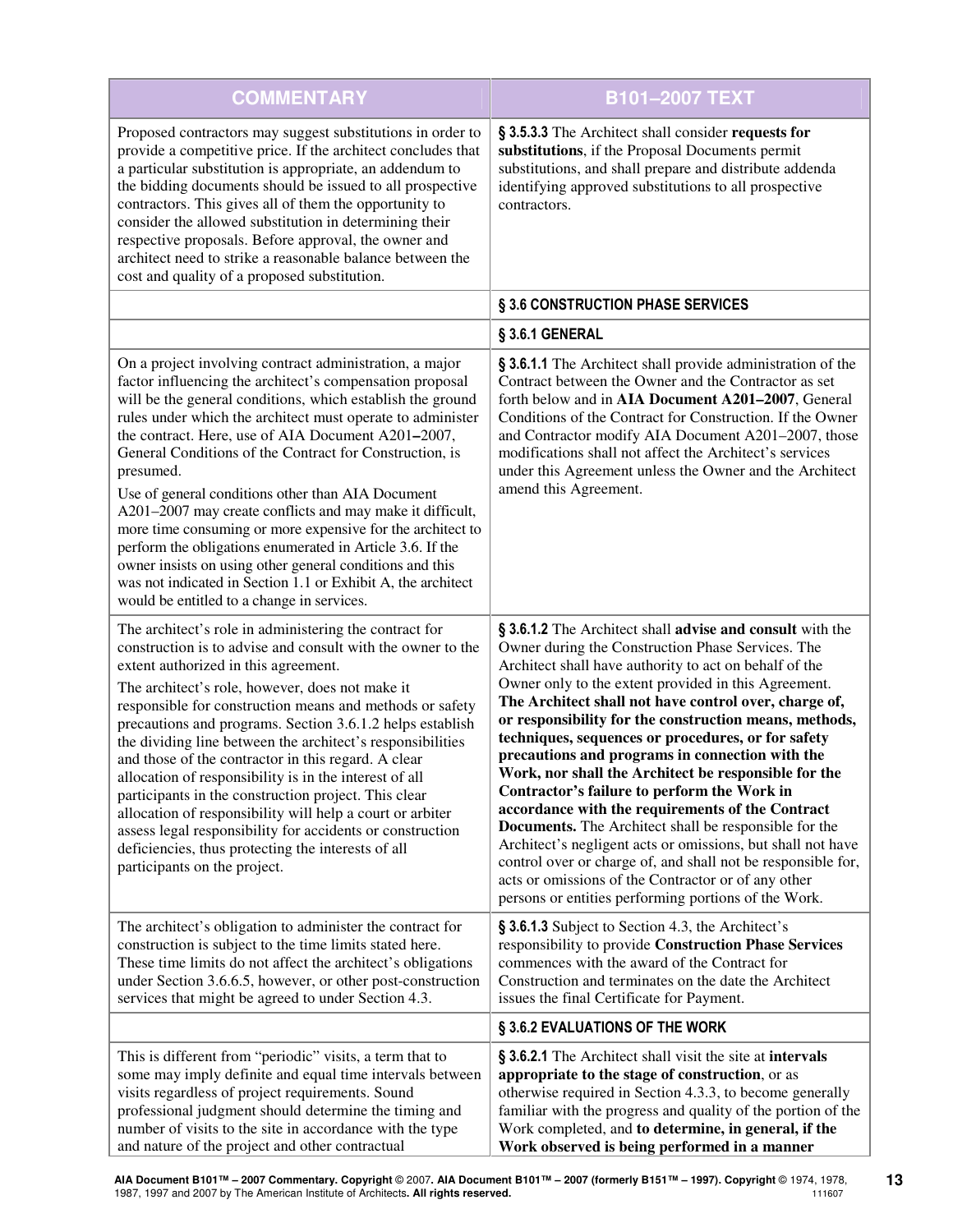| <b>COMMENTARY</b>                                                                                                                                                                                                                                                                                                                                                                                                                                                                                                                                                                                                                                                                                                                                                                                                                                                                                                                                                                                                                                                                                                                                                                                                                                                                                                                                                                                                                                                                                                                                 | <b>B101-2007 TEXT</b>                                                                                                                                                                                                                                                                                                                                                                                                                                                                                                                                                                                                                                                                                                                                                                           |
|---------------------------------------------------------------------------------------------------------------------------------------------------------------------------------------------------------------------------------------------------------------------------------------------------------------------------------------------------------------------------------------------------------------------------------------------------------------------------------------------------------------------------------------------------------------------------------------------------------------------------------------------------------------------------------------------------------------------------------------------------------------------------------------------------------------------------------------------------------------------------------------------------------------------------------------------------------------------------------------------------------------------------------------------------------------------------------------------------------------------------------------------------------------------------------------------------------------------------------------------------------------------------------------------------------------------------------------------------------------------------------------------------------------------------------------------------------------------------------------------------------------------------------------------------|-------------------------------------------------------------------------------------------------------------------------------------------------------------------------------------------------------------------------------------------------------------------------------------------------------------------------------------------------------------------------------------------------------------------------------------------------------------------------------------------------------------------------------------------------------------------------------------------------------------------------------------------------------------------------------------------------------------------------------------------------------------------------------------------------|
| commitments. If the parties so choose, they may designate<br>the number of visits under the schedule of services in<br>Article 4.3.3.2.<br>The architect may not detect every deviation from the<br>contract documents regardless of the frequency of the<br>architect's site visits. However, the architect is required to<br>report to the owner known deviations from the contract<br>documents and observed defects and deficiencies.<br>Problems can arise when site visits are limited without<br>regard to project requirements. As a general matter, it is in<br>the best interest of both parties for the architect to be<br>retained and compensated to make what is, in the<br>architect's judgment, an adequate number of site visits.<br>The architect has no duty to be at the site full-time (unless<br>full-time project representation is specifically contracted<br>for), to make detailed inspections (unless special<br>inspections of subsystems are mandated by the<br>agreement) or to direct the contractor's workers. An<br>important goal of the architect's services during<br>construction is to represent the owner's interests by<br>reviewing the contractor's efforts with due professional<br>care and reporting what has been observed. This provides<br>assistance to the owner in enforcing the owner's rights<br>under the contract for construction.<br>The architect would be well-advised to prepare written<br>reports of site visits and give copies to the owner and, as<br>necessary, the contractor. | indicating that the Work, when fully completed, will<br>be in accordance with the Contract Documents.<br>However, the Architect shall not be required to make<br>exhaustive or continuous on-site inspections to check<br>the quality or quantity of the Work. On the basis of the<br>site visits, the Architect shall keep the Owner reasonably<br>informed about the progress and quality of the portion of<br>the Work completed, and report to the Owner (1) known<br>deviations from the Contract Documents and from the<br>most recent construction schedule submitted by the<br>Contractor, and (2) defects and deficiencies observed in<br>the Work.                                                                                                                                    |
| While the architect has the express authority to reject non-<br>conforming work, the architect does not have the<br>authority to accept such work. Only the owner has the<br>authority to change the contract requirements by<br>accepting non-conforming work. If the owner chooses to<br>accept non-conforming work, that decision should either<br>be documented as a change order or noted at the time of<br>final payment to avoid later misunderstandings as to the<br>nature and scope of the acceptance.<br>For example, additional testing of concrete core samples,<br>roof plug samples or any other items may be critical to<br>implementing the intent of the contract documents.<br>Because the architect cannot inspect every facet of the<br>contractor's work, it often becomes desirable to test work<br>that has been covered or enclosed without previous<br>inspection. The ability to order inspections includes the<br>ability to require that work be removed to allow for<br>inspection. The decision whether the owner or the<br>contractor is to bear the expense for the testing or<br>inspection is determined by the results.<br>It is not the architect's responsibility to instruct the<br>contractor with regard to means, methods, techniques,<br>sequences or procedures. The architect's focus is on the<br>results (or probable results) of the contractor's efforts<br>rather than on the contractor's way of achieving them.                                                                               | § 3.6.2.2 The Architect has the authority to reject Work<br>that does not conform to the Contract Documents.<br>Whenever the Architect considers it necessary or<br>advisable, the Architect shall have the authority to<br>require inspection or testing of the Work in accordance<br>with the provisions of the Contract Documents, whether<br>or not such Work is fabricated, installed or completed.<br>However, neither this authority of the Architect nor a<br>decision made in good faith either to exercise or not to<br>exercise such authority shall give rise to a duty or<br>responsibility of the Architect to the Contractor,<br>Subcontractors, material and equipment suppliers, their<br>agents or employees or other persons or entities<br>performing portions of the Work. |
| The "writing" referred to may be in the form of drawings<br>or sketches.                                                                                                                                                                                                                                                                                                                                                                                                                                                                                                                                                                                                                                                                                                                                                                                                                                                                                                                                                                                                                                                                                                                                                                                                                                                                                                                                                                                                                                                                          | § 3.6.2.3 The Architect shall interpret and decide matters<br>concerning performance under, and requirements of, the<br>Contract Documents on written request of either the                                                                                                                                                                                                                                                                                                                                                                                                                                                                                                                                                                                                                     |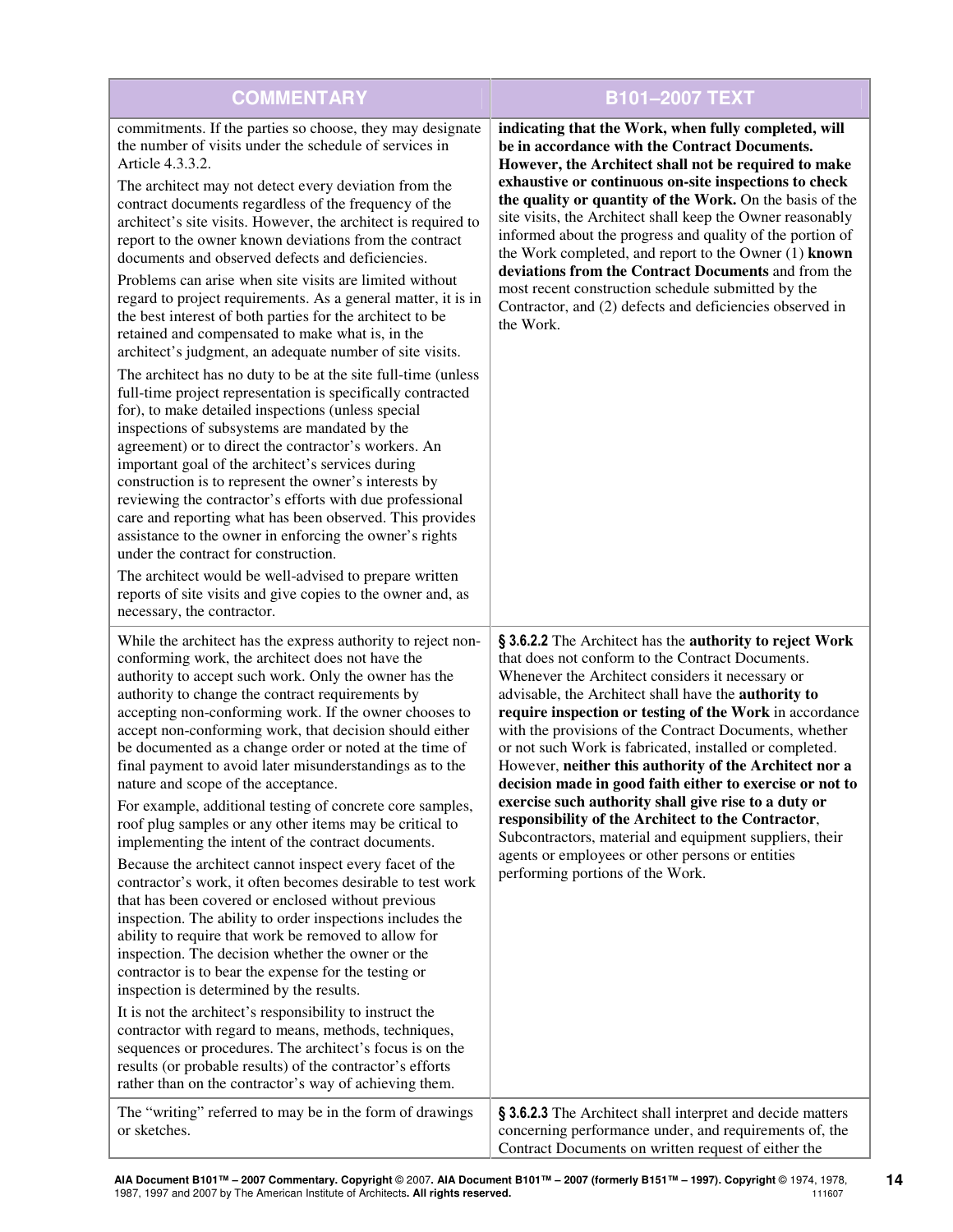| <b>COMMENTARY</b>                                                                                                                                                                                                                                                                                                                                                                                                                                                                                                                                                                                                                                                                                                                                                                                                                                                                                                                           | <b>B101-2007 TEXT</b>                                                                                                                                                                                                                                                                                                                                                                                                                                                                                                                                                                                                                                                                                                                                                                                                                                                                                                                                                                                 |
|---------------------------------------------------------------------------------------------------------------------------------------------------------------------------------------------------------------------------------------------------------------------------------------------------------------------------------------------------------------------------------------------------------------------------------------------------------------------------------------------------------------------------------------------------------------------------------------------------------------------------------------------------------------------------------------------------------------------------------------------------------------------------------------------------------------------------------------------------------------------------------------------------------------------------------------------|-------------------------------------------------------------------------------------------------------------------------------------------------------------------------------------------------------------------------------------------------------------------------------------------------------------------------------------------------------------------------------------------------------------------------------------------------------------------------------------------------------------------------------------------------------------------------------------------------------------------------------------------------------------------------------------------------------------------------------------------------------------------------------------------------------------------------------------------------------------------------------------------------------------------------------------------------------------------------------------------------------|
|                                                                                                                                                                                                                                                                                                                                                                                                                                                                                                                                                                                                                                                                                                                                                                                                                                                                                                                                             | Owner or Contractor. The Architect's response to such<br>requests shall be made in writing within any time limits<br>agreed upon or otherwise with reasonable promptness.                                                                                                                                                                                                                                                                                                                                                                                                                                                                                                                                                                                                                                                                                                                                                                                                                             |
| It is not enough for an interpretation or decision to comply<br>with the architect's design intent in developing the contract<br>documents. The interpretation or decision must also be<br>reasonably inferable from the documents themselves.<br>Intentions of the architect that are not reflected in the<br>contract documents do not bind the contractor, and may<br>give rise to a change order if the contractor is required to<br>perform work not reasonably contemplated at the time the<br>agreement with the owner was executed.<br>Because the architect owes an obligation to provide services<br>to the owner and must exercise judgment in the performance<br>of that duty, the law in most jurisdictions provides for such<br>immunity even in the absence of this language.                                                                                                                                                | § 3.6.2.4 Interpretations and decisions of the Architect<br>shall be consistent with the intent of and reasonably<br>inferable from the Contract Documents and shall be in<br>writing or in the form of drawings. When making such<br>interpretations and decisions, the Architect shall<br>endeavor to secure faithful performance by both Owner<br>and Contractor, shall not show partiality to either, and<br>shall not be liable for results of interpretations or<br>decisions rendered in good faith. The Architect's<br>decisions on matters relating to aesthetic effect shall be<br>final if consistent with the intent expressed in the<br><b>Contract Documents.</b>                                                                                                                                                                                                                                                                                                                       |
| A201-2007 provides that the owner and contractor may<br>designate a third party initial decision maker (IDM), not a<br>party to the owner-contractor agreement, who will render<br>initial decisions on claims. If the owner and contractor do<br>not name a third party IDM, the architect will serve as the<br>IDM and provide the same initial decision making<br>services it has traditionally provided. Procedures and time<br>limits for the IDM's decision-making on claims are set<br>out in Article 15 of AIA Document A201-2007.                                                                                                                                                                                                                                                                                                                                                                                                  | § 3.6.2.5 Unless the Owner and Contractor designate<br>another person to serve as an Initial Decision Maker, as<br>that term is defined in AIA Document A201-2007, the<br>Architect shall render initial decisions on Claims<br>between the Owner and Contractor as provided in the<br><b>Contract Documents.</b>                                                                                                                                                                                                                                                                                                                                                                                                                                                                                                                                                                                                                                                                                     |
|                                                                                                                                                                                                                                                                                                                                                                                                                                                                                                                                                                                                                                                                                                                                                                                                                                                                                                                                             | § 3.6.3 CERTIFICATES FOR PAYMENT TO CONTRACTOR                                                                                                                                                                                                                                                                                                                                                                                                                                                                                                                                                                                                                                                                                                                                                                                                                                                                                                                                                        |
| This certification is based upon the architect's<br>professional judgment. In exercising that judgment, the<br>architect may consider the extent of completion, the<br>quality of the work and the architect's evaluations of the<br>contractor's application for payment.<br>The certificates required here are qualified as described in<br>this section (i.e., "to the best of the Architect's knowledge,<br>information and belief") and in the language found in AIA<br>Document G702TM-1992, Application and Certificate for<br>Payment. This language is quite explicit about what the<br>certificate does and does not cover. See AIA Document<br>B503-2007 for model text for a variety of certificates.<br>If the work is later found not to conform to the<br>requirements of the contract documents, the architect may<br>withdraw or revise a previous certificate as necessary to<br>reflect the current status of that work. | § 3.6.3.1 The Architect shall review and certify the<br>amounts due the Contractor and shall issue certificates<br>in such amounts. The Architect's certification for<br>payment shall constitute a representation to the Owner,<br>based on the Architect's evaluation of the Work as<br>provided in Section 3.6.2 and on the data comprising the<br>Contractor's Application for Payment, that, to the best of<br>the Architect's knowledge, information and belief, the<br>Work has progressed to the point indicated and that the<br>quality of the Work is in accordance with the Contract<br><b>Documents</b> . The foregoing representations are subject (1)<br>to an evaluation of the Work for conformance with the<br>Contract Documents upon Substantial Completion, (2) to<br>results of subsequent tests and inspections, (3) to<br>correction of minor deviations from the Contract<br>Documents prior to completion, and (4) to specific<br>qualifications expressed by the Architect. |
|                                                                                                                                                                                                                                                                                                                                                                                                                                                                                                                                                                                                                                                                                                                                                                                                                                                                                                                                             | § 3.6.3.2 The issuance of a Certificate for Payment shall<br>not be a representation that the Architect has (1) made<br>exhaustive or continuous on-site inspections to check the<br>quality or quantity of the Work, (2) reviewed construction<br>means, methods, techniques, sequences or procedures, (3)<br>reviewed copies of requisitions received from<br>Subcontractors and material suppliers and other data<br>requested by the Owner to substantiate the Contractor's<br>right to payment, or (4) ascertained how or for what<br>purpose the Contractor has used money previously paid<br>on account of the Contract Sum.                                                                                                                                                                                                                                                                                                                                                                   |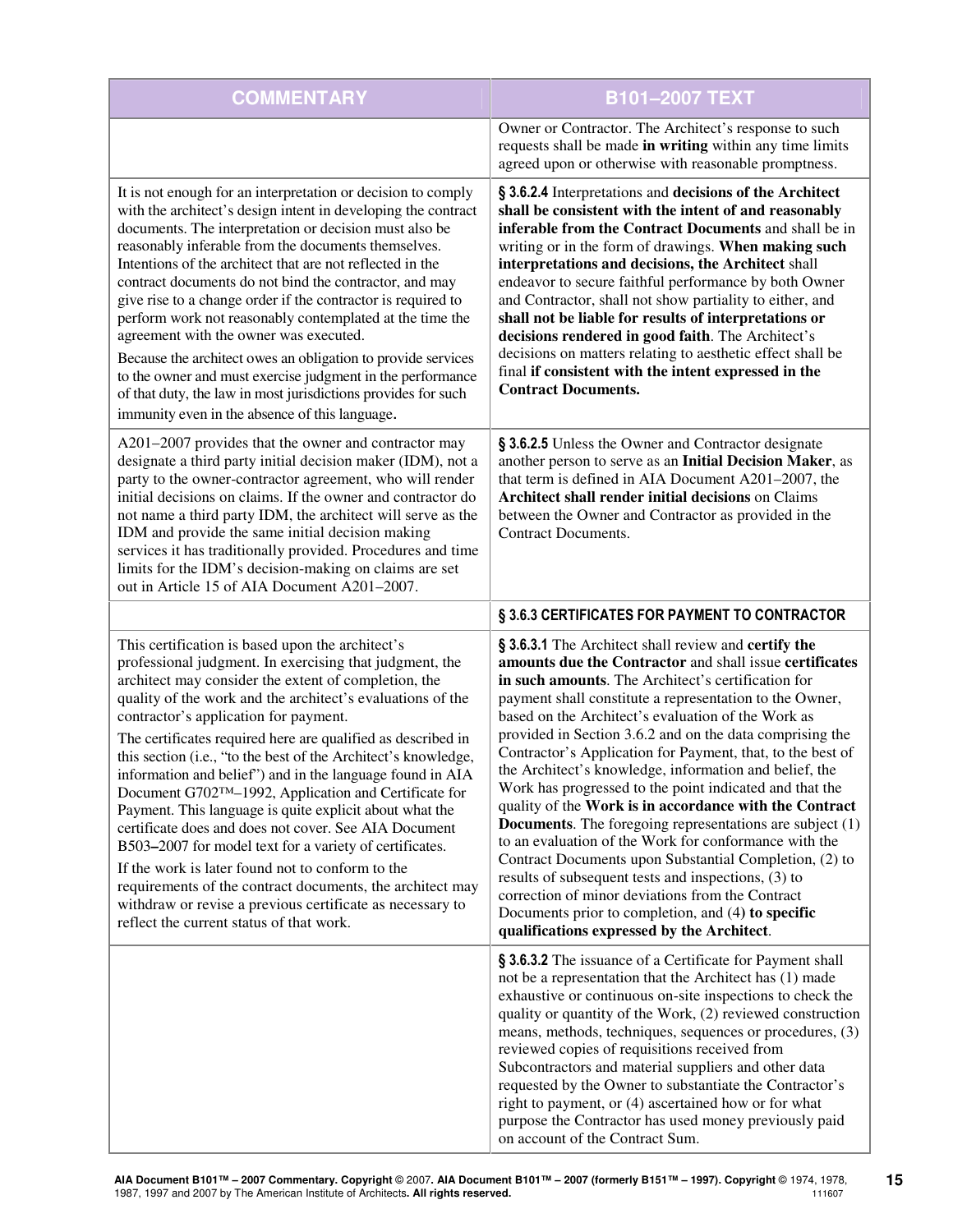| <b>COMMENTARY</b>                                                                                                                                                                                                                                                                                                                                                                                                                                                                                                                                                                                                                                                                                                                                                                                                                                                                                                                                                                                                                                                        | B101-2007 TEXT                                                                                                                                                                                                                                                                                                                                                                                                                                                                                                                                                                                                                                                                                                                                                                                                                                                                                                                                                                                                                      |
|--------------------------------------------------------------------------------------------------------------------------------------------------------------------------------------------------------------------------------------------------------------------------------------------------------------------------------------------------------------------------------------------------------------------------------------------------------------------------------------------------------------------------------------------------------------------------------------------------------------------------------------------------------------------------------------------------------------------------------------------------------------------------------------------------------------------------------------------------------------------------------------------------------------------------------------------------------------------------------------------------------------------------------------------------------------------------|-------------------------------------------------------------------------------------------------------------------------------------------------------------------------------------------------------------------------------------------------------------------------------------------------------------------------------------------------------------------------------------------------------------------------------------------------------------------------------------------------------------------------------------------------------------------------------------------------------------------------------------------------------------------------------------------------------------------------------------------------------------------------------------------------------------------------------------------------------------------------------------------------------------------------------------------------------------------------------------------------------------------------------------|
|                                                                                                                                                                                                                                                                                                                                                                                                                                                                                                                                                                                                                                                                                                                                                                                                                                                                                                                                                                                                                                                                          | § 3.6.3.3 The Architect shall maintain a record of the<br>Applications and Certificates for Payment.                                                                                                                                                                                                                                                                                                                                                                                                                                                                                                                                                                                                                                                                                                                                                                                                                                                                                                                                |
|                                                                                                                                                                                                                                                                                                                                                                                                                                                                                                                                                                                                                                                                                                                                                                                                                                                                                                                                                                                                                                                                          | § 3.6.4 SUBMITTALS                                                                                                                                                                                                                                                                                                                                                                                                                                                                                                                                                                                                                                                                                                                                                                                                                                                                                                                                                                                                                  |
| The architect must act promptly and diligently, but is not<br>expected to act under duress or to pass on matters without<br>sufficient time for professional review.                                                                                                                                                                                                                                                                                                                                                                                                                                                                                                                                                                                                                                                                                                                                                                                                                                                                                                     | § 3.6.4.1 The Architect shall review the Contractor's<br>submittal schedule and shall not unreasonably delay or<br>withhold approval. The Architect's action in reviewing<br>submittals shall be taken in accordance with the approved<br>submittal schedule or, in the absence of an approved<br>submittal schedule, with reasonable promptness while<br>allowing sufficient time in the Architect's professional<br>judgment to permit adequate review.                                                                                                                                                                                                                                                                                                                                                                                                                                                                                                                                                                           |
| If shop drawings meet the requirements expressed here, it<br>is appropriate for the architect to approve them in those<br>same terms. Under AIA Document A201-2007, the<br>contractor must obtain such approval before performing<br>the work. Many fabricators and manufacturers refuse to<br>proceed without the architect's approval.<br>Note that this approval is limited. Also note the require-<br>ments in AIA Document A201-2007, Sections 3.12.5 and<br>3.12.6, requiring the contractor to review and approve<br>shop drawings before submitting them to the architect.<br>The word <i>approve</i> , when used in this carefully defined<br>context, is appropriate.<br>Section 3.12 of AIA Document A201-2007, General<br>Conditions of the Contract for Construction, deals with<br>shop drawings, product data and samples. A more detailed<br>treatment of this very complex subject can be found in the<br>Architect's Handbook of Professional Practice. The<br>Handbook discussion includes sample language for the<br>architect's shop drawing stamp. | § 3.6.4.2 In accordance with the Architect-approved<br>submittal schedule, the Architect shall review and<br>approve or take other appropriate action upon the<br>Contractor's submittals such as Shop Drawings, Product<br>Data and Samples, but only for the limited purpose of<br>checking for conformance with information given and the<br>design concept expressed in the Contract Documents.<br>Review of such submittals is not for the purpose of<br>determining the accuracy and completeness of other<br>information such as dimensions, quantities, and<br>installation or performance of equipment or systems,<br>which are the Contractor's responsibility. The Architect's<br>review shall not constitute approval of safety precautions<br>or, unless otherwise specifically stated by the Architect,<br>of any construction means, methods, techniques,<br>sequences or procedures. The Architect's approval of a<br>specific item shall not indicate approval of an assembly of<br>which the item is a component. |
| These certifications may be required when parts of the<br>project are being provided by the contractor on a design-<br>build basis. To cite two examples, mechanical systems<br>and pre-engineered roof trusses are often provided in this<br>fashion. This sentence makes it clear that once the<br>contractor has submitted proper professional certificates<br>to the effect that performance criteria are being met, the<br>architect can rely on these certifications.<br>The Architect is, however, responsible to provide in the<br>Contract Documents the appropriate performance and<br>design criteria that the Contractor's design professionals<br>must satisfy.                                                                                                                                                                                                                                                                                                                                                                                             | § 3.6.4.3 If the Contract Documents specifically require<br>the Contractor to provide professional design services or<br>certifications by a design professional related to systems,<br>materials or equipment, the Architect shall specify the<br>appropriate performance and design criteria that such<br>services must satisfy. The Architect shall review shop<br>drawings and other submittals related to the Work<br>designed or certified by the design professional retained<br>by the Contractor that bear such professional's seal and<br>signature when submitted to the Architect. The Architect<br>shall be entitled to rely upon the adequacy, accuracy and<br>completeness of the services, certifications and approvals<br>performed or provided by such design professionals.                                                                                                                                                                                                                                      |
| During construction, the contractor may be confronted<br>with ambiguities, omissions or conflicts within the<br>drawings and specifications. The contractor is then<br>obliged to bring these matters to the attention of the<br>architect. The procedure outlined here enables the parties<br>to address these issues in a timely fashion and avoid<br>additional costs. Note that Section 4.3.2.2 may entitle the<br>architect to compensation for responding to unnecessary<br>requests for information as an additional service.<br>The architect's response must be in writing, although no<br>particular form of response is required. The architect's                                                                                                                                                                                                                                                                                                                                                                                                             | § 3.6.4.4 Subject to the provisions of Section 4.3, the<br>Architect shall review and respond to requests for<br>information about the Contract Documents. The<br>Architect shall set forth in the Contract Documents the<br>requirements for requests for information. Requests for<br>information shall include, at a minimum, a detailed<br>written statement that indicates the specific Drawings or<br>Specifications in need of clarification and the nature of<br>the clarification requested. The Architect's response to<br>such requests shall be made in writing within any time<br>limits agreed upon, or otherwise with reasonable                                                                                                                                                                                                                                                                                                                                                                                     |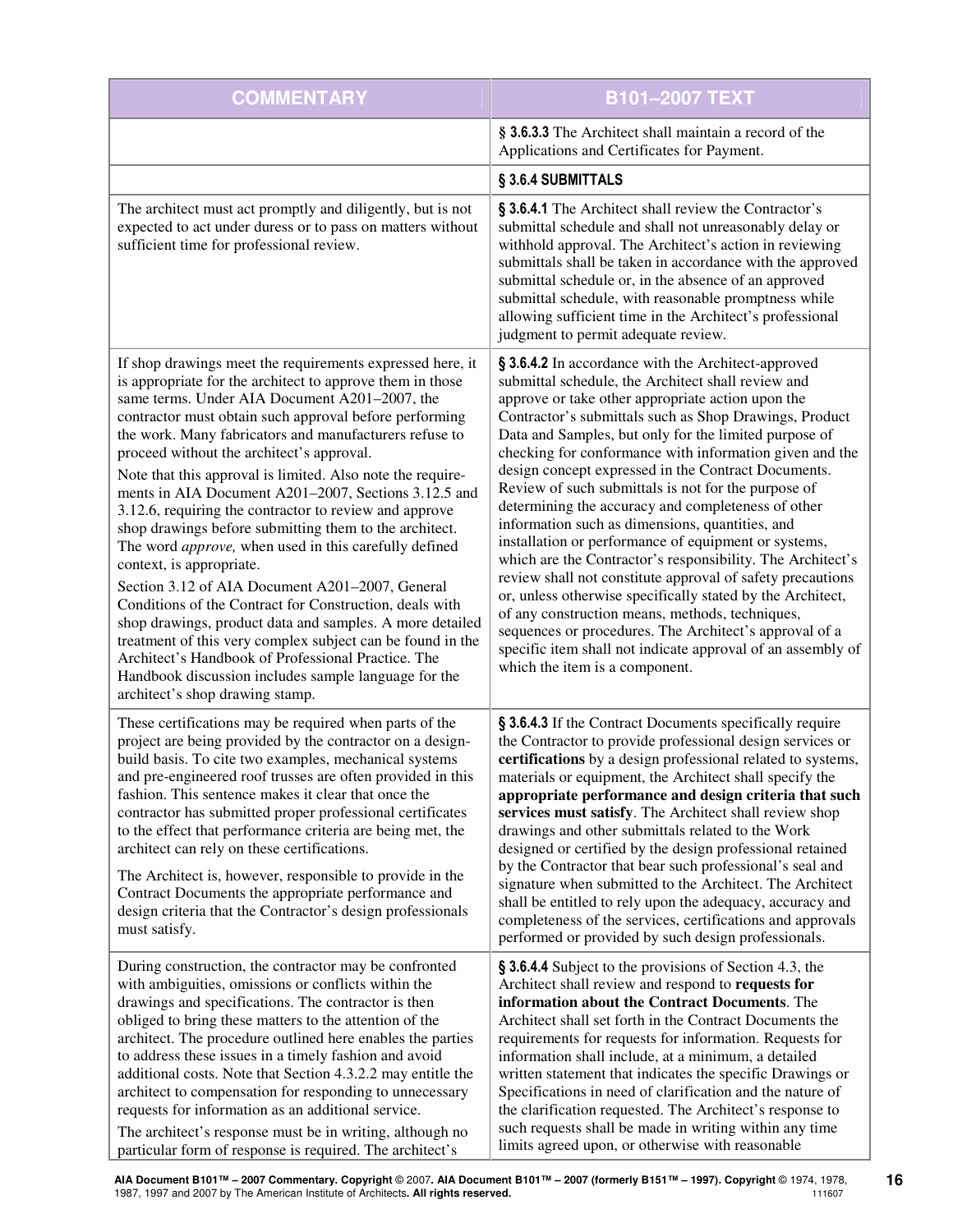| <b>COMMENTARY</b>                                                                                                                                                                                                                                                                                                                                                                                                                                                                                                                                             | B101-2007 TEXT                                                                                                                                                                                                                                                                                                                                                                                                                                                                                                                                                                        |
|---------------------------------------------------------------------------------------------------------------------------------------------------------------------------------------------------------------------------------------------------------------------------------------------------------------------------------------------------------------------------------------------------------------------------------------------------------------------------------------------------------------------------------------------------------------|---------------------------------------------------------------------------------------------------------------------------------------------------------------------------------------------------------------------------------------------------------------------------------------------------------------------------------------------------------------------------------------------------------------------------------------------------------------------------------------------------------------------------------------------------------------------------------------|
| response may include issuance of revised drawings or<br>specifications. In appropriate circumstances, the<br>architect's response may consist of selection among<br>alternatives presented by the contractor or a single letter<br>specifying the design requirements. If the contractor<br>believes that the architect's response affects the contract<br>sum or contract time, the contractor can initiate a request<br>for change order.                                                                                                                   | promptness. If appropriate, the Architect shall prepare<br>and issue supplemental Drawings and Specifications in<br>response to requests for information.                                                                                                                                                                                                                                                                                                                                                                                                                             |
|                                                                                                                                                                                                                                                                                                                                                                                                                                                                                                                                                               | § 3.6.4.5 The Architect shall maintain a record of<br>submittals and copies of submittals supplied by the<br>Contractor in accordance with the requirements of the<br>Contract Documents.                                                                                                                                                                                                                                                                                                                                                                                             |
|                                                                                                                                                                                                                                                                                                                                                                                                                                                                                                                                                               | § 3.6.5 CHANGES IN THE WORK                                                                                                                                                                                                                                                                                                                                                                                                                                                                                                                                                           |
| Preparing the actual change order or construction change<br>directive form is part of the architect's typical<br>administrative services. However, creating or assembling<br>supporting documentation and data (such as new or<br>revised drawings or specifications) may constitute an<br>additional service under Section 4.3.2.3.<br>It may be desirable for the architect to memorialize the<br>owner's agreement with the change and the contractor's<br>acknowledgement that no change in contract sum or<br>contract time will result from the change. | § 3.6.5.1 The Architect may authorize minor changes in<br>the Work that are consistent with the intent of the<br>Contract Documents and do not involve an adjustment in<br>the Contract Sum or an extension of the Contract Time.<br>Subject to the provisions of Section 4.3, the Architect<br>shall prepare Change Orders and Construction<br>Change Directives for the Owner's approval and<br>execution in accordance with the Contract Documents.                                                                                                                                |
|                                                                                                                                                                                                                                                                                                                                                                                                                                                                                                                                                               | § 3.6.5.2 The Architect shall maintain records relative to<br>changes in the Work.                                                                                                                                                                                                                                                                                                                                                                                                                                                                                                    |
|                                                                                                                                                                                                                                                                                                                                                                                                                                                                                                                                                               | § 3.6.6 PROJECT COMPLETION                                                                                                                                                                                                                                                                                                                                                                                                                                                                                                                                                            |
| Unless otherwise specified, the architect makes only two<br>inspections—one to determine the date of substantial<br>completion and one to determine the date of final<br>completion of the project.                                                                                                                                                                                                                                                                                                                                                           | § 3.6.6.1 The Architect shall conduct inspections to<br>determine the date or dates of Substantial Completion and<br>the date of final completion; issue Certificates of<br>Substantial Completion; receive from the Contractor and<br>forward to the Owner, for the Owner's review and<br>records, written warranties and related documents<br>required by the Contract Documents and assembled by<br>the Contractor; and issue a final Certificate for Payment<br>based upon a final inspection indicating the Work<br>complies with the requirements of the Contract<br>Documents. |
| Inspections are more thorough and comprehensive than<br>the services provided during normal site visits. The word<br>inspection does imply a more detailed evaluation than a<br>normal site visit. Inspections of special components or<br>subsystems have become more common as the<br>complexity of such items has increased.<br>Note that this list, sometimes called a "punch list," is<br>prepared by the contractor and is only supplemented by<br>the architect.                                                                                       | § 3.6.6.2 The Architect's inspections shall be conducted<br>with the Owner to check conformance of the Work with<br>the requirements of the Contract Documents and to verify<br>the accuracy and completeness of the list submitted by<br>the Contractor of Work to be completed or corrected.                                                                                                                                                                                                                                                                                        |
| Section 9.8.5 of A201-2007 contemplates full release of<br>any withheld retainage at substantial completion,<br>excepting only retainage for work that is incomplete or<br>not in accordance with the contract documents and<br>damages due to any delay on the part of the contractor in<br>achieving substantial completion.                                                                                                                                                                                                                                | § 3.6.6.3 When the Work is found to be substantially<br>complete, the Architect shall inform the Owner about the<br>balance of the Contract Sum remaining to be paid the<br>Contractor, including the amount to be retained from the<br>Contract Sum, if any, for final completion or correction of<br>the Work.                                                                                                                                                                                                                                                                      |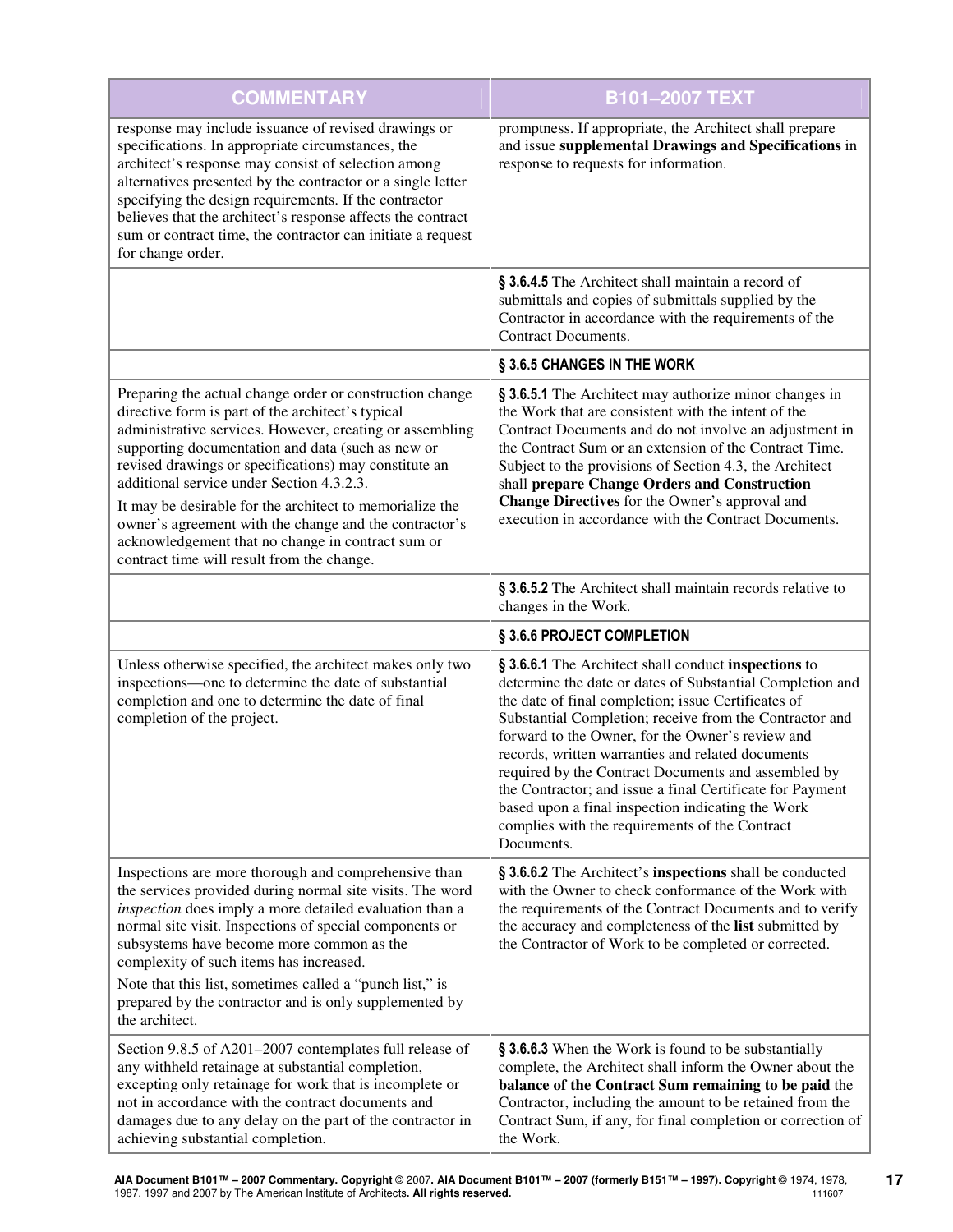| <b>COMMENTARY</b>                                                                                                                                                                                                                                                                                                                                                                                                                                                                                                                                                                                                                                                                                 |                                                                                                                                                                                                                                                                                                                                                                                                                                                                                                                                                                                                                                           | B101-2007 TEXT                                                                                                                                                                                                                                                                                                                                                                                                                                             |                       |                                              |
|---------------------------------------------------------------------------------------------------------------------------------------------------------------------------------------------------------------------------------------------------------------------------------------------------------------------------------------------------------------------------------------------------------------------------------------------------------------------------------------------------------------------------------------------------------------------------------------------------------------------------------------------------------------------------------------------------|-------------------------------------------------------------------------------------------------------------------------------------------------------------------------------------------------------------------------------------------------------------------------------------------------------------------------------------------------------------------------------------------------------------------------------------------------------------------------------------------------------------------------------------------------------------------------------------------------------------------------------------------|------------------------------------------------------------------------------------------------------------------------------------------------------------------------------------------------------------------------------------------------------------------------------------------------------------------------------------------------------------------------------------------------------------------------------------------------------------|-----------------------|----------------------------------------------|
| Under Section 9.10.2 of AIA Document A201, the<br>architect is entitled to receive these documents from the<br>contractor. The contractor is responsible for obtaining the<br>documents from the originators of them.                                                                                                                                                                                                                                                                                                                                                                                                                                                                             |                                                                                                                                                                                                                                                                                                                                                                                                                                                                                                                                                                                                                                           | § 3.6.6.4 The Architect shall forward to the Owner the<br>following information received from the Contractor:<br>(1) consent of surety or sureties, if any, to reduction in or<br>partial release of retainage or the making of final<br>payment; (2) affidavits, receipts, releases and waivers of<br>liens or bonds indemnifying the Owner against liens; and<br>(3) any other documentation required of the Contractor<br>under the Contract Documents. |                       |                                              |
| Often the architect can play an important role in the<br>owner's actual use or operation of the facility comprising<br>the project. The communication inherent in this service<br>may lead to a decision by the owner to retain the architect<br>to provide post-occupancy services.<br>No design can contemplate every conceivable problem<br>inherent in the actual use or operation of the facility.<br>Often the architect can address operational difficulties by<br>suggesting minor design or construction changes that will<br>enhance the owner's satisfaction with the project. Here<br>again, the recommendations may lead to other services<br>which may be offered by the architect. | § 3.6.6.5 Upon request of the Owner, and prior to the<br>expiration of one year from the date of Substantial<br>Completion, the Architect shall, without additional<br>compensation, conduct a meeting with the Owner to<br>review the facility operations and performance.                                                                                                                                                                                                                                                                                                                                                               |                                                                                                                                                                                                                                                                                                                                                                                                                                                            |                       |                                              |
| <b>ARTICLE 4 ADDITIONAL SERVICES</b>                                                                                                                                                                                                                                                                                                                                                                                                                                                                                                                                                                                                                                                              |                                                                                                                                                                                                                                                                                                                                                                                                                                                                                                                                                                                                                                           |                                                                                                                                                                                                                                                                                                                                                                                                                                                            |                       |                                              |
| It is important that the table below be completed by the<br>parties before the agreement is executed. For each service<br>listed, the parties should indicate the party responsible for<br>providing the service and identify the place where the<br>service is described. The architect is not responsible for<br>any service listed unless specifically so designated in the<br>Responsibility column of the table.                                                                                                                                                                                                                                                                             | §4.1 Additional Services listed below are not included in<br>Basic Services but may be required for the Project. The<br>Architect shall provide the listed Additional Services only<br>if specifically designated in the table below as the<br>Architect's responsibility, and the Owner shall<br>compensate the Architect as provided in Section 11.2.<br>(Designate the Additional Services the Architect shall<br>provide in the second column of the table below. In the<br>third column indicate whether the service description is<br>located in Section 4.2 or in an attached exhibit. If in an<br>exhibit, identify the exhibit.) |                                                                                                                                                                                                                                                                                                                                                                                                                                                            |                       |                                              |
|                                                                                                                                                                                                                                                                                                                                                                                                                                                                                                                                                                                                                                                                                                   |                                                                                                                                                                                                                                                                                                                                                                                                                                                                                                                                                                                                                                           | <b>Additional Services</b>                                                                                                                                                                                                                                                                                                                                                                                                                                 | <b>Responsibility</b> | Location<br>of Service<br><b>Description</b> |
|                                                                                                                                                                                                                                                                                                                                                                                                                                                                                                                                                                                                                                                                                                   | §4.1.1                                                                                                                                                                                                                                                                                                                                                                                                                                                                                                                                                                                                                                    | Programming                                                                                                                                                                                                                                                                                                                                                                                                                                                |                       |                                              |
|                                                                                                                                                                                                                                                                                                                                                                                                                                                                                                                                                                                                                                                                                                   | $§$ 4.1.2                                                                                                                                                                                                                                                                                                                                                                                                                                                                                                                                                                                                                                 | Multiple preliminary designs                                                                                                                                                                                                                                                                                                                                                                                                                               |                       |                                              |
|                                                                                                                                                                                                                                                                                                                                                                                                                                                                                                                                                                                                                                                                                                   | $§$ 4.1.3                                                                                                                                                                                                                                                                                                                                                                                                                                                                                                                                                                                                                                 | Measured drawings                                                                                                                                                                                                                                                                                                                                                                                                                                          |                       |                                              |
|                                                                                                                                                                                                                                                                                                                                                                                                                                                                                                                                                                                                                                                                                                   | § 4.1.4                                                                                                                                                                                                                                                                                                                                                                                                                                                                                                                                                                                                                                   | Existing facilities surveys                                                                                                                                                                                                                                                                                                                                                                                                                                |                       |                                              |
|                                                                                                                                                                                                                                                                                                                                                                                                                                                                                                                                                                                                                                                                                                   | § 4.1.5                                                                                                                                                                                                                                                                                                                                                                                                                                                                                                                                                                                                                                   | Site Evaluation and Planning<br>$(B203TM-2007)$                                                                                                                                                                                                                                                                                                                                                                                                            |                       |                                              |
|                                                                                                                                                                                                                                                                                                                                                                                                                                                                                                                                                                                                                                                                                                   | § 4.1.6                                                                                                                                                                                                                                                                                                                                                                                                                                                                                                                                                                                                                                   | <b>Building information</b><br>modeling                                                                                                                                                                                                                                                                                                                                                                                                                    |                       |                                              |
|                                                                                                                                                                                                                                                                                                                                                                                                                                                                                                                                                                                                                                                                                                   | § 4.1.7                                                                                                                                                                                                                                                                                                                                                                                                                                                                                                                                                                                                                                   | Civil engineering                                                                                                                                                                                                                                                                                                                                                                                                                                          |                       |                                              |
|                                                                                                                                                                                                                                                                                                                                                                                                                                                                                                                                                                                                                                                                                                   | § 4.1.8                                                                                                                                                                                                                                                                                                                                                                                                                                                                                                                                                                                                                                   | Landscape design                                                                                                                                                                                                                                                                                                                                                                                                                                           |                       |                                              |
|                                                                                                                                                                                                                                                                                                                                                                                                                                                                                                                                                                                                                                                                                                   | § 4.1.9                                                                                                                                                                                                                                                                                                                                                                                                                                                                                                                                                                                                                                   | Architectural Interior Design<br>$(B252TM-2007)$                                                                                                                                                                                                                                                                                                                                                                                                           |                       |                                              |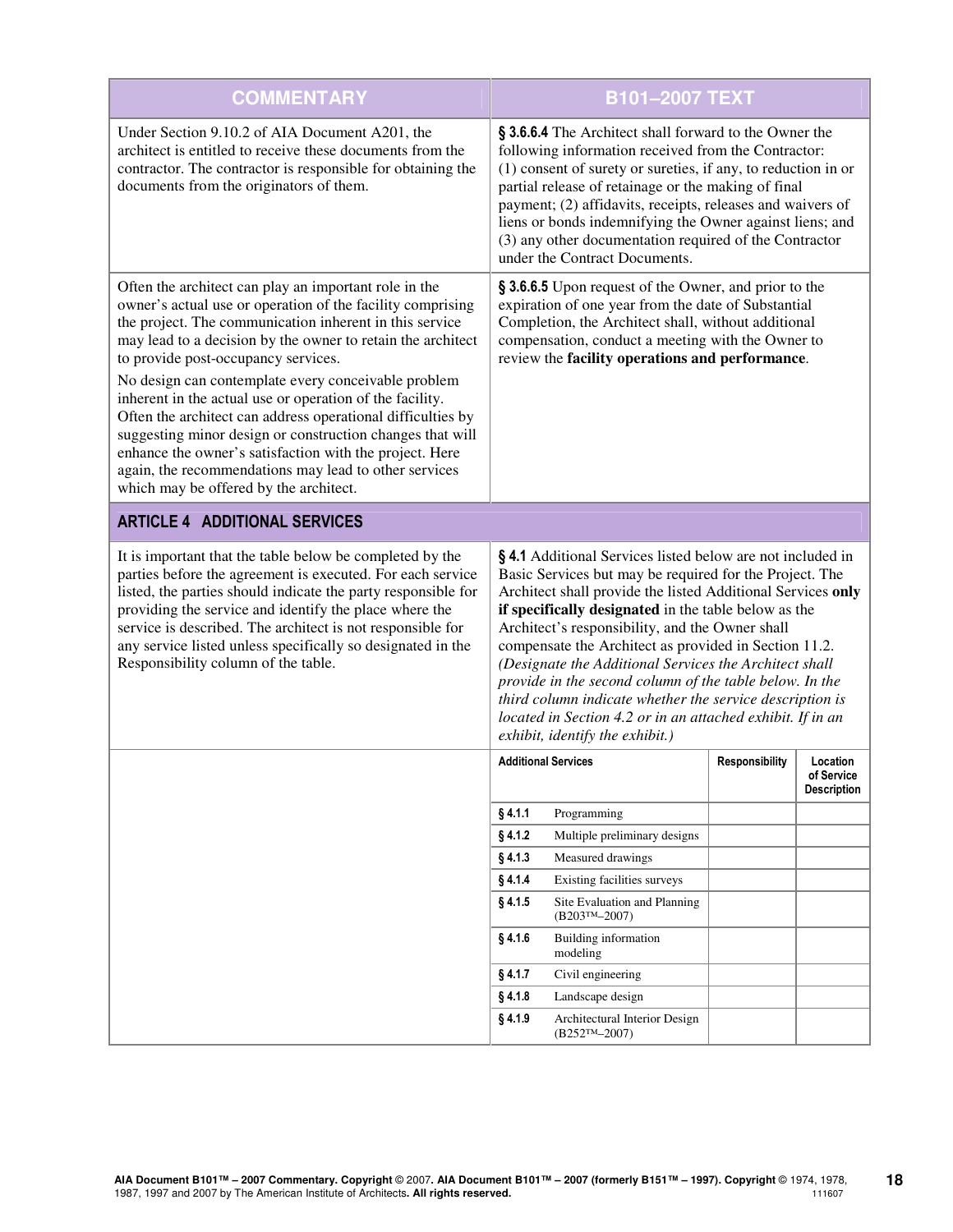| <b>COMMENTARY</b>                                                                                                                                                                                                                                                                                                                                                                                       |            | <b>B101-2007 TEXT</b>                                                                                                                                                                                                                                                                                                                                                                                  |                |                                              |
|---------------------------------------------------------------------------------------------------------------------------------------------------------------------------------------------------------------------------------------------------------------------------------------------------------------------------------------------------------------------------------------------------------|------------|--------------------------------------------------------------------------------------------------------------------------------------------------------------------------------------------------------------------------------------------------------------------------------------------------------------------------------------------------------------------------------------------------------|----------------|----------------------------------------------|
|                                                                                                                                                                                                                                                                                                                                                                                                         |            | <b>Additional Services</b>                                                                                                                                                                                                                                                                                                                                                                             | Responsibility | Location<br>of Service<br><b>Description</b> |
|                                                                                                                                                                                                                                                                                                                                                                                                         | §4.1.10    | Value Analysis<br>$(B204^{TM}-2007)$                                                                                                                                                                                                                                                                                                                                                                   |                |                                              |
|                                                                                                                                                                                                                                                                                                                                                                                                         | §4.1.11    | Detailed cost estimating                                                                                                                                                                                                                                                                                                                                                                               |                |                                              |
|                                                                                                                                                                                                                                                                                                                                                                                                         | § 4.1.12   | On-site project<br>representation                                                                                                                                                                                                                                                                                                                                                                      |                |                                              |
|                                                                                                                                                                                                                                                                                                                                                                                                         | §4.1.13    | Conformed construction<br>documents                                                                                                                                                                                                                                                                                                                                                                    |                |                                              |
|                                                                                                                                                                                                                                                                                                                                                                                                         | § 4.1.14   | As-designed record<br>drawings                                                                                                                                                                                                                                                                                                                                                                         |                |                                              |
|                                                                                                                                                                                                                                                                                                                                                                                                         | §4.1.15    | As-constructed record<br>drawings                                                                                                                                                                                                                                                                                                                                                                      |                |                                              |
|                                                                                                                                                                                                                                                                                                                                                                                                         | $§$ 4.1.16 | Post occupancy evaluation                                                                                                                                                                                                                                                                                                                                                                              |                |                                              |
|                                                                                                                                                                                                                                                                                                                                                                                                         | § 4.1.17   | <b>Facility Support Services</b><br>$(B210^{TM} - 2007)$                                                                                                                                                                                                                                                                                                                                               |                |                                              |
|                                                                                                                                                                                                                                                                                                                                                                                                         | § 4.1.18   | Tenant-related services                                                                                                                                                                                                                                                                                                                                                                                |                |                                              |
|                                                                                                                                                                                                                                                                                                                                                                                                         | $§$ 4.1.19 | Coordination of Owner's<br>consultants                                                                                                                                                                                                                                                                                                                                                                 |                |                                              |
|                                                                                                                                                                                                                                                                                                                                                                                                         | §4.1.20    | Telecommunications/data<br>design                                                                                                                                                                                                                                                                                                                                                                      |                |                                              |
|                                                                                                                                                                                                                                                                                                                                                                                                         | $§$ 4.1.21 | Security Evaluation and<br>Planning (B206TM-2007)                                                                                                                                                                                                                                                                                                                                                      |                |                                              |
|                                                                                                                                                                                                                                                                                                                                                                                                         | § 4.1.22   | Commissioning<br>$(B211^{TM} - 2007)$                                                                                                                                                                                                                                                                                                                                                                  |                |                                              |
|                                                                                                                                                                                                                                                                                                                                                                                                         | $§$ 4.1.23 | Extensive environmentally<br>responsible design                                                                                                                                                                                                                                                                                                                                                        |                |                                              |
|                                                                                                                                                                                                                                                                                                                                                                                                         | § 4.1.24   | LEED® Certification<br>$(B214^{TM} - 2007)$                                                                                                                                                                                                                                                                                                                                                            |                |                                              |
|                                                                                                                                                                                                                                                                                                                                                                                                         | $§$ 4.1.25 | Fast-track design services                                                                                                                                                                                                                                                                                                                                                                             |                |                                              |
|                                                                                                                                                                                                                                                                                                                                                                                                         | § 4.1.26   | <b>Historic Preservation</b><br>$(B205^{TM}-2007)$                                                                                                                                                                                                                                                                                                                                                     |                |                                              |
|                                                                                                                                                                                                                                                                                                                                                                                                         | § 4.1.27   | Furniture, Finishings,<br>and Equipment Design<br>$(B253^{\text{TM}}-2007)$                                                                                                                                                                                                                                                                                                                            |                |                                              |
|                                                                                                                                                                                                                                                                                                                                                                                                         | §4.1.28    | Other                                                                                                                                                                                                                                                                                                                                                                                                  |                |                                              |
| A detailed description of any Additional Service<br>designated in the table above as the architect's<br>responsibility should be provided here or in an attached<br>exhibit.                                                                                                                                                                                                                            | document.  | § 4.2 Insert a description of each Additional Service<br>designated in Section 4.1 as the Architect's responsibility,<br>if not further described in an exhibit attached to this                                                                                                                                                                                                                       |                |                                              |
| Few projects proceed from conception to completion<br>without changes. By necessity, a mechanism is required to<br>provide for adjustments in the architect's services and<br>compensation during the course of the project.<br>The architect, however, is not permitted to receive<br>compensation for additional services that are attributable<br>to errors or omission on the part of the architect |            | §4.3 Additional Services may be provided after<br>execution of this Agreement, without invalidating the<br>Agreement. Except for services required due to the<br>fault of the Architect, any Additional Services provided<br>in accordance with this Section 4.3 shall entitle the<br>Architect to compensation pursuant to Section 11.3 and<br>an appropriate adjustment in the Architect's schedule. |                |                                              |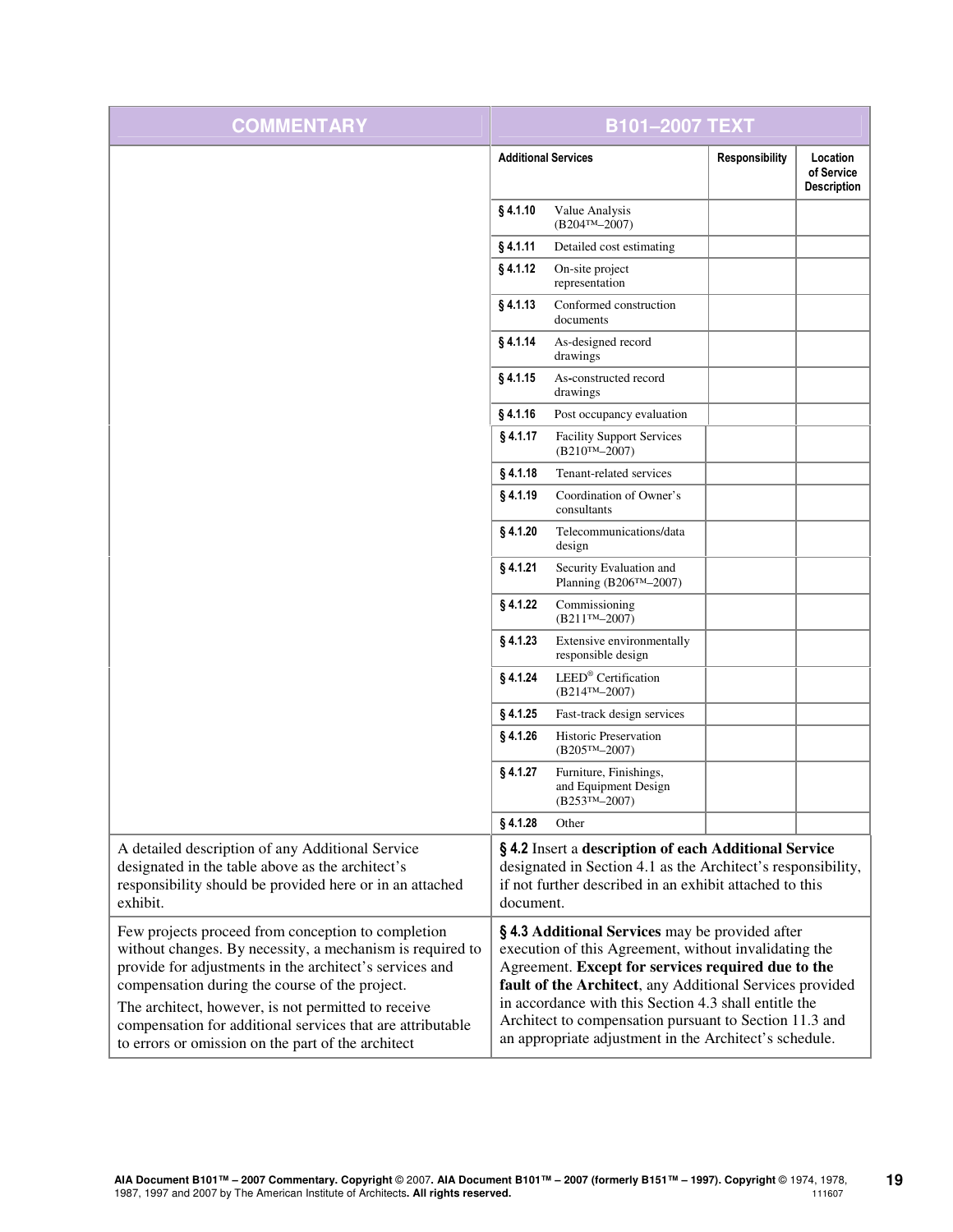| <b>COMMENTARY</b>                                                                                                                                                                                                                                                                                                                                                                                                                                                                                                                                                                                                                                                                                                                                                                                                                                                                                                                                                                                                                                                                                                                                                                                                 | <b>B101-2007 TEXT</b>                                                                                                                                                                                                                                                                                                                                                                                                                                                                                                                                                                                                                                                                                                                                                                                                                                                                                                                                                                                                                                                                                                                                                                                                                                                                                                                                                                                                                                                                                                                                                                                                                                                                                                                                                                                                                                                                                                                                                                                                                                                                                                                                                                           |
|-------------------------------------------------------------------------------------------------------------------------------------------------------------------------------------------------------------------------------------------------------------------------------------------------------------------------------------------------------------------------------------------------------------------------------------------------------------------------------------------------------------------------------------------------------------------------------------------------------------------------------------------------------------------------------------------------------------------------------------------------------------------------------------------------------------------------------------------------------------------------------------------------------------------------------------------------------------------------------------------------------------------------------------------------------------------------------------------------------------------------------------------------------------------------------------------------------------------|-------------------------------------------------------------------------------------------------------------------------------------------------------------------------------------------------------------------------------------------------------------------------------------------------------------------------------------------------------------------------------------------------------------------------------------------------------------------------------------------------------------------------------------------------------------------------------------------------------------------------------------------------------------------------------------------------------------------------------------------------------------------------------------------------------------------------------------------------------------------------------------------------------------------------------------------------------------------------------------------------------------------------------------------------------------------------------------------------------------------------------------------------------------------------------------------------------------------------------------------------------------------------------------------------------------------------------------------------------------------------------------------------------------------------------------------------------------------------------------------------------------------------------------------------------------------------------------------------------------------------------------------------------------------------------------------------------------------------------------------------------------------------------------------------------------------------------------------------------------------------------------------------------------------------------------------------------------------------------------------------------------------------------------------------------------------------------------------------------------------------------------------------------------------------------------------------|
| This section and Section 4.3.2 address additional services<br>that are not identified and provided in Section 4.1 at the<br>time of contracting. The need for additional services can<br>arise later as a result of delay or changed conditions. The<br>parties cannot anticipate the scope or nature of these<br>additional services at the beginning and these sections<br>provide a mechanism to address them after the contract<br>begins. Section 4.3.1 addresses additional services that<br>require the architect to give notice to the owner and<br>receive the owner's approval before proceeding. It is<br>likely that, if the architect is not serving as the IDM, the<br>architect will be requested to provide assistance to the<br>IDM in evaluating claims, given that the architect will be<br>more familiar with the contract documents, the<br>circumstances surrounding the claim, and relevant<br>background issues. The extent to which the architect will<br>be asked to provide such assistance cannot be predicted<br>and will vary depending on the circumstances.<br>Accordingly, this is considered to be an additional service<br>entitling the architect to additional compensation. | §4.3.1 Upon recognizing the need to perform the<br>following Additional Services, the Architect shall notify<br>the Owner with reasonable promptness and explain the<br>facts and circumstances giving rise to the need. The<br>Architect shall not proceed to provide the following<br>services until the Architect receives the Owner's<br>written authorization:<br>$\cdot$ 1<br>Services necessitated by a change in the Initial<br>Information, previous instructions or approvals<br>given by the Owner, or a material change in the<br>Project including, but not limited to, size, quality,<br>complexity, the Owner's schedule or budget for<br>Cost of the Work, or procurement or delivery<br>method;<br>$\cdot$<br>Services necessitated by the Owner's request for<br>extensive environmentally responsible design<br>alternatives, such as unique system designs, in-<br>depth material research, energy modeling, or<br>LEED <sup>®</sup> certification;<br>$\cdot$ 3<br>Changing or editing previously prepared<br>Instruments of Service necessitated by the<br>enactment or revision of codes, laws or<br>regulations or official interpretations;<br>Services necessitated by decisions of the Owner<br>.4<br>not rendered in a timely manner or any other<br>failure of performance on the part of the Owner<br>or the Owner's consultants or contractors;<br>Preparing digital data for transmission to the<br>$.5\,$<br>Owner's consultants and contractors, or to other<br>Owner authorized recipients;<br>Preparation of design and documentation for<br>.6<br>alternate bid or proposal requests proposed by the<br>Owner;<br>Preparation for, and attendance at, a public<br>.7<br>presentation, meeting or hearing;<br>Preparation for, and attendance at a dispute<br>.8<br>resolution proceeding or legal proceeding, except<br>where the Architect is party thereto;<br>Evaluation of the qualifications of bidders or<br>.9<br>persons providing proposals;<br>.10 Consultation concerning replacement of Work<br>resulting from fire or other cause during<br>construction; or<br>.11 Assistance to the Initial Decision Maker, if<br>other than the Architect. |
| Section 4.3.2 addresses additional services that, because<br>of the potential for delay, require the architect to proceed<br>to provide the services, notify the owner, and continue<br>working unless and until the owner instructs the architect<br>to stop. The architect is entitled to compensation for any<br>services performed under this section prior to receiving<br>notice from the owner to stop.<br>Architects often incur extra expense when required<br>submittals are not furnished by the contractor in the<br>agreed-upon sequence.                                                                                                                                                                                                                                                                                                                                                                                                                                                                                                                                                                                                                                                            | §4.3.2 To avoid delay in the Construction Phase, the<br>Architect shall provide the following Additional Services,<br>notify the Owner with reasonable promptness, and<br>explain the facts and circumstances giving rise to the<br>need. If the Owner subsequently determines that all or<br>parts of those services are not required, the Owner shall<br>give prompt written notice to the Architect, and the<br>Owner shall have no further obligation to compensate the<br>Architect for those services:                                                                                                                                                                                                                                                                                                                                                                                                                                                                                                                                                                                                                                                                                                                                                                                                                                                                                                                                                                                                                                                                                                                                                                                                                                                                                                                                                                                                                                                                                                                                                                                                                                                                                    |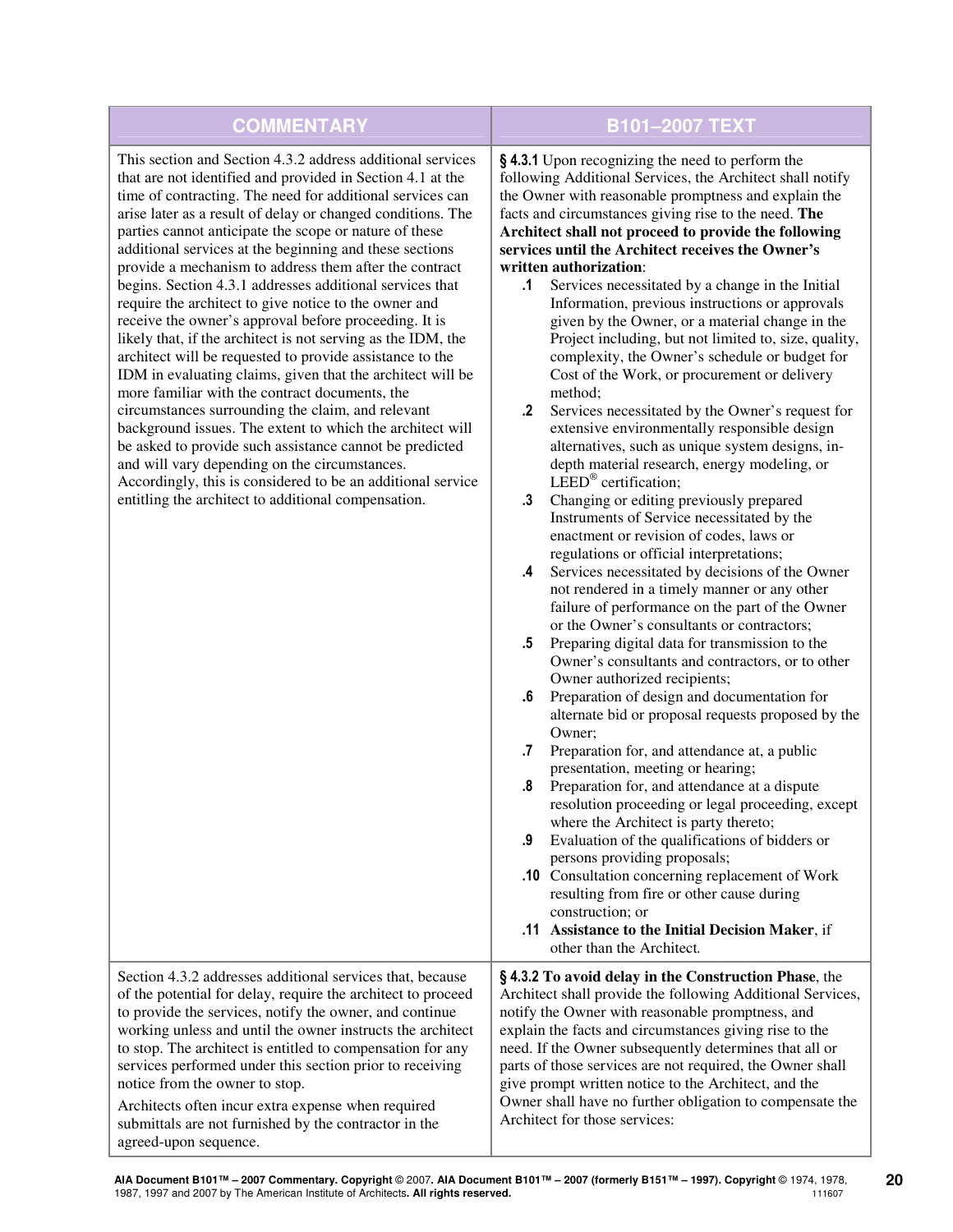| <b>COMMENTARY</b>                                                                                                                                                                                                                                                                                                                                                                                                                                                                                                                                                                                  | <b>B101-2007 TEXT</b>                                                                                                                                                                                                                                                                                                                                                                                                                                                                                                                                                                                                                                                                                                                                                                                                                                                                                                                                                                                                                                                                                                                                                                                                                                                                                                                                            |
|----------------------------------------------------------------------------------------------------------------------------------------------------------------------------------------------------------------------------------------------------------------------------------------------------------------------------------------------------------------------------------------------------------------------------------------------------------------------------------------------------------------------------------------------------------------------------------------------------|------------------------------------------------------------------------------------------------------------------------------------------------------------------------------------------------------------------------------------------------------------------------------------------------------------------------------------------------------------------------------------------------------------------------------------------------------------------------------------------------------------------------------------------------------------------------------------------------------------------------------------------------------------------------------------------------------------------------------------------------------------------------------------------------------------------------------------------------------------------------------------------------------------------------------------------------------------------------------------------------------------------------------------------------------------------------------------------------------------------------------------------------------------------------------------------------------------------------------------------------------------------------------------------------------------------------------------------------------------------|
| Many services related to change orders and construction<br>change directives, including preparation of additional<br>drawings, specifications and other data, are typically<br>required due to circumstances beyond the control of the<br>architect. These services represent an additional demand<br>on the architect's resources. Therefore, except for<br>preparation of the actual change order or construction<br>change directive, they are treated as additional services,<br>entitling the architect to additional compensation.                                                           | Reviewing a Contractor's submittal out of<br>$\cdot$ 1<br>sequence from the submittal schedule agreed to<br>by the Architect;<br>Responding to the Contractor's requests for<br>$\cdot$<br>information that are not prepared in accordance<br>with the Contract Documents or where such<br>information is available to the Contractor from a<br>careful study and comparison of the Contract<br>Documents, field conditions, other Owner-<br>provided information, Contractor-prepared<br>coordination drawings, or prior Project<br>correspondence or documentation;<br>$\cdot$ 3<br><b>Preparing Change Orders and Construction</b><br>Change Directives that require evaluation of<br>Contractor's proposals and supporting data, or the<br>preparation or revision of Instruments of Service;<br>Evaluating an extensive number of Claims as the<br>.4<br>Initial Decision Maker;<br>.5<br>Evaluating substitutions proposed by the Owner<br>or Contractor and making subsequent revisions to<br>Instruments of Service resulting therefrom; or<br>.6<br>To the extent the Architect's Basic Services are<br>affected, providing Construction Phase Services<br>$60$ days after $(1)$ the date of Substantial<br>Completion of the Work or (2) the anticipated<br>date of Substantial Completion identified in<br>Initial Information, whichever is earlier. |
| Experience has shown that certain construction phase<br>services are a potential drain on the architect's resources.<br>Limiting the number of these services can permit more<br>accurate pricing of services for the benefit of both parties.<br>If the architect is required by conditions outside of the<br>architect's control to provide more frequent services than<br>listed, the architect is entitled to compensation for<br>Additional Services. Specifying the frequency of services<br>reduces the need for the architect to include contingencies<br>in the architect's compensation. | §4.3.3 The Architect shall provide Construction Phase<br>Services exceeding the limits set forth below as<br>Additional Services. When the limits below are reached,<br>the Architect shall notify the Owner:<br>$\cdot$<br>) reviews of each Shop Drawing,<br>Product Data item, sample and similar submittal<br>of the Contractor<br>.2<br>) visits to the site by the<br>Architect over the duration of the Project during<br>construction<br>.3<br>) inspections for any portion of<br>the Work to determine whether such portion of<br>the Work is substantially complete in accordance<br>with the requirements of the Contract Documents<br>$\mathbf{.4}$<br>) inspections for any portion of<br>the Work to determine final completion                                                                                                                                                                                                                                                                                                                                                                                                                                                                                                                                                                                                                   |
| If the completion of the project is delayed beyond the time<br>frame anticipated when the agreement was signed, this<br>provision requires the architect's compensation to be<br>adjusted as it would be for providing additional services.                                                                                                                                                                                                                                                                                                                                                        | §4.3.4 If the services covered by this Agreement have not<br>been completed within<br>) months of the<br>date of this Agreement, through no fault of the Architect,<br>extension of the Architect's services beyond that time<br>shall be compensated as Additional Services.                                                                                                                                                                                                                                                                                                                                                                                                                                                                                                                                                                                                                                                                                                                                                                                                                                                                                                                                                                                                                                                                                    |
| <b>ARTICLE 5 OWNER'S RESPONSIBILITIES</b>                                                                                                                                                                                                                                                                                                                                                                                                                                                                                                                                                          |                                                                                                                                                                                                                                                                                                                                                                                                                                                                                                                                                                                                                                                                                                                                                                                                                                                                                                                                                                                                                                                                                                                                                                                                                                                                                                                                                                  |
| An essential function of the owner is to provide a written<br>program, detailing the requirements for and limitations on<br>the project. That program will be referenced in Section 1.1<br>or Exhibit A, or it may be subsequently developed after<br>the signing of this agreement.                                                                                                                                                                                                                                                                                                               | § 5.1 Unless otherwise provided for under this Agreement,<br>the Owner shall provide information in a timely<br>manner regarding requirements for and limitations on the<br>Project, including a written program which shall set<br>forth the Owner's objectives, schedule, constraints and<br>criteria, including space requirements and relationships,                                                                                                                                                                                                                                                                                                                                                                                                                                                                                                                                                                                                                                                                                                                                                                                                                                                                                                                                                                                                         |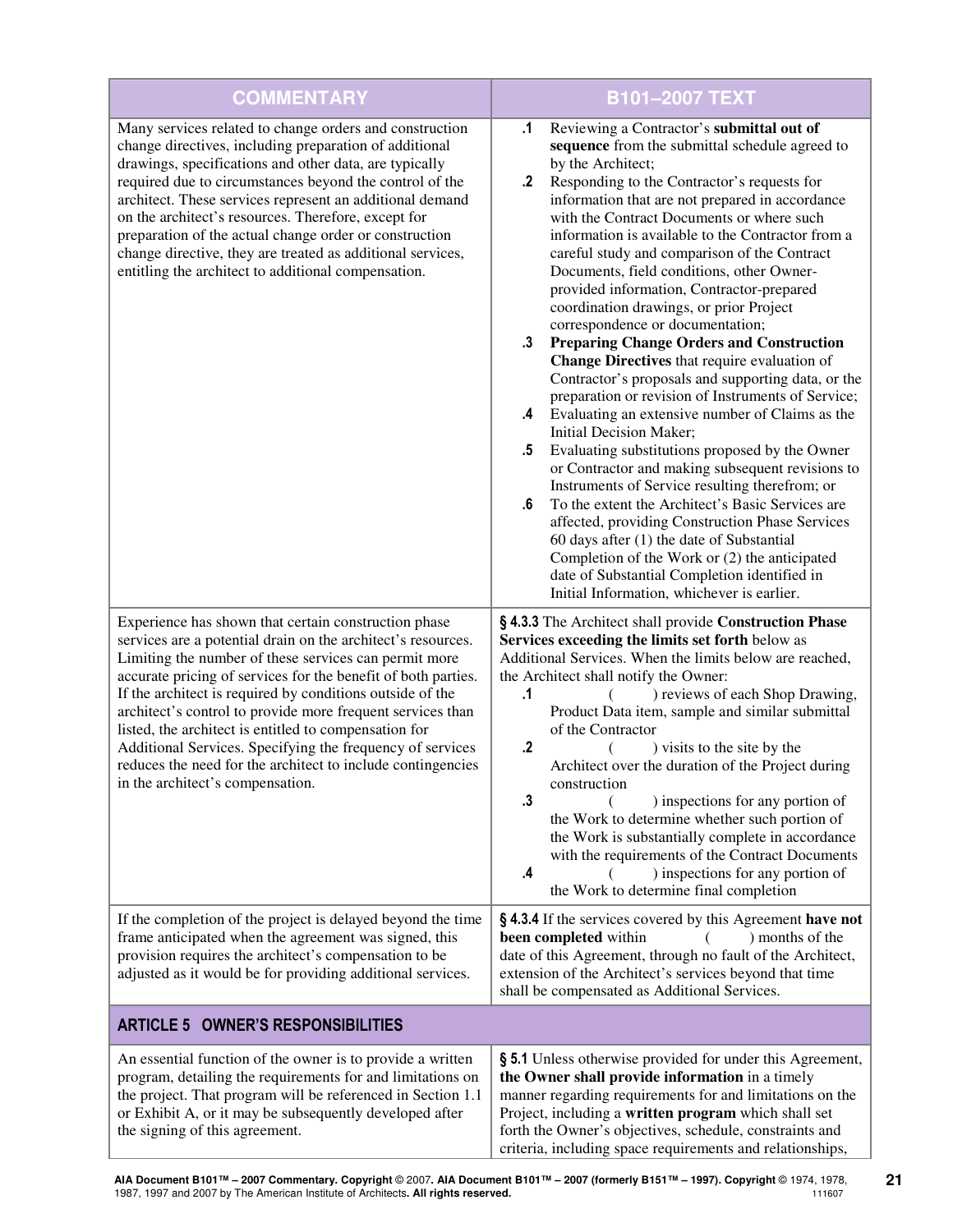| <b>COMMENTARY</b>                                                                                                                                                                                                                                                                                                                                                                                                                                                                                                                                                                                                                                                                                                                                                                      | <b>B101-2007 TEXT</b>                                                                                                                                                                                                                                                                                                                                                                                                                                                                                                                                                                                                                                                                                                                                                                                                                                                                                |
|----------------------------------------------------------------------------------------------------------------------------------------------------------------------------------------------------------------------------------------------------------------------------------------------------------------------------------------------------------------------------------------------------------------------------------------------------------------------------------------------------------------------------------------------------------------------------------------------------------------------------------------------------------------------------------------------------------------------------------------------------------------------------------------|------------------------------------------------------------------------------------------------------------------------------------------------------------------------------------------------------------------------------------------------------------------------------------------------------------------------------------------------------------------------------------------------------------------------------------------------------------------------------------------------------------------------------------------------------------------------------------------------------------------------------------------------------------------------------------------------------------------------------------------------------------------------------------------------------------------------------------------------------------------------------------------------------|
| A well-thought out program is essential for a successful<br>start to a project. It is one of the first tasks along with<br>establishing a budget that an owner needs to perform.<br>Unfortunately, many owners fail to fully understand the<br>discipline and detail that is involved in the development of<br>a professional program. In many cases, the owner and<br>architect may decide to share this task, and commission<br>the architect to assist or actually provide the services for<br>developing the program.<br>In some states, the architect may assert a lien on real<br>property to secure payment of the architect's<br>compensation. Upon the architect's request, the owner<br>must provide relevant information to enable the architect<br>to enforce lien rights. | flexibility, expandability, special equipment, systems and<br>site requirements. Within 15 days after receipt of a<br>written request from the Architect, the Owner shall<br>furnish the requested information as necessary and<br>relevant for the Architect to evaluate, give notice of or<br>enforce lien rights.                                                                                                                                                                                                                                                                                                                                                                                                                                                                                                                                                                                 |
| Note that the <i>budget for the Project</i> can include many<br>categories of expense in addition to the cost of the work<br>and the architect's compensation. Budgetary information<br>required in Article 1.1 or Exhibit A will need to be<br>compared to the architect's subsequent estimates for the<br>cost of the work.                                                                                                                                                                                                                                                                                                                                                                                                                                                          | § 5.2 The Owner shall establish and periodically update<br>the Owner's <b>budget for the Project</b> , including (1) the<br>budget for the Cost of the Work as defined in Section 6.1;<br>(2) the Owner's other costs; and, (3) reasonable<br>contingencies related to all of these costs. If the Owner<br>significantly increases or decreases the Owner's budget<br>for the Cost of the Work, the Owner shall notify the<br>Architect. The Owner and the Architect shall thereafter<br>agree to a corresponding change in the Project's scope<br>and quality.                                                                                                                                                                                                                                                                                                                                      |
| The owner's representative must be clearly identified.<br>Information must also be provided to enable the architect<br>to contact that individual quickly and easily, otherwise,<br>the decision-making process may be interrupted at critical<br>times during the project.<br>The amount of time given for the owner's various reviews<br>of the architect's documents should be included in the<br>time schedule for the project.                                                                                                                                                                                                                                                                                                                                                    | § 5.3 The Owner shall identify a representative<br>authorized to act on the Owner's behalf with respect to<br>the Project. The Owner shall render decisions and<br>approve the Architect's submittals in a timely manner in<br>order to avoid unreasonable delay in the orderly and<br>sequential progress of the Architect's services.                                                                                                                                                                                                                                                                                                                                                                                                                                                                                                                                                              |
| An architect will ordinarily rely on surveying services<br>furnished by the owner, since architects seldom have<br>surveyors on staff to verify the accuracy and completeness<br>of such services. The architect can nevertheless assist the<br>owner in obtaining or even coordinating such services, if<br>the owner and architect agree to expand the role of the<br>architect in these matters.<br>The architect may wish to suggest AIA Document<br>G601™-1994, Land Survey Agreement, for the owner's<br>review.                                                                                                                                                                                                                                                                 | § 5.4 The Owner shall furnish surveys to describe<br>physical characteristics, legal limitations and utility<br>locations for the site of the Project, and a written legal<br>description of the site. The surveys and legal information<br>shall include, as applicable, grades and lines of streets,<br>alleys, pavements and adjoining property and structures;<br>designated wetlands; adjacent drainage; rights-of-way,<br>restrictions, easements, encroachments, zoning, deed<br>restrictions, boundaries and contours of the site; locations,<br>dimensions and necessary data with respect to existing<br>buildings, other improvements and trees; and information<br>concerning available utility services and lines, both public<br>and private, above and below grade, including inverts and<br>depths. All the information on the survey shall be<br>referenced to a Project benchmark. |
| Geotechnical services are ordinarily provided by the<br>owner, though often with the administration and<br>assistance of the architect. The architect is entitled to rely<br>on the accuracy and completeness of such services<br>furnished by the owner. The architect also has the option<br>of offering geotechnical services under Section 4.1.<br>The architect may wish to suggest AIA Document                                                                                                                                                                                                                                                                                                                                                                                  | § 5.5 The Owner shall furnish services of geotechnical<br>engineers, which may include but are not limited to test<br>borings, test pits, determinations of soil bearing values,<br>percolation tests, evaluations of hazardous materials,<br>seismic evaluation, ground corrosion tests and resistivity<br>tests, including necessary operations for anticipating<br>subsoil conditions, with written reports and appropriate<br>recommendations.                                                                                                                                                                                                                                                                                                                                                                                                                                                   |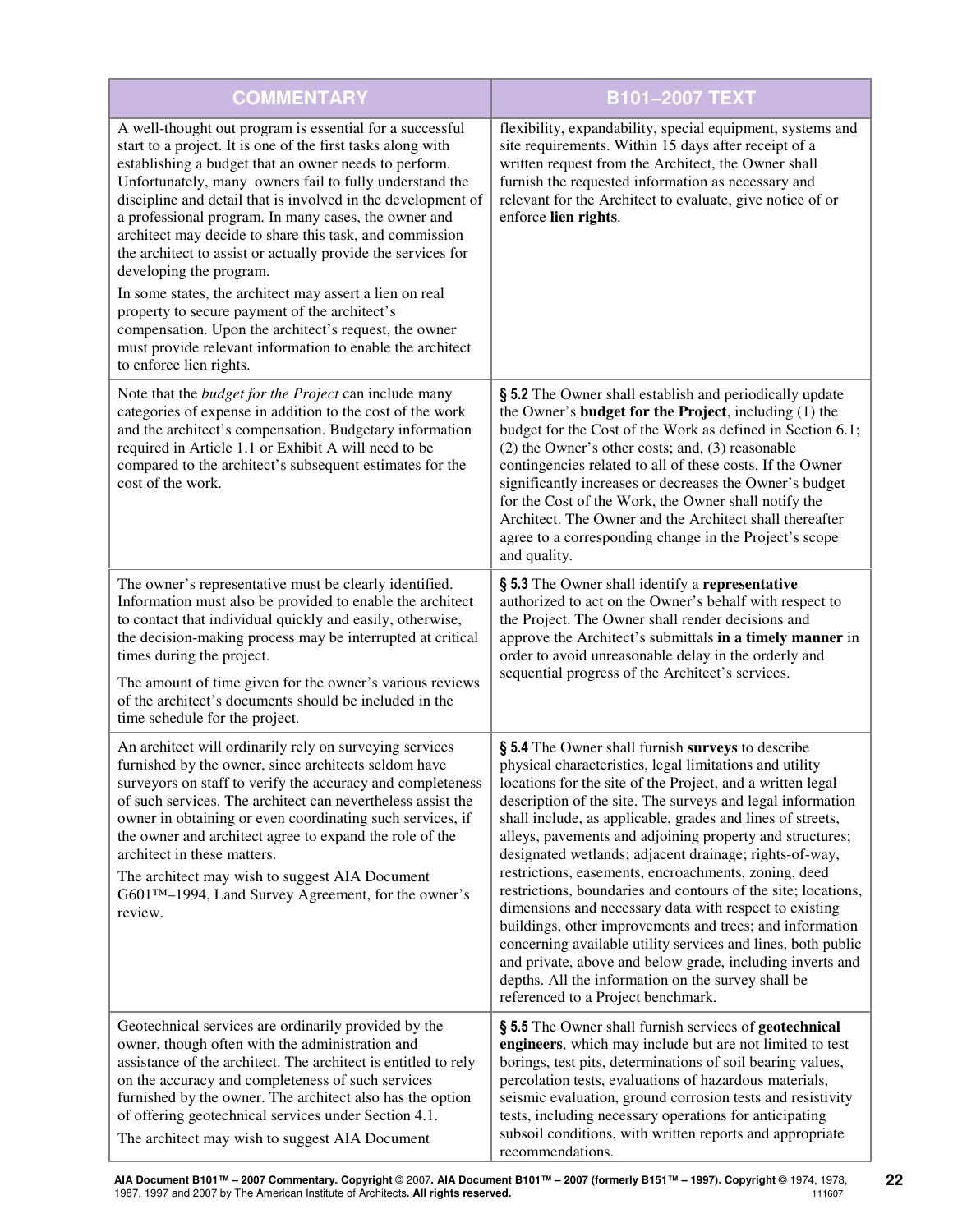| <b>COMMENTARY</b>                                                                                                                                                                                                                                                                                                                                                                                                                                                                                                                                                                                                   | B101-2007 TEXT                                                                                                                                                                                                                                                                                                                                                                                                                                                                                                                                                                                                                                                                                                                                  |
|---------------------------------------------------------------------------------------------------------------------------------------------------------------------------------------------------------------------------------------------------------------------------------------------------------------------------------------------------------------------------------------------------------------------------------------------------------------------------------------------------------------------------------------------------------------------------------------------------------------------|-------------------------------------------------------------------------------------------------------------------------------------------------------------------------------------------------------------------------------------------------------------------------------------------------------------------------------------------------------------------------------------------------------------------------------------------------------------------------------------------------------------------------------------------------------------------------------------------------------------------------------------------------------------------------------------------------------------------------------------------------|
| G602™-1993, Geotechnical Services Agreement, for the<br>owner's review.                                                                                                                                                                                                                                                                                                                                                                                                                                                                                                                                             |                                                                                                                                                                                                                                                                                                                                                                                                                                                                                                                                                                                                                                                                                                                                                 |
| This section provides the owner's duties with respect to<br>coordination of the owner's consultants and providing<br>additional consultants. Consistent with the requirement of<br>Section 2.5.4, that the architect maintain professional<br>liability insurance, the owner must also require its other<br>consultants to maintain professional liability insurance.                                                                                                                                                                                                                                               | § 5.6 The Owner shall coordinate the services of its own<br>consultants with those services provided by the Architect.<br>Upon the Architect's request, the Owner shall furnish<br>copies of the scope of services in the contracts between<br>the Owner and the Owner's consultants. The Owner shall<br>furnish the services of consultants other than those<br>designated in this Agreement, or authorize the Architect<br>to furnish them as an Additional Service, when the<br>Architect requests such services and demonstrates that<br>they are reasonably required by the scope of the Project.<br>The Owner shall require that its consultants maintain<br>professional liability insurance as appropriate to the<br>services provided. |
|                                                                                                                                                                                                                                                                                                                                                                                                                                                                                                                                                                                                                     | § 5.7 The Owner shall furnish tests, inspections and<br>reports required by law or the Contract Documents, such<br>as structural, mechanical, and chemical tests, tests for air<br>and water pollution, and tests for hazardous materials.                                                                                                                                                                                                                                                                                                                                                                                                                                                                                                      |
| Neither the owner nor the architect is assumed to have the<br>expertise needed to address the project's legal, accounting<br>or insurance needs. If questions arise during the project's<br>development that pertain to the owner's needs and<br>interests, the owner is expected to furnish the individuals<br>who can give the appropriate advice. If, for example, the<br>contractor is to be compensated on the basis of the cost of<br>the work plus a fee, the AIA owner-contractor documents<br>give the owner the right to audit the contractor's books.<br>This is usually done by the owner's accountant. | § 5.8 The Owner shall furnish all legal, insurance and<br>accounting services, including auditing services, that<br>may be reasonably necessary at any time for the Project<br>to meet the Owner's needs and interests.                                                                                                                                                                                                                                                                                                                                                                                                                                                                                                                         |
| The owner's obligations under this provision do not<br>relieve the architect of the responsibility to perform<br>services properly. However, if the owner becomes aware<br>of a deficiency in the project or in the architect's services,<br>the owner is obliged to notify the architect. See the<br>companion provision in Section 3.1.2.                                                                                                                                                                                                                                                                         | § 5.9 The Owner shall provide prompt written notice to<br>the Architect if the Owner becomes aware of any fault or<br>defect in the Project, including errors, omissions or<br>inconsistencies in the Architect's Instruments of<br>Service.                                                                                                                                                                                                                                                                                                                                                                                                                                                                                                    |
| Clear channels of communication greatly facilitate<br>contract administration. The owner should not give<br>instructions to the contractor without getting the<br>architect's advice on the consequences these instructions<br>may have on the design, time and cost. Similarly, the<br>owner and contractor should not communicate directly<br>with the architect's consultants without the architect's<br>knowledge and permission.                                                                                                                                                                               | § 5.10 Except as otherwise provided in this Agreement, or<br>when direct communications have been specially<br>authorized, the Owner shall endeavor to communicate<br>with the Contractor and the Architect's consultants<br>through the Architect about matters arising out of or<br>relating to the Contract Documents. The Owner shall<br>promptly notify the Architect of any direct<br>communications that may affect the Architect's services.                                                                                                                                                                                                                                                                                            |
|                                                                                                                                                                                                                                                                                                                                                                                                                                                                                                                                                                                                                     | § 5.11 Before executing the Contract for Construction, the<br>Owner shall coordinate the Architect's duties and<br>responsibilities set forth in the Contract for Construction<br>with the Architect's services set forth in this Agreement.<br>The Owner shall provide the Architect a copy of the<br>executed agreement between the Owner and Contractor,<br>including the General Conditions of the Contract for<br>Construction.                                                                                                                                                                                                                                                                                                            |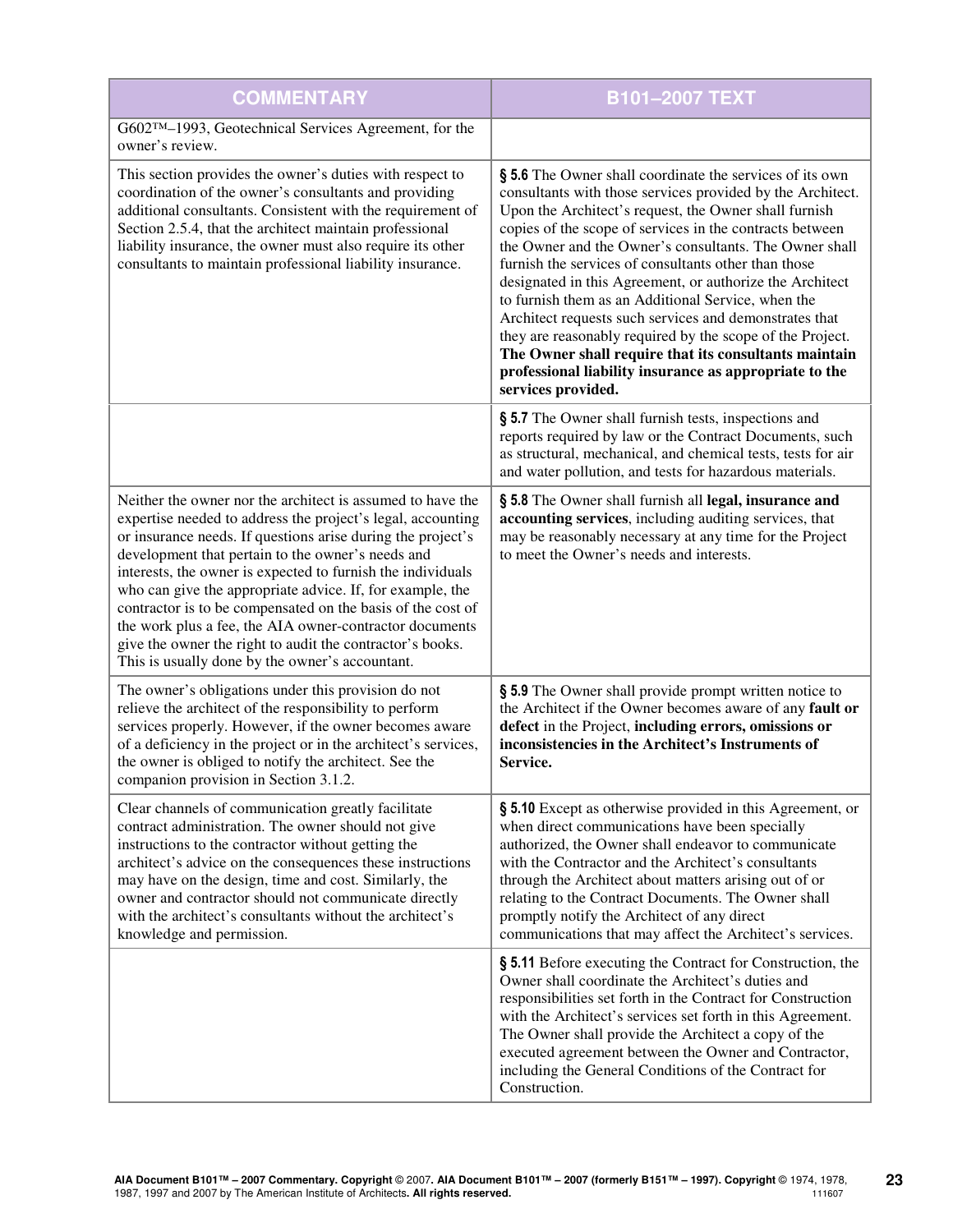| <b>COMMENTARY</b> | <b>B101-2007 TEXT</b>                                                                                                                                                                                                                       |
|-------------------|---------------------------------------------------------------------------------------------------------------------------------------------------------------------------------------------------------------------------------------------|
|                   | § 5.12 The Owner shall provide the Architect access to the<br>Project site prior to commencement of the Work and shall<br>obligate the Contractor to provide the Architect access to<br>the Work wherever it is in preparation or progress. |

# ARTICLE 6 COST OF THE WORK

| As the project develops from ideas into reality, various<br>elements of cost will inevitably change and become more<br>certain. The definition of cost of the work takes these<br>changes into consideration. During design, for example,<br>the barometer of cost will be the architect's estimates.<br>Once a contractor's bid or proposal is accepted, this<br>supersedes the architect's most recent estimate. Next, the<br>cost of the work is as defined in the owner-contractor<br>agreement as revised by contract modification during<br>construction. When final completion is achieved, the cost<br>will be the total cost paid by the owner for the work.                                                                                                  | § 6.1 For purposes of this Agreement, the Cost of the<br>Work shall be the total cost to the Owner to construct all<br>elements of the Project designed or specified by the<br>Architect and shall include contractors' general<br>conditions costs, overhead and profit. The Cost of the<br>Work does not include the compensation of the<br>Architect, the costs of the land, rights-of-way, financing,<br>contingencies for changes in the Work or other costs<br>that are the responsibility of the Owner.                                                                                                                                                                                             |
|------------------------------------------------------------------------------------------------------------------------------------------------------------------------------------------------------------------------------------------------------------------------------------------------------------------------------------------------------------------------------------------------------------------------------------------------------------------------------------------------------------------------------------------------------------------------------------------------------------------------------------------------------------------------------------------------------------------------------------------------------------------------|------------------------------------------------------------------------------------------------------------------------------------------------------------------------------------------------------------------------------------------------------------------------------------------------------------------------------------------------------------------------------------------------------------------------------------------------------------------------------------------------------------------------------------------------------------------------------------------------------------------------------------------------------------------------------------------------------------|
| The definition of cost of the work is important for<br>purposes of the owner's budget, which the architect<br>endeavors to meet. It will also affect the architect's<br>compensation if compensation is based on a percentage of<br>cost of the work. If the cost of the work exceeds the<br>owner's budget, the architect may be obligated to provide<br>redesign services at no additional cost to the owner. (See<br>Section 6.7.)                                                                                                                                                                                                                                                                                                                                  |                                                                                                                                                                                                                                                                                                                                                                                                                                                                                                                                                                                                                                                                                                            |
| Unless the definition of cost includes owner-furnished<br>elements, an architect whose compensation is based on a<br>percentage of cost of the work could be unfairly penalized<br>by certain cost saving measures employed by the owner.<br>For example, a church might use volunteer help or a<br>construction manager for its construction, or a hospital<br>might receive donations of complex and costly equipment.<br>The cost of such volunteered or donated elements should<br>be included in the cost of the work at current market rates.<br>In such situations, the architect is still expected to provide<br>the professional services needed for the design,<br>specification and contract administration using those<br>volunteered or donated elements. |                                                                                                                                                                                                                                                                                                                                                                                                                                                                                                                                                                                                                                                                                                            |
| Excluding the architect's compensation from the cost of<br>the work avoids a situation where the architect would be<br>paid a percentage on the architect's own services. Also<br>excluded are items that are not direct construction costs,<br>which are the owner's responsibility.                                                                                                                                                                                                                                                                                                                                                                                                                                                                                  |                                                                                                                                                                                                                                                                                                                                                                                                                                                                                                                                                                                                                                                                                                            |
| The architect's cost-estimating services are ongoing and<br>begin with the identification of project requirements. The<br>estimated cost should be compared to the owner's budget<br>for the cost of the work provided in the Section 1.1 or<br>Exhibit A so that discrepancies between the two can be<br>discussed and resolved at an early date. As design<br>progresses, the cost estimate should be updated and<br>refined.<br>The architect's estimate of the cost of the work represents<br>the architect's judgment as to the price likely to be<br>submitted by the contractor when bidding or negotiating<br>the contract sum. The architect has no control over that                                                                                         | § 6.2 The Owner's budget for the Cost of the Work is<br>provided in Initial Information, and may be adjusted<br>throughout the Project as required under Sections 5.2, 6.4<br>and 6.5. Evaluations of the Owner's budget for the Cost<br>of the Work, the <b>preliminary estimate</b> of the Cost of the<br>Work and updated estimates of the Cost of the Work<br>prepared by the Architect, represent the Architect's<br>judgment as a design professional. It is recognized,<br>however, that neither the Architect nor the Owner has<br>control over the cost of labor, materials or equipment;<br>the Contractor's methods of determining bid prices;<br>or competitive bidding, market or negotiating |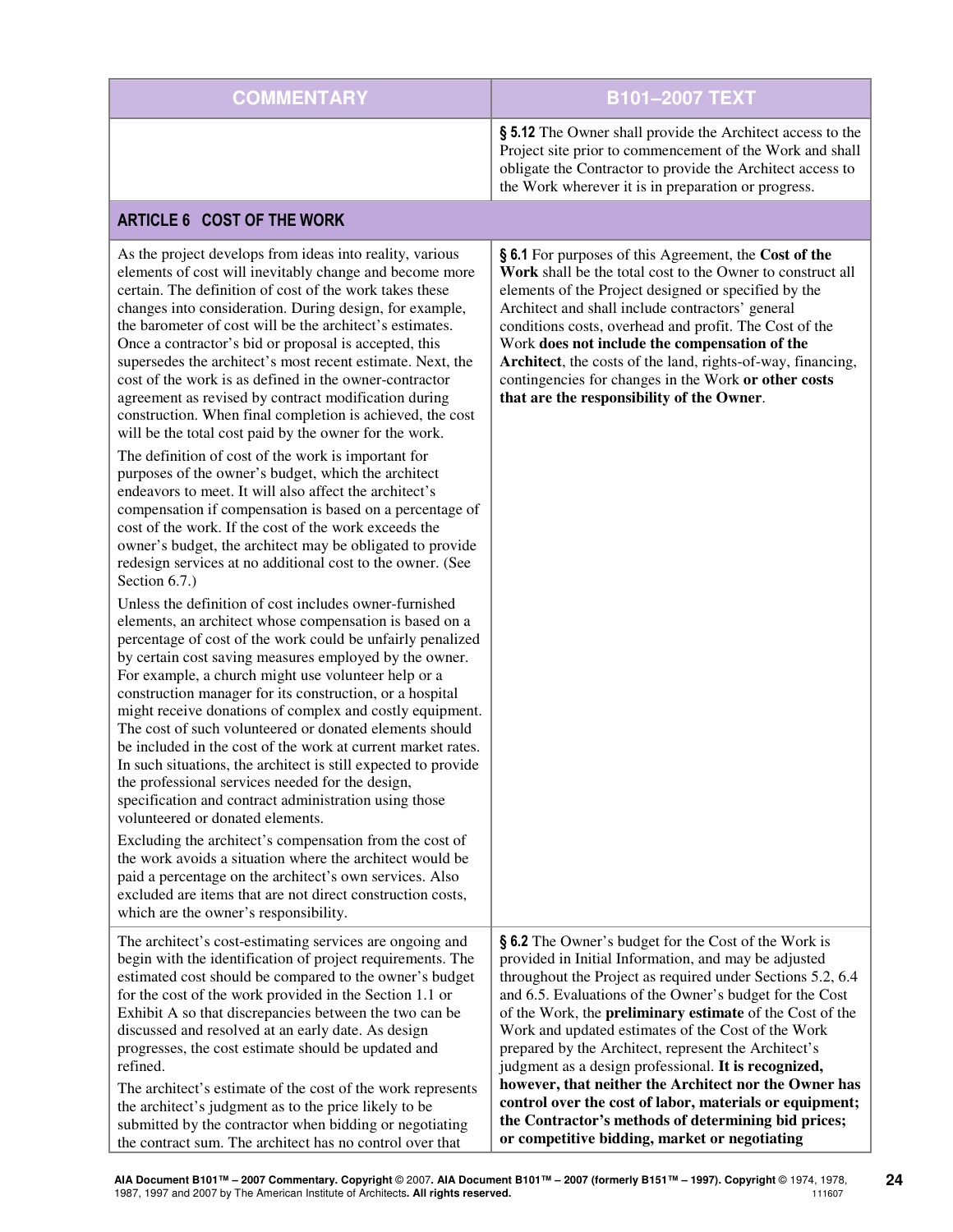| <b>COMMENTARY</b>                                                                                                                                                                                                                                                                                                                                                                                                                                                                                                                                                                                                                                                                                                                                                                                                                                                                                                                                                                 | <b>B101-2007 TEXT</b>                                                                                                                                                                                                                                                                                                                                                                                                                                                                                                                                                                                                                                                                                                                                                                                                                                                 |
|-----------------------------------------------------------------------------------------------------------------------------------------------------------------------------------------------------------------------------------------------------------------------------------------------------------------------------------------------------------------------------------------------------------------------------------------------------------------------------------------------------------------------------------------------------------------------------------------------------------------------------------------------------------------------------------------------------------------------------------------------------------------------------------------------------------------------------------------------------------------------------------------------------------------------------------------------------------------------------------|-----------------------------------------------------------------------------------------------------------------------------------------------------------------------------------------------------------------------------------------------------------------------------------------------------------------------------------------------------------------------------------------------------------------------------------------------------------------------------------------------------------------------------------------------------------------------------------------------------------------------------------------------------------------------------------------------------------------------------------------------------------------------------------------------------------------------------------------------------------------------|
| price and cannot guarantee it. It is particularly difficult to<br>estimate costs on renovation projects, unusual designs and<br>building types with which the architect is not normally<br>involved. If greater specificity is required, the owner may<br>obtain detailed cost estimating services under Section<br>4.1.11. Alternatively, the owner may wish to retain a<br>third-party cost consultant. If the owner does so, then the<br>parties may choose to use B103-2007, which is written to<br>take third-party cost estimation into account.                                                                                                                                                                                                                                                                                                                                                                                                                            | conditions. Accordingly, the Architect cannot and<br>does not warrant or represent that bids or negotiated<br>prices will not vary from the Owner's budget for the<br>Cost of the Work or from any estimate of the Cost of<br>the Work or evaluation prepared or agreed to by the<br>Architect.                                                                                                                                                                                                                                                                                                                                                                                                                                                                                                                                                                       |
| If the architect becomes aware of adjustments to the<br>preliminary estimate of the cost of the work (based on<br>current area, volume, or similar conceptual estimating<br>techniques), the architect should inform the owner.<br>Even if the schematic design estimate is unchanged, the<br>architect may wish to confirm this, in writing, with the<br>owner.<br>Alternate bid packages allow the architect and owner to<br>include in the bidding documents separate items which,<br>were they all part of a single package, might cause all bids<br>to exceed the owner's budget. In that case, the only fair<br>result would be the elimination of those items and the<br>complete rebidding of the work. By use of a base bid and<br>a separate bid on alternates, the owner and the architect<br>can compare the base bid to the owner's budget and then<br>accept only those alternates which do not result in the<br>total contract price exceeding the owner's budget. | § 6.3 In preparing estimates of the Cost of Work, the<br>Architect shall be permitted to include contingencies for<br>design, bidding and price escalation; to determine what<br>materials, equipment, component systems and types of<br>construction are to be included in the Contract<br>Documents; to make reasonable adjustments in the<br>program and scope of the Project; and to include in the<br>Contract Documents alternate bids as may be necessary<br>to adjust the estimated Cost of the Work to meet the<br>Owner's budget for the Cost of the Work. The Architect's<br>estimate of the Cost of the Work shall be based on current<br>area, volume or similar conceptual estimating techniques.<br>If the Owner requests detailed cost estimating services,<br>the Architect shall provide such services as an Additional<br>Service under Article 4. |
| Even a relatively short delay can have a significant impact<br>on construction prices. A 90-day grace period is specified<br>here, but a shorter or longer period may be appropriate<br>depending upon the circumstances.                                                                                                                                                                                                                                                                                                                                                                                                                                                                                                                                                                                                                                                                                                                                                         | § 6.4 If the Bidding or Negotiation Phase has not<br>commenced within 90 days after the Architect submits<br>the Construction Documents to the Owner, through no<br>fault of the Architect, the Owner's budget for the Cost of<br>the Work shall be adjusted to reflect changes in the<br>general level of prices in the applicable construction<br>market.                                                                                                                                                                                                                                                                                                                                                                                                                                                                                                           |
| Under B101, the architect is required to advise the owner<br>and make appropriate recommendations if the architect's<br>estimate exceeds the owner's budget for the cost of the<br>work—that is, the amount stated in the Section 1.1 or in<br>Exhibit A.                                                                                                                                                                                                                                                                                                                                                                                                                                                                                                                                                                                                                                                                                                                         | § 6.5 If at any time the Architect's estimate of the Cost of<br>the Work exceeds the Owner's budget for the Cost of the<br>Work, the Architect shall make appropriate<br>recommendations to the Owner to adjust the Project's<br>size, quality or budget for the Cost of the Work, and the<br>Owner shall cooperate with the Architect in making such<br>adjustments.                                                                                                                                                                                                                                                                                                                                                                                                                                                                                                 |
|                                                                                                                                                                                                                                                                                                                                                                                                                                                                                                                                                                                                                                                                                                                                                                                                                                                                                                                                                                                   | § 6.6 If the Owner's budget for the Cost of the Work at<br>the conclusion of the Construction Documents Phase<br>Services is exceeded by the lowest bona fide bid or<br>negotiated proposal, the Owner shall<br>give written approval of an increase in the budget<br>$\cdot$ 1<br>for the Cost of the Work;<br>authorize rebidding or renegotiating of the Project<br>.2<br>within a reasonable time;<br>terminate in accordance with Section 9.5;<br>$\cdot$ 3<br>in consultation with the Architect, revise the<br>.4<br>Project program, scope, or quality as required to<br>reduce the Cost of the Work; or<br>implement any other mutually acceptable<br>$.5\,$<br>alternative.                                                                                                                                                                                 |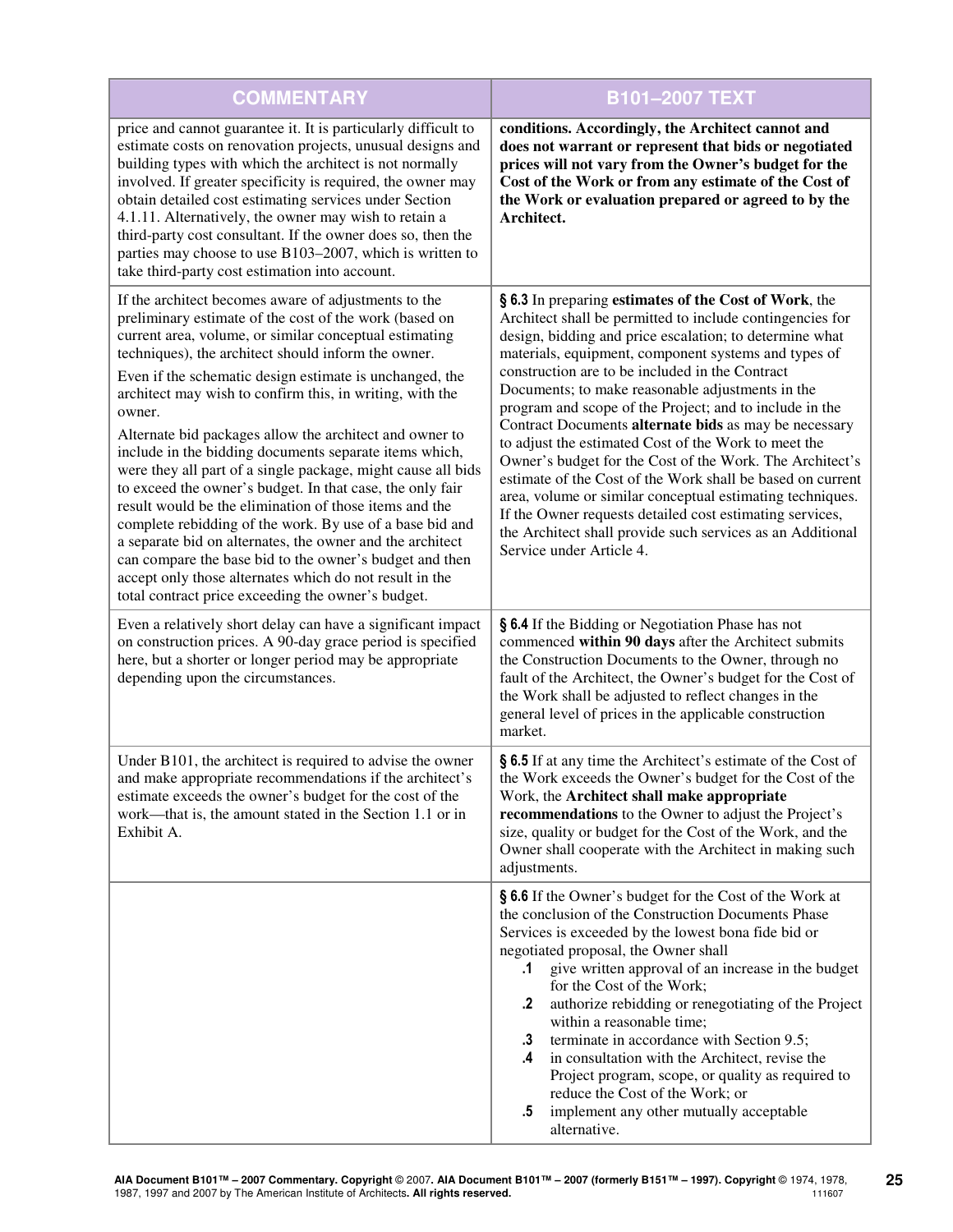| <b>COMMENTARY</b>                                                                                                                                                                                                                                                                                                                                                                                                                                                                                                                                                                                                                                                                                                                                                                                                                                                                                                                                                                                                                                                                                                                                                                                                                                  | B101-2007 TEXT                                                                                                                                                                                                                                                                                                                                                                                                                                                                                                                                                                                                                                                                                                                                                                                                                                                                                                                                                                                                                                                                                                         |
|----------------------------------------------------------------------------------------------------------------------------------------------------------------------------------------------------------------------------------------------------------------------------------------------------------------------------------------------------------------------------------------------------------------------------------------------------------------------------------------------------------------------------------------------------------------------------------------------------------------------------------------------------------------------------------------------------------------------------------------------------------------------------------------------------------------------------------------------------------------------------------------------------------------------------------------------------------------------------------------------------------------------------------------------------------------------------------------------------------------------------------------------------------------------------------------------------------------------------------------------------|------------------------------------------------------------------------------------------------------------------------------------------------------------------------------------------------------------------------------------------------------------------------------------------------------------------------------------------------------------------------------------------------------------------------------------------------------------------------------------------------------------------------------------------------------------------------------------------------------------------------------------------------------------------------------------------------------------------------------------------------------------------------------------------------------------------------------------------------------------------------------------------------------------------------------------------------------------------------------------------------------------------------------------------------------------------------------------------------------------------------|
| If bids or proposals come in over budget and the owner<br>chooses to cooperate with the architect in revising the<br>scope and quality of the project, the architect is obligated<br>to redesign for no additional compensation.                                                                                                                                                                                                                                                                                                                                                                                                                                                                                                                                                                                                                                                                                                                                                                                                                                                                                                                                                                                                                   | § 6.7 If the Owner chooses to proceed under Section 6.6.4,<br>the Architect, without additional compensation, shall<br>modify the Construction Documents as necessary to<br>comply with the Owner's budget for the Cost of the Work<br>at the conclusion of the Construction Documents Phase<br>Services, or the budget as adjusted under Section 6.6.1.<br>The Architect's modification of the Construction<br>Documents shall be the limit of the Architect's<br>responsibility under this Article 6.                                                                                                                                                                                                                                                                                                                                                                                                                                                                                                                                                                                                                |
| <b>ARTICLE 7 COPYRIGHTS AND LICENSES</b>                                                                                                                                                                                                                                                                                                                                                                                                                                                                                                                                                                                                                                                                                                                                                                                                                                                                                                                                                                                                                                                                                                                                                                                                           |                                                                                                                                                                                                                                                                                                                                                                                                                                                                                                                                                                                                                                                                                                                                                                                                                                                                                                                                                                                                                                                                                                                        |
| Before transmitting Instruments of Service or other<br>information in digital form, parties should establish<br>protocols for that transmission and may use<br>E201™-2007, Digital Data Protocol Exhibit, for that<br>purpose.                                                                                                                                                                                                                                                                                                                                                                                                                                                                                                                                                                                                                                                                                                                                                                                                                                                                                                                                                                                                                     | §7.1 The Architect and the Owner warrant that in<br>transmitting Instruments of Service, or any other<br>information, the transmitting party is the copyright owner<br>of such information or has permission from the copyright<br>owner to transmit such information for its use on the<br>Project. If the Owner and Architect intend to transmit<br>Instruments of Service or any other information or<br>documentation in digital form, they shall endeavor to<br>establish necessary protocols governing such<br>transmissions.                                                                                                                                                                                                                                                                                                                                                                                                                                                                                                                                                                                    |
| Technological advances, such as computer-aided design,<br>have and will continue to have an impact on the<br>architect's services and the manner in which they are<br>provided. The architect's services are reflected in<br>instruments of service, such as drawings, specifications,<br>electronic data or interpretive sketches which help the<br>owner to reach the final result, a building project. Because<br>the use or misuse of the architect's instruments of service<br>affects specific rights and obligations affecting the owner,<br>the construction team and the public, the architect as a<br>licensed professional retains ownership of, control over<br>and responsibility for these documents.                                                                                                                                                                                                                                                                                                                                                                                                                                                                                                                                | §7.2 The Architect and the Architect's consultants shall<br>be deemed the authors and owners of their respective<br>Instruments of Service, including the Drawings and<br>Specifications, and shall retain all common law, statutory<br>and other reserved rights, including copyrights.<br>Submission or distribution of Instruments of Service to<br>meet official regulatory requirements or for similar<br>purposes in connection with the Project is not to be<br>construed as publication in derogation of the reserved<br>rights of the Architect and the Architect's consultants.                                                                                                                                                                                                                                                                                                                                                                                                                                                                                                                              |
| Under $B101-2007$ , the owner receives a license to use the<br>instruments of service solely and exclusively for<br>constructing, using, maintaining, altering and adding to<br>the project. This license will terminate if the Architect<br>rightfully terminates the agreement for cause due to the<br>owner's default. The license may also terminate if,<br>following a termination for convenience by the owner or<br>by the architect for suspension of the project, the owner<br>fails to pay the agreed upon licensing fee. (See<br>Section 11.9.) In the absence of such termination the<br>owner retains the license to use the Instruments of Service<br>for certain specified purposes.<br><b>Caution:</b> Serious consequences may result if Article 7 is<br>changed to give the owner broad rights in the architect's<br>instruments of service and no change is made in<br>Section 9.5 to eliminate the right to terminate the architect<br>at the owner's convenience.<br>An owner who receives an exclusive license or<br>transference of ownership in the documents or their<br>copyrights may have power to limit the architect's future<br>creative uses of similar motifs or stylistic devices<br>expressed in the documents. | §7.3 Upon execution of this Agreement, the Architect<br>grants to the Owner a nonexclusive license to use the<br>Architect's Instruments of Service solely and exclusively<br>for purposes of constructing, using, maintaining, altering<br>and adding to the Project, provided that the Owner<br>substantially performs its obligations, including prompt<br>payment of all sums when due, under this Agreement.<br>The Architect shall obtain similar nonexclusive licenses<br>from the Architect's consultants consistent with this<br>Agreement. The license granted under this section<br>permits the Owner to authorize the Contractor,<br>Subcontractors, Sub-subcontractors, and material or<br>equipment suppliers, as well as the Owner's consultants<br>and separate contractors, to reproduce applicable portions<br>of the Instruments of Service solely and exclusively for<br>use in performing services or construction for the Project.<br>If the Architect rightfully terminates this Agreement for<br>cause as provided in Section 9.4, the license granted in<br>this Section 7.3 shall terminate. |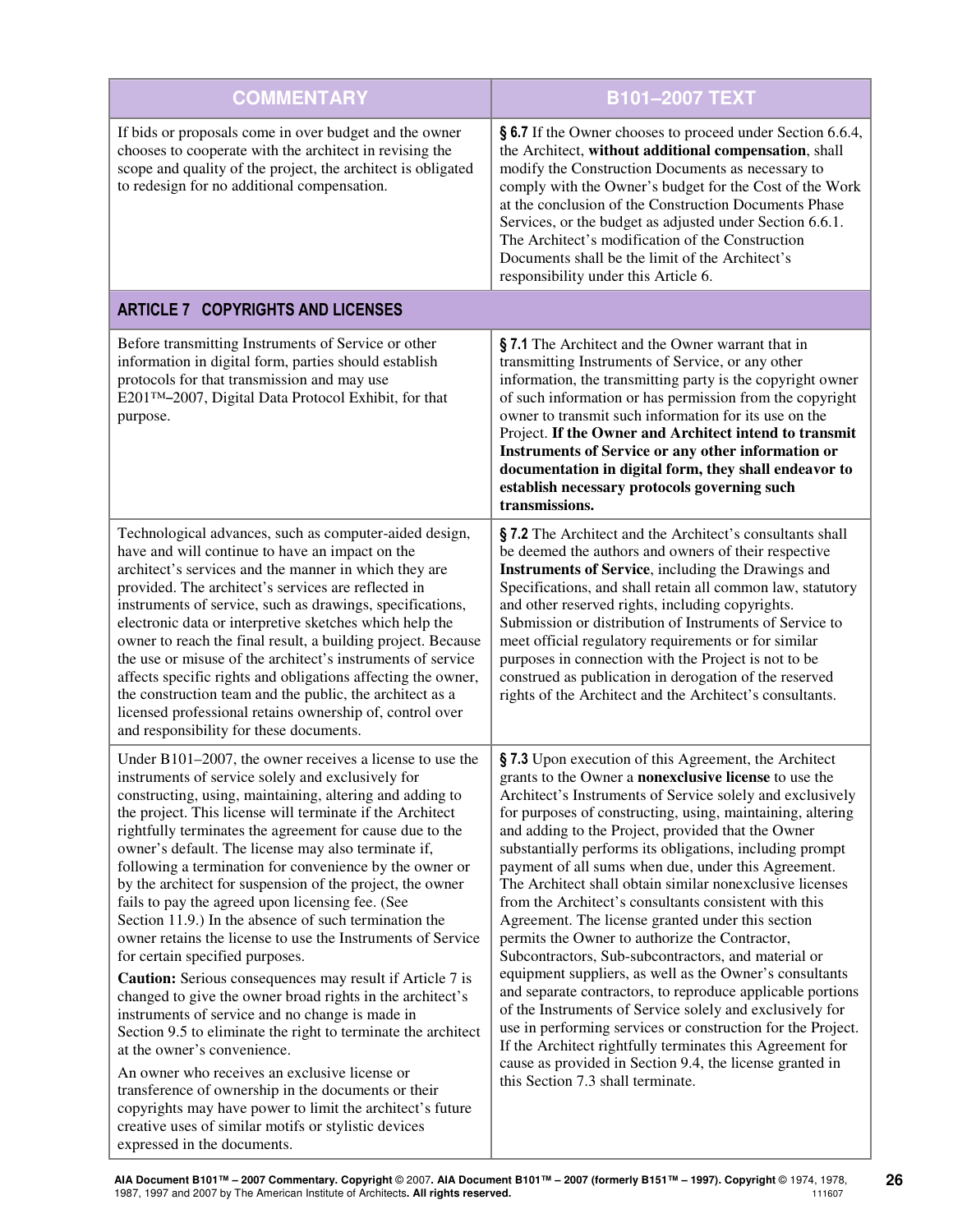| <b>COMMENTARY</b>                                                                                                                                                                                                                                                                                                                                                                                                                                                                                                                                                                                                                                                                                                                                        | <b>B101-2007 TEXT</b>                                                                                                                                                                                                                                                                                                                                                                                                                                                                                                                                                                                                                                                                                                                                                                                                              |
|----------------------------------------------------------------------------------------------------------------------------------------------------------------------------------------------------------------------------------------------------------------------------------------------------------------------------------------------------------------------------------------------------------------------------------------------------------------------------------------------------------------------------------------------------------------------------------------------------------------------------------------------------------------------------------------------------------------------------------------------------------|------------------------------------------------------------------------------------------------------------------------------------------------------------------------------------------------------------------------------------------------------------------------------------------------------------------------------------------------------------------------------------------------------------------------------------------------------------------------------------------------------------------------------------------------------------------------------------------------------------------------------------------------------------------------------------------------------------------------------------------------------------------------------------------------------------------------------------|
| If the owner uses the instruments of service without<br>retaining the author of the instruments of service, the<br>owner agrees to release and indemnify the architect for<br>such uses. If the owner rightfully terminates the<br>agreement for cause, as is set forth in Section 9.4, the<br>owner is not required to release and indemnify the<br>architect for its further use of the Instruments of Service.<br>If the owner terminates the agreement for its convenience,<br>or the architect terminates the agreement due to the<br>owner's suspension of the project, B101-2007 provides at<br>Section 11.9 for the owner to pay a licensing fee to the<br>architect for the owner's continued use of the architect's<br>instruments of service. | § 7.3.1 In the event the Owner uses the Instruments of<br>Service without retaining the author of the<br><b>Instruments of Service</b> , the Owner releases the Architect<br>and Architect's consultant(s) from all claims and causes<br>of action arising from such uses. The Owner, to the extent<br>permitted by law, further agrees to indemnify and hold<br>harmless the Architect and its consultants from all costs<br>and expenses, including the cost of defense, related to<br>claims and causes of action asserted by any third person<br>or entity to the extent such costs and expenses arise from<br>the Owner's use of the Instruments of Service under this<br>Section 7.3.1. The terms of this Section 7.3.1 shall not<br>apply if the Owner rightfully terminates this<br>Agreement for cause under Section 9.4. |
| Commercial lenders providing project financing will<br>occasionally request the owner to assign all rights in the<br>project to the lender as a condition of the financing, in<br>order to protect against a default on the loan. This<br>sentence makes such assignment ineffective as to the<br>owner's license to use the architect's drawings unless the<br>architect has agreed to the assignment.                                                                                                                                                                                                                                                                                                                                                  | § 7.4 Except for the licenses granted in this Article 7, no<br>other license or right shall be deemed granted or implied<br>under this Agreement. The Owner shall not assign,<br>delegate, sublicense, pledge or otherwise transfer any<br>license granted herein to another party without the<br>prior written agreement of the Architect. Any<br>unauthorized use of the Instruments of Service shall be at<br>the Owner's sole risk and without liability to the<br>Architect and the Architect's consultants.                                                                                                                                                                                                                                                                                                                  |

# ARTICLE 8 CLAIMS AND DISPUTES

|                                                                                                                                                                                                                                                                                                                                                                                                                                                                                                                                                                                                                                                                                                                                                                                                                                                                                                                                                                                                               | § 8.1 GENERAL                                                                                                                                                                                                                                                                                                                                                                                                                                                                                                                                                                                                          |
|---------------------------------------------------------------------------------------------------------------------------------------------------------------------------------------------------------------------------------------------------------------------------------------------------------------------------------------------------------------------------------------------------------------------------------------------------------------------------------------------------------------------------------------------------------------------------------------------------------------------------------------------------------------------------------------------------------------------------------------------------------------------------------------------------------------------------------------------------------------------------------------------------------------------------------------------------------------------------------------------------------------|------------------------------------------------------------------------------------------------------------------------------------------------------------------------------------------------------------------------------------------------------------------------------------------------------------------------------------------------------------------------------------------------------------------------------------------------------------------------------------------------------------------------------------------------------------------------------------------------------------------------|
| When an owner seeks to bring a cause of action against an<br>architect, it must be initiated it within the applicable state<br>statute of limitations or statute of repose. In many states,<br>owners have the benefit of the discovery rule, which<br>provides that the time period within which legal<br>proceedings must be initiated begins to run when the<br>alleged injury is discovered or should reasonably have<br>been discovered. B101-2007 requires that binding dispute<br>resolution initiated in accordance with time periods<br>specified in the applicable state law, or within ten years of<br>the date of Substantial Completion, whichever occurs<br>first. As a result, the owner will have the benefit of the<br>discovery rule in states that follow it, but the architect will<br>have the benefit of knowing it will not be exposed to<br>potential liability for more than ten years after the date of<br>substantial completion even in states that follow the<br>discovery rule. | § 8.1.1 The Owner and Architect shall commence all<br>claims and causes of action, whether in contract, tort, or<br>otherwise, against the other arising out of or related to<br>this Agreement in accordance with the requirements of<br>the method of binding dispute resolution selected in this<br>Agreement within the period specified by applicable law,<br>but in any case not more than 10 years after the date of<br>Substantial Completion of the Work. The Owner and<br>Architect waive all claims and causes of action not<br>commenced in accordance with this Section 8.1.1.                            |
| The owner-architect agreement must be coordinated with<br>the owner-contractor agreement, which often is executed<br>after the signing of this agreement. For this reason,<br>B101-2007 is linked in several ways to AIA Document<br>A201-2007, General Conditions of the Contract for<br>Construction. Section 8.1.2 provides for a waiver of<br>claims for damages that are covered by property<br>insurance, if such insurance has been purchased and<br>applied to such damages as a requirement of the owner-<br>contractor contract. In the insurance industry this is<br>known as waiver of subrogation. This provision is derived<br>from a parallel provision found in Section 11.3.7 of                                                                                                                                                                                                                                                                                                             | § 8.1.2 To the extent damages are covered by property<br>insurance, the Owner and Architect waive all rights<br>against each other and against the contractors,<br>consultants, agents and employees of the other for<br>damages, except such rights as they may have to the<br>proceeds of such insurance as set forth in AIA<br>Document A201-2007, General Conditions of the<br>Contract for Construction. The Owner or the Architect,<br>as appropriate, shall require of the contractors,<br>consultants, agents and employees of any of them similar<br>waivers in favor of the other parties enumerated herein. |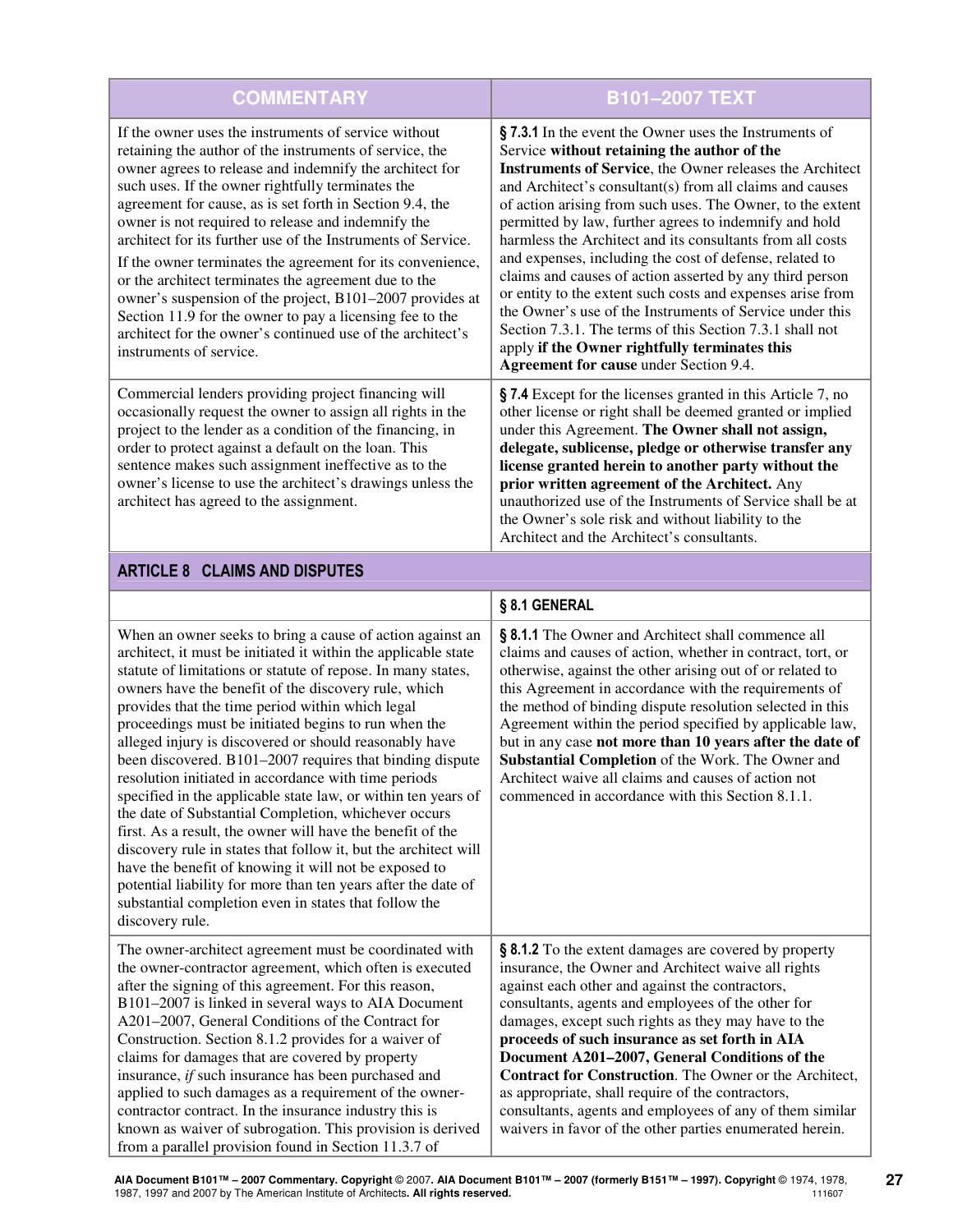| <b>COMMENTARY</b>                                                                                                                                                                                                                                                                                                                                                                                                                                                                                                                                                                                                                                                                                                                                                                                             | B101-2007 TEXT                                                                                                                                                                                                                                                                                                                                                                                                                                                                                                                                                                                                                                                                                                                                                                                                                                                                                                                                                                                                                                                                                                                                                                                |
|---------------------------------------------------------------------------------------------------------------------------------------------------------------------------------------------------------------------------------------------------------------------------------------------------------------------------------------------------------------------------------------------------------------------------------------------------------------------------------------------------------------------------------------------------------------------------------------------------------------------------------------------------------------------------------------------------------------------------------------------------------------------------------------------------------------|-----------------------------------------------------------------------------------------------------------------------------------------------------------------------------------------------------------------------------------------------------------------------------------------------------------------------------------------------------------------------------------------------------------------------------------------------------------------------------------------------------------------------------------------------------------------------------------------------------------------------------------------------------------------------------------------------------------------------------------------------------------------------------------------------------------------------------------------------------------------------------------------------------------------------------------------------------------------------------------------------------------------------------------------------------------------------------------------------------------------------------------------------------------------------------------------------|
| A201-2007, which requires the owner to obtain such<br>waivers from its consultants. The waivers of subrogation<br>prevent the insurance company from suing any of the<br>principal participants on the project to recover what it has<br>paid out to another principal participant for an insured<br>loss. The owner benefits in two ways: first, disputes are<br>avoided on the project and second, only one property<br>insurance policy is needed to protect all principal<br>participants on the project, including contractors,<br>architects, subcontractors, engineers, sub-subcontractors<br>and consultants. This saves the owner money and time,<br>and promotes harmony on the project.                                                                                                            |                                                                                                                                                                                                                                                                                                                                                                                                                                                                                                                                                                                                                                                                                                                                                                                                                                                                                                                                                                                                                                                                                                                                                                                               |
| In contrast to direct damages for breach of contract,<br>consequential damages are indirect and include loss of<br>reputation, loss of business profits and loss of the ability<br>to proceed with other projects. By mutually waiving<br>claims for such unanticipated and even remote damages,<br>the parties remove a source of inflated claims and<br>needless litigation. Caution: If the waiver is deleted from<br>the owner-architect agreement, the architect should also<br>delete the waiver from the architect-consultant agreement.<br>In addition, if the waiver is deleted, the architect should<br>consider negotiating a limitation of liability provision with<br>the owner.                                                                                                                 | § 8.1.3 The Architect and Owner waive consequential<br>damages for claims, disputes or other matters in question<br>arising out of or relating to this Agreement. This mutual<br>waiver is applicable, without limitation, to all<br>consequential damages due to either party's termination<br>of this Agreement, except as specifically provided in<br>Section 9.7.                                                                                                                                                                                                                                                                                                                                                                                                                                                                                                                                                                                                                                                                                                                                                                                                                         |
|                                                                                                                                                                                                                                                                                                                                                                                                                                                                                                                                                                                                                                                                                                                                                                                                               | § 8.2 MEDIATION                                                                                                                                                                                                                                                                                                                                                                                                                                                                                                                                                                                                                                                                                                                                                                                                                                                                                                                                                                                                                                                                                                                                                                               |
| The AIA began incorporating mediation into its standard<br>documents in 1991 with the publication of its construction<br>manager-constructor documents. Mediation may be<br>thought of as assisted negotiation. A neutral mediator<br>endeavors to assist the parties in reaching a settlement, but<br>has no authority to impose settlement.                                                                                                                                                                                                                                                                                                                                                                                                                                                                 | § 8.2.1 Any claim, dispute or other matter in question<br>arising out of or related to this Agreement shall be subject<br>to mediation as a condition precedent to binding<br>dispute resolution. If such matter relates to or is the<br>subject of a lien arising out of the Architect's services, the<br>Architect may proceed in accordance with applicable law<br>to comply with the lien notice or filing deadlines prior to<br>resolution of the matter by mediation or by binding<br>dispute resolution.                                                                                                                                                                                                                                                                                                                                                                                                                                                                                                                                                                                                                                                                               |
| In mediation, a third party neutral is used to facilitate and<br>assist the parties in the negotiation of a settlement of a<br>dispute. The mediator does not make any binding<br>decisions regarding the issues. The parties themselves<br>create the solution to their problem in accordance with<br>preset rules of mediation. If the parties cannot arrive at a<br>negotiated resolution, they proceed to the method of<br>binding dispute resolution selected in the agreement.<br>However, past experience has shown mediation to be very<br>successful in resolving a large percentage of disputes.<br>The AAA rules for construction industry mediation and<br>arbitration are available from AAA's regional offices or<br>from its national headquarters. They are also available at<br>www.adr.org. | § 8.2.2 The Owner and Architect shall endeavor to resolve<br>claims, disputes and other matters in question between<br>them by mediation which, unless the parties mutually<br>agree otherwise, shall be administered by the<br>American Arbitration Association in accordance with<br>its Construction Industry Mediation Procedures in effect<br>on the date of the Agreement. A request for mediation<br>shall be made in writing, delivered to the other party to<br>the Agreement, and filed with the person or entity<br>administering the mediation. The request may be made<br>concurrently with the filing of a complaint or other<br>appropriate demand for binding dispute resolution but, in<br>such event, mediation shall proceed in advance of binding<br>dispute resolution proceedings, which shall be stayed<br>pending mediation for a period of 60 days from the date<br>of filing, unless stayed for a longer period by agreement<br>of the parties or court order. If an arbitration proceeding<br>is stayed pursuant to this section, the parties may<br>nonetheless proceed to the selection of the arbitrator(s)<br>and agree upon a schedule for later proceedings. |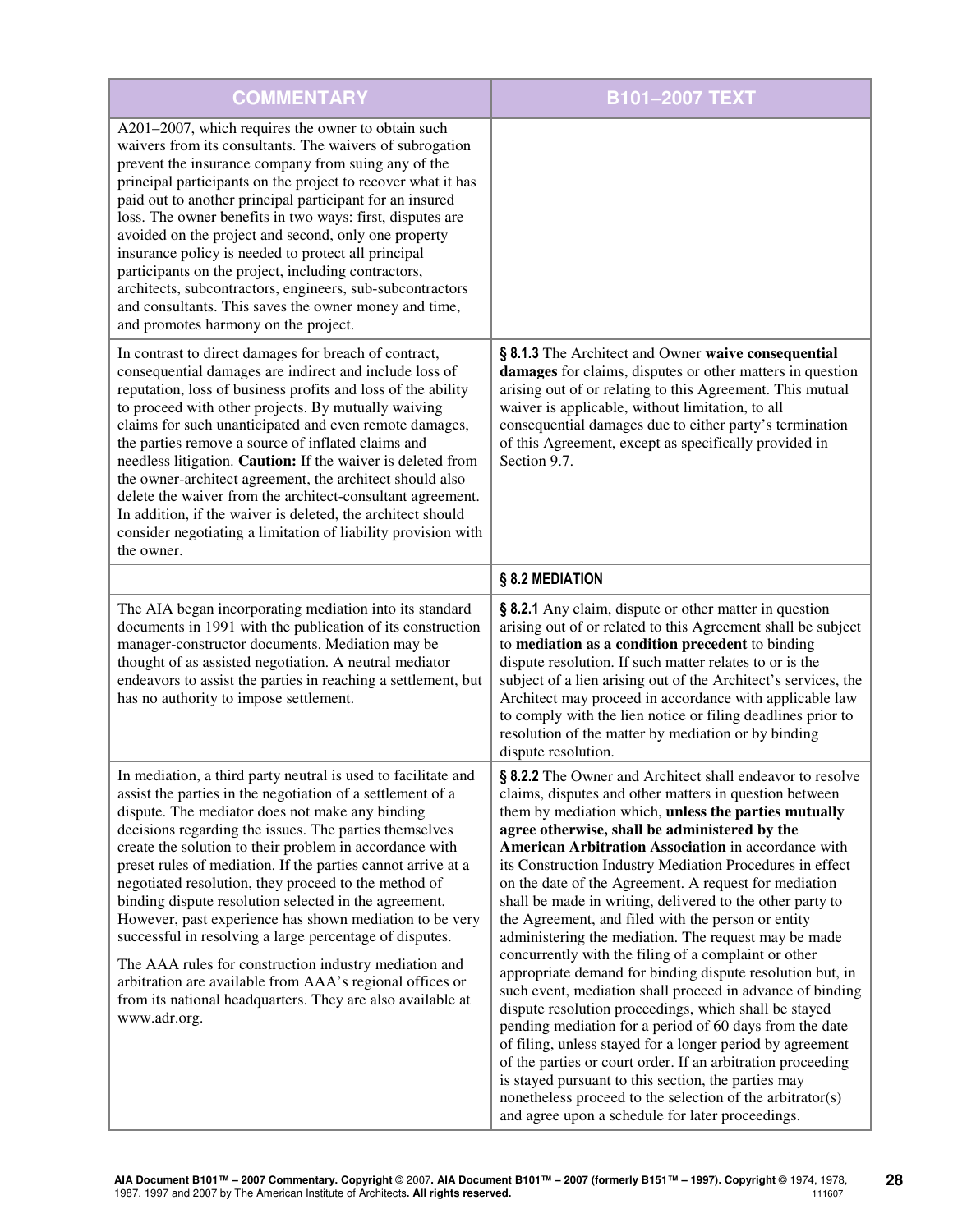| <b>COMMENTARY</b>                                                                                                                                                                                                                                                                                                                                                                                                                                                                                                                                                                                                                                                                                                                                                                                                                                                                                                                                                                                                                  | B101-2007 TEXT                                                                                                                                                                                                                                                                                                                                                                                                                                                                                                                                                                                                                                                                                                          |
|------------------------------------------------------------------------------------------------------------------------------------------------------------------------------------------------------------------------------------------------------------------------------------------------------------------------------------------------------------------------------------------------------------------------------------------------------------------------------------------------------------------------------------------------------------------------------------------------------------------------------------------------------------------------------------------------------------------------------------------------------------------------------------------------------------------------------------------------------------------------------------------------------------------------------------------------------------------------------------------------------------------------------------|-------------------------------------------------------------------------------------------------------------------------------------------------------------------------------------------------------------------------------------------------------------------------------------------------------------------------------------------------------------------------------------------------------------------------------------------------------------------------------------------------------------------------------------------------------------------------------------------------------------------------------------------------------------------------------------------------------------------------|
| Mediators facilitate negotiations between the parties, but<br>cannot impose settlement terms. However, once the<br>parties come to a negotiated agreement in the course of a<br>mediation, that agreement becomes binding and<br>enforceable. In most instances, the agreement reached in<br>mediation will be memorialized in a writing signed by the<br>parties to be bound.                                                                                                                                                                                                                                                                                                                                                                                                                                                                                                                                                                                                                                                     | § 8.2.3 The parties shall share the mediator's fee and any<br>filing fees equally. The mediation shall be held in the<br>place where the Project is located, unless another location<br>is mutually agreed upon. Agreements reached in<br>mediation shall be enforceable as settlement<br>agreements in any court having jurisdiction thereof.                                                                                                                                                                                                                                                                                                                                                                          |
| In the AIA A201-2007 family of documents, mediation is a<br>condition precedent to any form of binding dispute<br>resolution, but binding arbitration is not mandatory for<br>disputes that fail to settle in mediation. Instead, the parties<br>are required to select at Section 8.2.4 from three choices of<br>binding dispute resolution. If the parties do not select a<br>method of dispute resolution, the default method of dispute<br>resolution is litigation. This is to ensure that any waiver of<br>the Constitutional right to a jury trial is explicit. Of course,<br>if the parties choose litigation, they may always agree later<br>to subject disputes to arbitration instead.<br>The AIA takes the position that selection of a method of<br>dispute resolution such as arbitration is essentially a business<br>decision. Although arbitration is intended to be quicker, less<br>complex and more convenient than litigation, each case has<br>unique factors that may negate some or all of these benefits. | § 8.2.4 If the parties do not resolve a dispute through<br>mediation pursuant to this Section 8.2, the method of<br>binding dispute resolution shall be the following:<br>(Check the appropriate box. If the Owner and Architect<br>do not select a method of binding dispute resolution<br>below, or do not subsequently agree in writing to a<br>binding dispute resolution method other than litigation,<br>the dispute will be resolved in a court of competent<br>jurisdiction.)<br>Arbitration pursuant to Section 8.3 of this<br>Agreement<br>Litigation in a court of competent jurisdiction<br>Other (Specify)                                                                                                 |
|                                                                                                                                                                                                                                                                                                                                                                                                                                                                                                                                                                                                                                                                                                                                                                                                                                                                                                                                                                                                                                    | § 8.3 ARBITRATION                                                                                                                                                                                                                                                                                                                                                                                                                                                                                                                                                                                                                                                                                                       |
| Arbitration is a formal, binding process for resolving<br>disputes outside of litigation. It requires the selection of<br>one or more arbiters who have judge-like powers to hear<br>the parties' dispute and make decisions that are<br>enforceable by a court of law. The arbiters are usually<br>building owners, architects, engineers, contractors or<br>lawyers practicing in the construction industry.<br>The parties may select an entity other than the American<br>Arbitration Association to administer the arbitration, but<br>administration of the arbitration by the American<br>Arbitration Association is the default.                                                                                                                                                                                                                                                                                                                                                                                           | § 8.3.1 If the parties have selected arbitration as the<br>method for binding dispute resolution in this Agreement,<br>any claim, dispute or other matter in question arising out<br>of or related to this Agreement subject to, but not<br>resolved by, mediation shall be subject to arbitration<br>which, unless the parties mutually agree otherwise,<br>shall be administered by the American Arbitration<br>Association in accordance with its Construction Industry<br>Arbitration Rules in effect on the date of this Agreement.<br>A demand for arbitration shall be made in writing,<br>delivered to the other party to this Agreement, and filed<br>with the person or entity administering the arbitration. |
| Mediation is a condition precedent to, and must occur<br>before, binding dispute resolution.<br>Binding dispute resolution proceedings, including<br>arbitration, must be initiated within the applicable<br>limitations period prescribed by statute or the agreement<br>(see Section 8.1.1).                                                                                                                                                                                                                                                                                                                                                                                                                                                                                                                                                                                                                                                                                                                                     | § 8.3.1.1 A demand for arbitration shall be made no earlier<br>than concurrently with the filing of a request for<br>mediation, but in no event shall it be made after the date<br>when the institution of legal or equitable proceedings<br>based on the claim, dispute or other matter in<br>question would be barred by the applicable statute of<br>limitations. For statute of limitations purposes, receipt of<br>a written demand for arbitration by the person or entity<br>administering the arbitration shall constitute the<br>institution of legal or equitable proceedings based on the<br>claim, dispute or other matter in question.                                                                     |
|                                                                                                                                                                                                                                                                                                                                                                                                                                                                                                                                                                                                                                                                                                                                                                                                                                                                                                                                                                                                                                    | § 8.3.2 The foregoing agreement to arbitrate and other<br>agreements to arbitrate with an additional person or entity<br>duly consented to by parties to this Agreement shall be<br>specifically enforceable in accordance with applicable<br>law in any court having jurisdiction thereof.                                                                                                                                                                                                                                                                                                                                                                                                                             |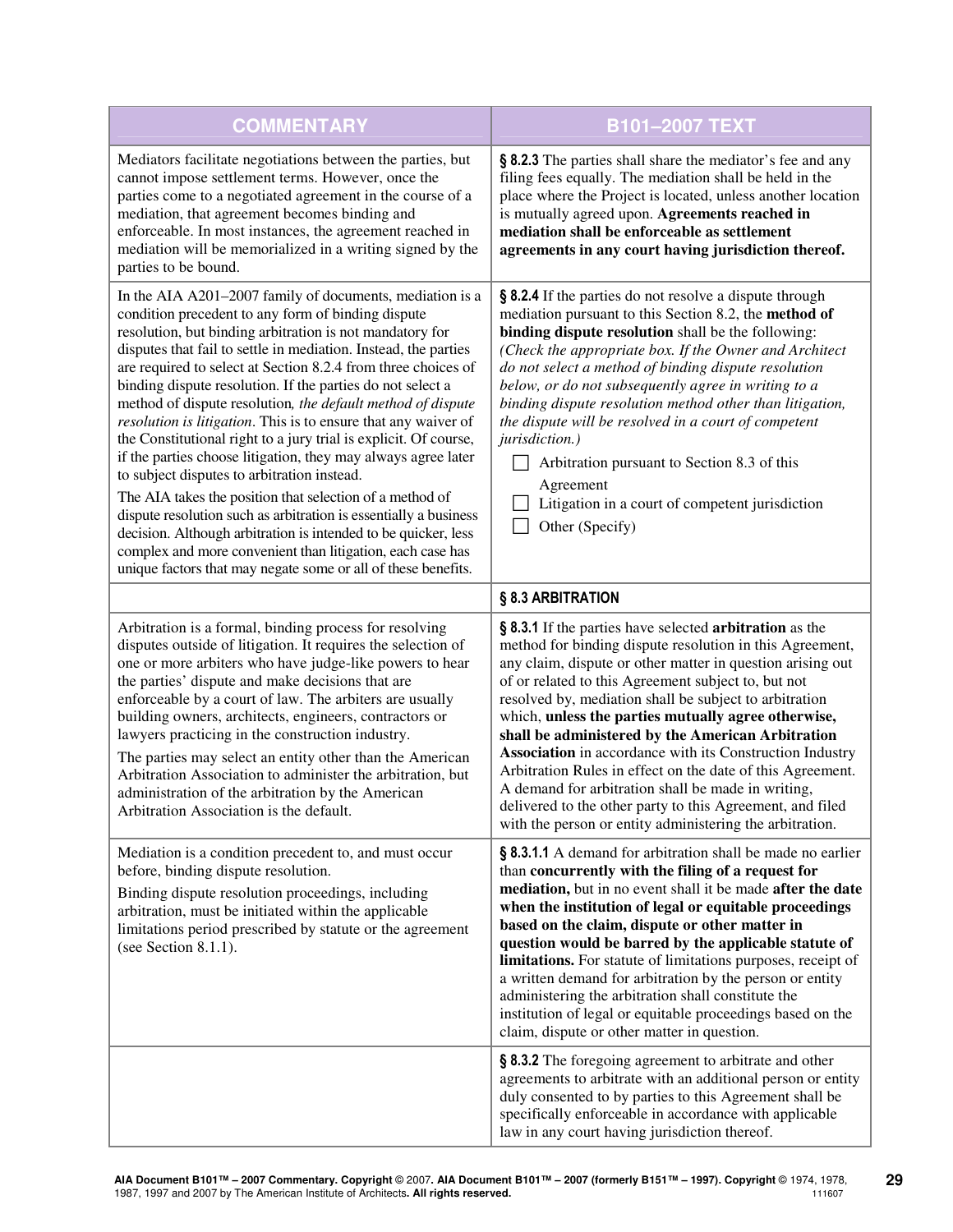| <b>COMMENTARY</b>                                                                                                                                                                                                                                                                                                                                                                                                                                                                                                                                                                                                                              | B101-2007 TEXT                                                                                                                                                                                                                                                                                                                                                                                                                                                                                                                                                                                                                                                                                                                                                                                                                                                                                                                                 |
|------------------------------------------------------------------------------------------------------------------------------------------------------------------------------------------------------------------------------------------------------------------------------------------------------------------------------------------------------------------------------------------------------------------------------------------------------------------------------------------------------------------------------------------------------------------------------------------------------------------------------------------------|------------------------------------------------------------------------------------------------------------------------------------------------------------------------------------------------------------------------------------------------------------------------------------------------------------------------------------------------------------------------------------------------------------------------------------------------------------------------------------------------------------------------------------------------------------------------------------------------------------------------------------------------------------------------------------------------------------------------------------------------------------------------------------------------------------------------------------------------------------------------------------------------------------------------------------------------|
| Like court decisions, arbitration awards are fully<br>enforceable in a court of law.                                                                                                                                                                                                                                                                                                                                                                                                                                                                                                                                                           | § 8.3.3 The award rendered by the arbitrator(s) shall be<br>final, and judgment may be entered upon it in accordance<br>with applicable law in any court having jurisdiction thereof.                                                                                                                                                                                                                                                                                                                                                                                                                                                                                                                                                                                                                                                                                                                                                          |
|                                                                                                                                                                                                                                                                                                                                                                                                                                                                                                                                                                                                                                                | § 8.3.4 CONSOLIDATION OR JOINDER                                                                                                                                                                                                                                                                                                                                                                                                                                                                                                                                                                                                                                                                                                                                                                                                                                                                                                               |
| The 2007 documents are much more permissive in<br>allowing consolidation of arbitrations than the 1997<br>documents. B101-2007 permits the owner and architect to<br>consolidate an arbitration with any other arbitration they<br>are engaged in as long as the three enumerated conditions<br>are met. In addition, once an arbitration is consolidated<br>into an arbitration between the owner and architect, any<br>party to the consolidated arbitration may further<br>consolidate the proceeding with other arbitrations it is<br>involved in, subject to the three conditions set forth in<br>Section 8.3.4.1. (See Section 8.3.4.3.) | § 8.3.4.1 Either party, at its sole discretion, may<br>consolidate an arbitration conducted under this<br>Agreement with any other arbitration to which it is a<br>party provided that (1) the arbitration agreement<br>governing the other arbitration permits consolidation; (2)<br>the arbitrations to be consolidated substantially involve<br>common questions of law or fact; and (3) the arbitrations<br>employ materially similar procedural rules and methods<br>for selecting arbitrator(s).                                                                                                                                                                                                                                                                                                                                                                                                                                         |
| As with consolidation, the joinder provisions of the 2007<br>documents have been revised to make joinder of<br>additional parties easier. B101-2007 permits a party to an<br>arbitration to join a third party so long as the issue with<br>the third party involves a common question of law or fact,<br>the third party's presence is necessary to accord complete<br>relief and the party sought to be joined agrees to the<br>joinder. This closely resembles the rules for permissive<br>joinder found in litigation.                                                                                                                     | § 8.3.4.2 Either party, at its sole discretion, may include<br>by joinder persons or entities substantially involved in a<br>common question of law or fact whose presence is<br>required if complete relief is to be accorded in arbitration,<br>provided that the party sought to be joined consents in<br>writing to such joinder. Consent to arbitration involving<br>an additional person or entity shall not constitute consent<br>to arbitration of any claim, dispute or other matter in<br>question not described in the written consent.                                                                                                                                                                                                                                                                                                                                                                                             |
| This section and the other provisions on consolidation and<br>joinder are intended to facilitate the orderly resolution of<br>disputes and to avoid the need for multiple arbitrations<br>involving the same issues but involving claims between<br>project participants.                                                                                                                                                                                                                                                                                                                                                                      | § 8.3.4.3 The Owner and Architect grant to any person or<br>entity made a party to an arbitration conducted under this<br>Section 8.3, whether by joinder or consolidation, the same<br>rights of joinder and consolidation as the Owner and<br>Architect under this Agreement.                                                                                                                                                                                                                                                                                                                                                                                                                                                                                                                                                                                                                                                                |
| <b>ARTICLE 9 TERMINATION OR SUSPENSION</b>                                                                                                                                                                                                                                                                                                                                                                                                                                                                                                                                                                                                     |                                                                                                                                                                                                                                                                                                                                                                                                                                                                                                                                                                                                                                                                                                                                                                                                                                                                                                                                                |
| The owner-architect agreement represents a business<br>transaction. In exchange for the owner's receipt of the<br>benefit of the architect's services, the architect expects the<br>benefit of timely payment of the agreed-upon<br>compensation. Thus, nonpayment is a serious matter and<br>may be treated as justification for suspension or even<br>termination of services.                                                                                                                                                                                                                                                               | § 9.1 If the Owner fails to make payments to the Architect<br>in accordance with this Agreement, such failure shall be<br>considered substantial nonperformance and cause for<br>termination or, at the Architect's option, cause for<br>suspension of performance of services under this<br>Agreement. If the Architect elects to suspend services, the<br>Architect shall give seven days' written notice to the<br>Owner before suspending services. In the event of a<br>suspension of services, the Architect shall have no<br>liability to the Owner for delay or damage caused the<br>Owner because of such suspension of services. Before<br>resuming services, the Architect shall be paid all sums<br>due prior to suspension and any expenses incurred in the<br>interruption and resumption of the Architect's services.<br>The Architect's fees for the remaining services and the<br>time schedules shall be equitably adjusted. |
| For any number of reasons, the owner may need to<br>suspend the project. Typically, the architect has predicated<br>staffing and timing of services based upon a continuous<br>and uninterrupted process. Unless the agreement and the<br>initial project schedule anticipated a suspension, an<br>equitable adjustment in compensation and time schedule<br>may be appropriate.                                                                                                                                                                                                                                                               | § 9.2 If the Owner suspends the Project, the Architect<br>shall be compensated for services performed prior to<br>notice of such suspension. When the Project is resumed,<br>the Architect shall be compensated for expenses incurred<br>in the interruption and resumption of the Architect's<br>services. The Architect's fees for the remaining services<br>and the time schedules shall be equitably adjusted.                                                                                                                                                                                                                                                                                                                                                                                                                                                                                                                             |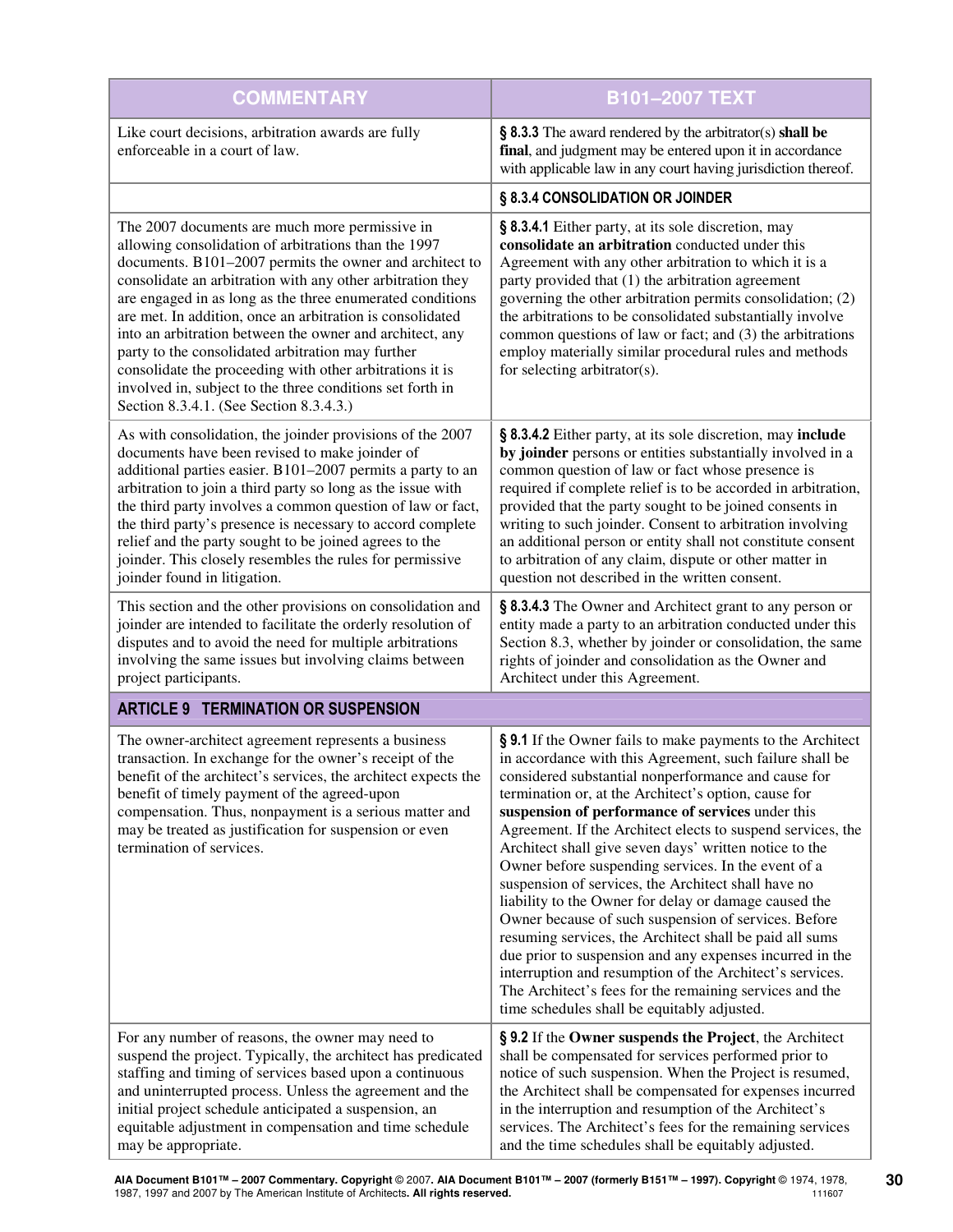| <b>COMMENTARY</b>                                                                                                                                                                                                                                                                                                                                                                                                                                                                                                                                                                                                                                                                                                                                                                                                                                                                                                                                          | <b>B101-2007 TEXT</b>                                                                                                                                                                                                                                                                                                                     |
|------------------------------------------------------------------------------------------------------------------------------------------------------------------------------------------------------------------------------------------------------------------------------------------------------------------------------------------------------------------------------------------------------------------------------------------------------------------------------------------------------------------------------------------------------------------------------------------------------------------------------------------------------------------------------------------------------------------------------------------------------------------------------------------------------------------------------------------------------------------------------------------------------------------------------------------------------------|-------------------------------------------------------------------------------------------------------------------------------------------------------------------------------------------------------------------------------------------------------------------------------------------------------------------------------------------|
| If the architect terminates the agreement pursuant to this<br>provision, the owner's license to use the architect's<br>instruments of service will terminate unless the owner<br>pays a licensing fee for continued use of the instruments<br>of service as set forth in Section 11.9.                                                                                                                                                                                                                                                                                                                                                                                                                                                                                                                                                                                                                                                                     | § 9.3 If the Owner suspends the Project for more than<br>90 cumulative days for reasons other than the fault of the<br>Architect, the Architect may terminate this Agreement by<br>giving not less than seven days' written notice.                                                                                                       |
| If the architect terminates the agreement for cause, the<br>license granted to the owner for continued use of the<br>architect's instruments of service pursuant to Section 7.3<br>shall terminate.<br>If the owner terminates the agreement for cause, the<br>owner's indemnity obligation pursuant to Section 7.3.1<br>shall not apply.                                                                                                                                                                                                                                                                                                                                                                                                                                                                                                                                                                                                                  | § 9.4 Either party may terminate this Agreement upon<br>not less than seven days' written notice should the other<br>party fail substantially to perform in accordance with the<br>terms of this Agreement through no fault of the party<br>initiating the termination.                                                                   |
| The owner's right to terminate for convenience is a right<br>that should be exercised cautiously, since there are<br>consequences for both the owner and the architect. The<br>architect will be entitled to termination expenses, since<br>termination for the owner's convenience is not the fault of<br>the architect. In addition, if the owner terminates the<br>agreement pursuant to this provision, the owner's license<br>to use the architect's instruments of service will terminate<br>unless the owner pays a licensing fee for continued use of<br>the instruments of service as set forth in Section 11.9.<br>Caution: If Article 7 is changed to give the owner broad<br>rights in the architect's instruments of service, a<br>corresponding change in Section 9.5 may be necessary to<br>re-balance the rights of the parties by eliminating or<br>abridging the owner's right to terminate the architect at<br>the owner's convenience. | § 9.5 The Owner may terminate this Agreement upon not<br>less than seven days' written notice to the Architect for<br>the Owner's convenience and without cause.                                                                                                                                                                          |
|                                                                                                                                                                                                                                                                                                                                                                                                                                                                                                                                                                                                                                                                                                                                                                                                                                                                                                                                                            | § 9.6 In the event of termination not the fault of the<br>Architect, the Architect shall be compensated for services<br>performed prior to termination, together with<br>Reimbursable Expenses then due and all Termination<br>Expenses as defined in Section 9.7.                                                                        |
| The architect's termination expenses may include the<br>costs of terminating consultants' contracts, reducing staff<br>and even terminating leases on office space and<br>equipment. In addition, the architect's inducement for<br>entering the agreement, which is profit, is expected to be<br>fully paid.                                                                                                                                                                                                                                                                                                                                                                                                                                                                                                                                                                                                                                              | § 9.7 Termination Expenses are in addition to<br>compensation for the Architect's services and include<br>expenses directly attributable to termination for which the<br>Architect is not otherwise compensated, plus an amount<br>for the Architect's anticipated profit on the value of the<br>services not performed by the Architect. |
|                                                                                                                                                                                                                                                                                                                                                                                                                                                                                                                                                                                                                                                                                                                                                                                                                                                                                                                                                            | § 9.8 The Owner's rights to use the Architect's<br>Instruments of Service in the event of a termination of<br>this Agreement are set forth in Article 7 and Section 11.9.                                                                                                                                                                 |
| <b>ARTICLE 10 MISCELLANEOUS PROVISIONS</b>                                                                                                                                                                                                                                                                                                                                                                                                                                                                                                                                                                                                                                                                                                                                                                                                                                                                                                                 |                                                                                                                                                                                                                                                                                                                                           |
| The law of the place where the Project is located will be<br>used in interpreting this agreement. The Federal Arbitration<br>Act has broad application and gives validity to most<br>arbitration provisions. This provision is in part intended to<br>facilitate enforcement of the arbitration provisions of the<br>agreement, and to avoid the unintended consequence of<br>nullification of the agreement to arbitrate by state statutes,<br>such as consumer protections statutes that nullify<br>agreements to arbitrate made prior to the dispute arising.                                                                                                                                                                                                                                                                                                                                                                                           | § 10.1 This Agreement shall be governed by the law of<br>the place where the Project is located, except that if the<br>parties have selected arbitration as the method of binding<br>dispute resolution, the Federal Arbitration Act shall<br>govern Section 8.3.                                                                         |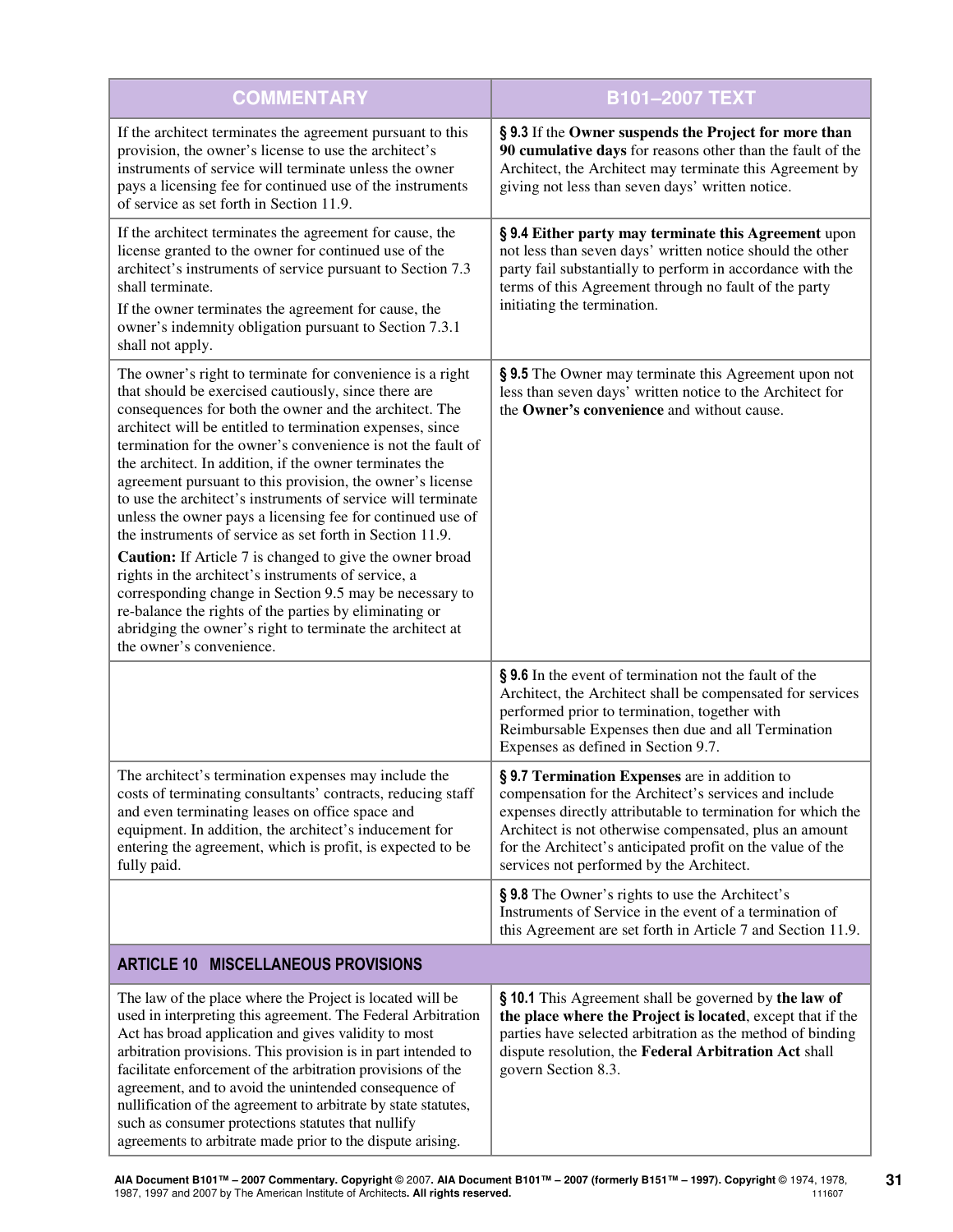| <b>COMMENTARY</b>                                                                                                                                                                                                                                                                                                                                                                                                                                                                                                                                                                                                                                                                                                                                                                                                                                                                                                                                                                                                                                                                                                                                                                                                                                                                                                                                                                                                                                                                                                                                 | <b>B101-2007 TEXT</b>                                                                                                                                                                                                                                                                                                                                                                                                                                                                                                                                                                                                                                                                                                                                     |
|---------------------------------------------------------------------------------------------------------------------------------------------------------------------------------------------------------------------------------------------------------------------------------------------------------------------------------------------------------------------------------------------------------------------------------------------------------------------------------------------------------------------------------------------------------------------------------------------------------------------------------------------------------------------------------------------------------------------------------------------------------------------------------------------------------------------------------------------------------------------------------------------------------------------------------------------------------------------------------------------------------------------------------------------------------------------------------------------------------------------------------------------------------------------------------------------------------------------------------------------------------------------------------------------------------------------------------------------------------------------------------------------------------------------------------------------------------------------------------------------------------------------------------------------------|-----------------------------------------------------------------------------------------------------------------------------------------------------------------------------------------------------------------------------------------------------------------------------------------------------------------------------------------------------------------------------------------------------------------------------------------------------------------------------------------------------------------------------------------------------------------------------------------------------------------------------------------------------------------------------------------------------------------------------------------------------------|
| By this cross-reference, the parties agree to adopt the<br>terminology found in A201-2007, including such terms as<br>"Work", "Contract Documents", "Drawings",<br>"Contractor" and "Substantial Completion." Terms with<br>specialized meanings are generally defined and<br>capitalized in AIA documents.                                                                                                                                                                                                                                                                                                                                                                                                                                                                                                                                                                                                                                                                                                                                                                                                                                                                                                                                                                                                                                                                                                                                                                                                                                       | § 10.2 Terms in this Agreement shall have the same<br>meaning as those in AIA Document A201-2007,<br>General Conditions of the Contract for Construction.                                                                                                                                                                                                                                                                                                                                                                                                                                                                                                                                                                                                 |
| Because the architect's professional services are often<br>unique to that individual or firm, assignment of this<br>agreement is only permitted to third parties with the<br>architect's agreement. The only exception involves an<br>assignment to the owner's lender who is providing<br>financing for the project.                                                                                                                                                                                                                                                                                                                                                                                                                                                                                                                                                                                                                                                                                                                                                                                                                                                                                                                                                                                                                                                                                                                                                                                                                             | § 10.3 The Owner and Architect, respectively, bind<br>themselves, their agents, successors, assigns and legal<br>representatives to this Agreement. Neither the Owner<br>nor the Architect shall assign this Agreement without<br>the written consent of the other, except that the Owner<br>may assign this Agreement to a lender providing<br>financing for the Project if the lender agrees to assume<br>the Owner's rights and obligations under this Agreement.                                                                                                                                                                                                                                                                                      |
| A request for the architect's certificate or consent often<br>occurs because of the owner's dealings with other entities<br>that have indirect interests in the project, such as financial<br>institutions. For example, the owner may be required by<br>the lender to submit an architect's certificate at the loan<br>closing. This can result in substantial pressure on the<br>architect to submit the certificate, even though there may<br>be no specific contractual obligation to do so.<br>Note, however, that if construction contract administration<br>services are to be provided under AIA Document A201-<br>2007, the architect is obliged to certify the contractor's<br>payment requests, date of substantial completion and<br>causes permitting termination of the contractor. (See AIA<br>Document G702-1992, Application and Certificate for<br>Payment, for example.) The language provided by some<br>banks for such certificates may impose unwarranted<br>liability on the architect. This provision gives the architect<br>time to review such language with legal counsel and to<br>suggest modifications. See AIA Document B503-2007 for<br>suggested language for use on such certificates.<br>Because the architect's professional services are often<br>unique to that individual or firm, assignment of this<br>agreement is only permitted to third parties with the<br>architect's agreement. The only exception involves an<br>assignment to the owner's lender who is providing<br>financing for the project. | § 10.4 If the Owner requests the Architect to execute<br>certificates, the proposed language of such certificates<br>shall be submitted to the Architect for review at least 14<br>days prior to the requested dates of execution. If the<br>Owner requests the Architect to execute consents<br>reasonably required to facilitate assignment to a lender,<br>the Architect shall execute all such consents that are<br>consistent with this Agreement, provided the proposed<br>consent is submitted to the Architect for review at least<br>14 days prior to execution. The Architect shall not be<br>required to execute certificates or consents that would<br>require knowledge, services or responsibilities beyond the<br>scope of this Agreement. |
| This agreement obligates the parties only to each other<br>and not to others, such as lenders, contractors,<br>construction workers or sureties.                                                                                                                                                                                                                                                                                                                                                                                                                                                                                                                                                                                                                                                                                                                                                                                                                                                                                                                                                                                                                                                                                                                                                                                                                                                                                                                                                                                                  | § 10.5 Nothing contained in this Agreement shall create a<br>contractual relationship with or a cause of action in favor<br>of a third party against either the Owner or Architect.                                                                                                                                                                                                                                                                                                                                                                                                                                                                                                                                                                       |
| Hazardous materials may require special handling and<br>licensing procedures. Unless the owner and architect<br>agree that the architect will deal with these matters, the<br>architect has no responsibility for them.                                                                                                                                                                                                                                                                                                                                                                                                                                                                                                                                                                                                                                                                                                                                                                                                                                                                                                                                                                                                                                                                                                                                                                                                                                                                                                                           | § 10.6 Unless otherwise required in this Agreement, the<br>Architect shall have no responsibility for the discovery,<br>presence, handling, removal or disposal of, or exposure of<br>persons to, hazardous materials or toxic substances in<br>any form at the Project site.                                                                                                                                                                                                                                                                                                                                                                                                                                                                             |
| Unless an owner informs the architect that such matters<br>are confidential, the architect has the right to photograph<br>and to show the results of the design to the public and to<br>future clients.                                                                                                                                                                                                                                                                                                                                                                                                                                                                                                                                                                                                                                                                                                                                                                                                                                                                                                                                                                                                                                                                                                                                                                                                                                                                                                                                           | § 10.7 The Architect shall have the right to include<br>photographic or artistic representations of the design of<br>the Project among the Architect's promotional and<br>professional materials. The Architect shall be given<br>reasonable access to the completed Project to make such<br>representations. However, the Architect's materials shall                                                                                                                                                                                                                                                                                                                                                                                                    |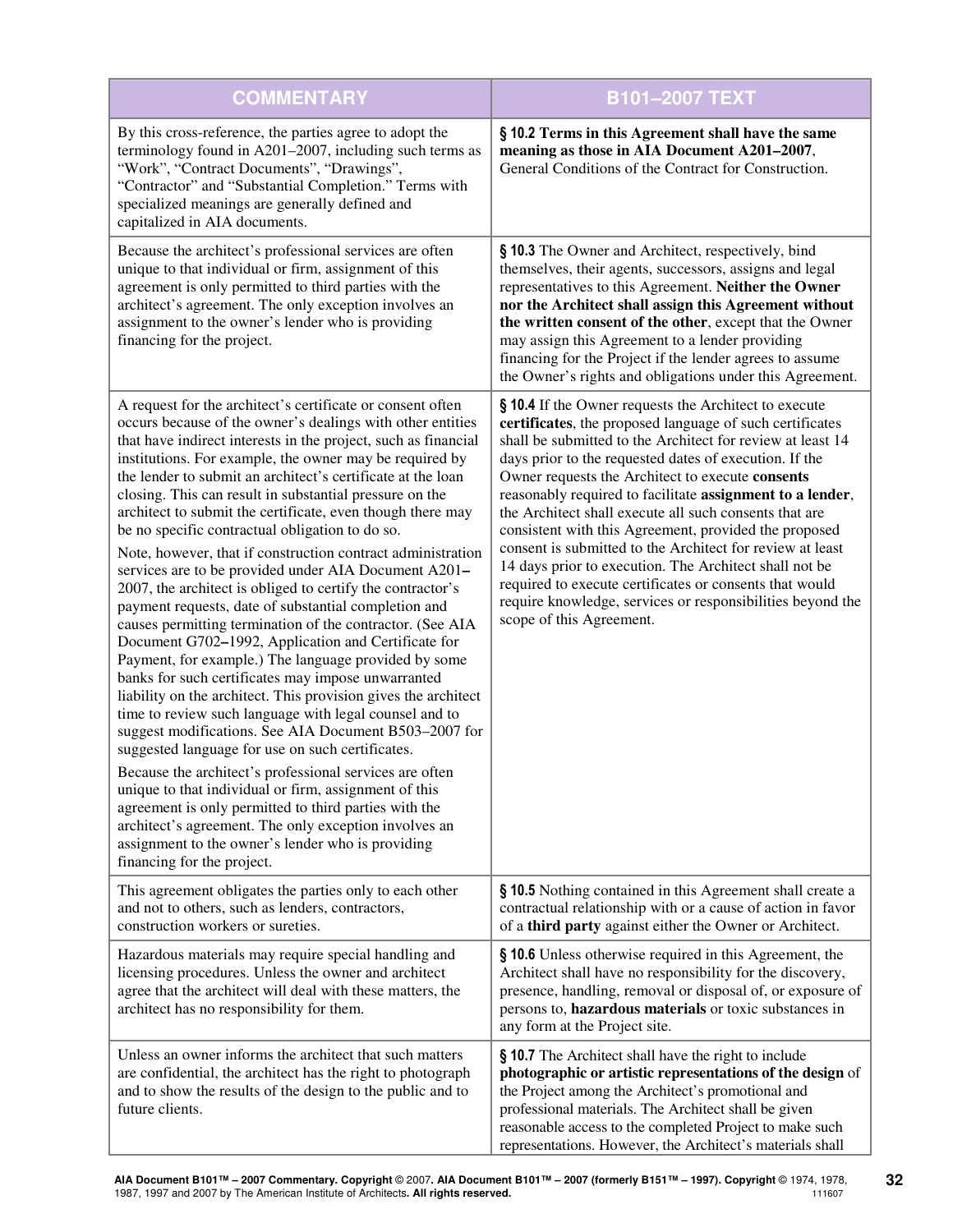| <b>COMMENTARY</b>                                                                                                                                                                                                                                                                                                                                                          | B101-2007 TEXT                                                                                                                                                                                                                                                                                                                                                                                                                                                                                                                                                                                          |
|----------------------------------------------------------------------------------------------------------------------------------------------------------------------------------------------------------------------------------------------------------------------------------------------------------------------------------------------------------------------------|---------------------------------------------------------------------------------------------------------------------------------------------------------------------------------------------------------------------------------------------------------------------------------------------------------------------------------------------------------------------------------------------------------------------------------------------------------------------------------------------------------------------------------------------------------------------------------------------------------|
|                                                                                                                                                                                                                                                                                                                                                                            | not include the Owner's confidential or proprietary<br>information if the Owner has previously advised the<br>Architect in writing of the specific information considered<br>by the Owner to be confidential or proprietary. The Owner<br>shall provide professional credit for the Architect in the<br>Owner's promotional materials for the Project.                                                                                                                                                                                                                                                  |
| An essential element of a professional-client relationship<br>is trust and the sharing of confidences. Section 10.8<br>establishes that the architect and owner will not disclose<br>each other's confidential information unless certain<br>enumerated exceptions apply.                                                                                                  | § 10.8 If the Architect or Owner receives information<br>specifically designated by the other party as<br>"confidential" or "business proprietary," the receiving<br>party shall keep such information strictly confidential<br>and shall not disclose it to any other person except to $(1)$<br>its employees, (2) those who need to know the content of<br>such information in order to perform services or<br>construction solely and exclusively for the Project, or (3)<br>its consultants and contractors whose contracts include<br>similar restrictions on the use of confidential information. |
| <b>ARTICLE 11 COMPENSATION</b>                                                                                                                                                                                                                                                                                                                                             |                                                                                                                                                                                                                                                                                                                                                                                                                                                                                                                                                                                                         |
| An architect may be compensated using various methods.<br>The instructions to B101 enumerate ten distinct methods<br>of compensation and provide model text for six of them.<br>In some situations, a combination of compensation<br>methods may be chosen by the parties.                                                                                                 | § 11.1 For the Architect's Basic Services described under<br>Article 3, the Owner shall compensate the Architect as<br>follows:<br>(Insert amount of, or basis for, compensation.)                                                                                                                                                                                                                                                                                                                                                                                                                      |
| The AIA makes no representation as to the<br>appropriateness of any of these compensation methods on<br>a particular project. The choice of a compensation method<br>is a business decision for the owner and architect. The<br>AIA makes no recommendations and has no guidelines or<br>schedules that specify the amount of compensation an<br>architect should be paid. |                                                                                                                                                                                                                                                                                                                                                                                                                                                                                                                                                                                                         |
| As with compensation under Section 11.1, the method of<br>adjustment for additional services is left to the parties. It is<br>important to establish a method of compensation for<br>additional services at the outset, to avoid disagreement on<br>this point later.                                                                                                      | § 11.2 For Additional Services designated in Section 4.1,<br>the Owner shall compensate the Architect as follows:<br>(Insert amount of, or basis for, compensation. If<br>necessary, list specific services to which particular<br>methods of compensation apply.)                                                                                                                                                                                                                                                                                                                                      |
| As with compensation under Section 11.2, the method of<br>adjustment for Additional Services is left to the parties.<br>Establishing such a method in the agreement removes a<br>potential cause of disagreement when additional services<br>have been rendered and the architect seeks compensation.                                                                      | § 11.3 For Additional Services that may arise during the<br>course of the Project, including those under Section 4.3,<br>the Owner shall compensate the Architect as follows:<br>(Insert amount of, or basis for, compensation.)                                                                                                                                                                                                                                                                                                                                                                        |
|                                                                                                                                                                                                                                                                                                                                                                            | § 11.4 Compensation for Additional Services of the<br>Architect's consultants when not included in Section 11.2<br>or 11.3, shall be the amount invoiced to the Architect plus<br>%), or as otherwise stated below:<br>percent (                                                                                                                                                                                                                                                                                                                                                                        |
| The percent of compensation set forth for all Phases<br>should total 100%.                                                                                                                                                                                                                                                                                                 | § 11.5 Where compensation for Basic Services is based on a<br>stipulated sum or percentage of the Cost of the Work, the<br>compensation for each phase of services shall be as follows:<br>Schematic Design Phase<br>$\%$<br>percent (<br>Design Development Phase<br>$\%$<br>percent (<br><b>Construction Documents Phase:</b><br>$\%$<br>percent (<br><b>Bidding or Negotiation Phase:</b><br>$\%$<br>percent (<br><b>Construction Phase:</b><br>$\%$<br>percent (<br>one hundred percent (100.00%)<br><b>Total Basic Compensation</b>                                                                |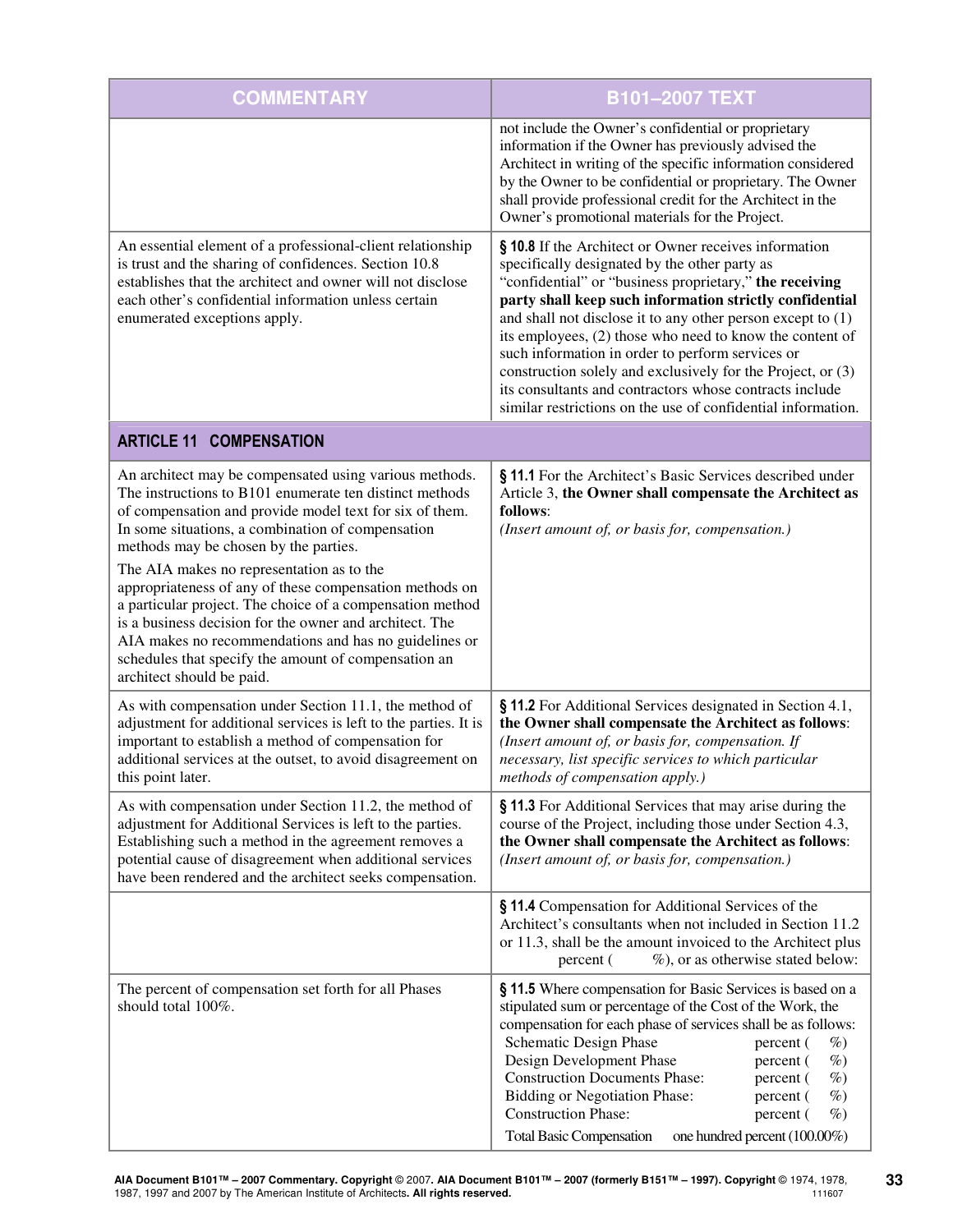| <b>COMMENTARY</b>                                                                                                                                                                                                                                                                                                                                                                                                                                                                                                                                                                                                                                                                                                                                                                                          | <b>B101-2007 TEXT</b>                                                                                                                                                                                                                                                                                                                                                                                                                                                                                                                                                                                                                                                                                                                                                                                                                                                                                                                                                                                                                                                                                                                                                                                                                                                                                                                                                                              |
|------------------------------------------------------------------------------------------------------------------------------------------------------------------------------------------------------------------------------------------------------------------------------------------------------------------------------------------------------------------------------------------------------------------------------------------------------------------------------------------------------------------------------------------------------------------------------------------------------------------------------------------------------------------------------------------------------------------------------------------------------------------------------------------------------------|----------------------------------------------------------------------------------------------------------------------------------------------------------------------------------------------------------------------------------------------------------------------------------------------------------------------------------------------------------------------------------------------------------------------------------------------------------------------------------------------------------------------------------------------------------------------------------------------------------------------------------------------------------------------------------------------------------------------------------------------------------------------------------------------------------------------------------------------------------------------------------------------------------------------------------------------------------------------------------------------------------------------------------------------------------------------------------------------------------------------------------------------------------------------------------------------------------------------------------------------------------------------------------------------------------------------------------------------------------------------------------------------------|
|                                                                                                                                                                                                                                                                                                                                                                                                                                                                                                                                                                                                                                                                                                                                                                                                            | § 11.6 When compensation is based on a percentage of the<br>Cost of the Work and any portions of the Project are<br>deleted or otherwise not constructed, compensation for<br>those portions of the Project shall be payable to the extent<br>services are performed on those portions, in accordance<br>with the schedule set forth in Section 11.5 based on $(1)$<br>the lowest bona fide bid or negotiated proposal, or (2) if<br>no such bid or proposal is received, the most recent<br>estimate of the Cost of the Work for such portions of the<br>Project. The Architect shall be entitled to compensation in<br>accordance with this Agreement for all services<br>performed whether or not the Construction Phase is<br>commenced.                                                                                                                                                                                                                                                                                                                                                                                                                                                                                                                                                                                                                                                       |
|                                                                                                                                                                                                                                                                                                                                                                                                                                                                                                                                                                                                                                                                                                                                                                                                            | § 11.7 The hourly billing rates for services of the<br>Architect and the Architect's consultants, if any, are set<br>forth below. The rates shall be adjusted in accordance<br>with the Architect's and Architect's consultants' normal<br>review practices.<br>(If applicable, attach an exhibit of hourly billing rates or<br>insert them below.)                                                                                                                                                                                                                                                                                                                                                                                                                                                                                                                                                                                                                                                                                                                                                                                                                                                                                                                                                                                                                                                |
|                                                                                                                                                                                                                                                                                                                                                                                                                                                                                                                                                                                                                                                                                                                                                                                                            | § 11.8 COMPENSATION FOR REIMBURSABLE EXPENSES                                                                                                                                                                                                                                                                                                                                                                                                                                                                                                                                                                                                                                                                                                                                                                                                                                                                                                                                                                                                                                                                                                                                                                                                                                                                                                                                                      |
| The costs that fall into the reimbursable expenses category<br>are largely outside of the architect's ability to estimate<br>with any accuracy at the beginning of a project. Such an<br>estimate, with a contingency to reflect the uncertainties<br>involved, would have to be made if these costs were<br>included in the architect's compensation. Thus, an owner<br>might pay more under such an arrangement than by<br>reimbursing the architect for these costs as they are<br>incurred. The list of expenses described in the agreement<br>may be modified by addition, deduction or even<br>placement of a limit on them. A general limitation on all<br>of these expenses is that they must be "directly related to<br>the project," and thus are not part of the architect's<br>overhead costs. | § 11.8.1 Reimbursable Expenses are in addition to<br>compensation for Basic and Additional Services and include<br>expenses incurred by the Architect and the Architect's<br>consultants directly related to the Project, as follows:<br>Transportation and authorized out-of-town travel<br>.1<br>and subsistence;<br>Long distance services, dedicated data and<br>.2<br>communication services, teleconferences, Project<br>Web sites, and extranets;<br>Fees paid for securing approval of authorities<br>.3<br>having jurisdiction over the Project;<br>Printing, reproductions, plots, standard form<br>.4<br>documents;<br>5.<br>Postage, handling and delivery;<br>Expense of overtime work requiring higher than<br>.6<br>regular rates, if authorized in advance by the<br>Owner;<br>Renderings, models, mock-ups, professional<br>.7<br>photography, and presentation materials<br>requested by the Owner;<br>Architect's Consultant's expense of professional<br>.8<br>liability insurance dedicated exclusively to this<br>Project, or the expense of additional insurance<br>coverage or limits if the Owner requests such<br>insurance in excess of that normally carried by<br>the Architect's consultants;<br>All taxes levied on professional services and on<br>.9<br>reimbursable expenses;<br>.10 Site office expenses; and<br>.11 Other similar Project-related expenditures |
|                                                                                                                                                                                                                                                                                                                                                                                                                                                                                                                                                                                                                                                                                                                                                                                                            | § 11.8.2 For Reimbursable Expenses the compensation<br>shall be the expenses incurred by the Architect and the<br>Architect's consultants plus<br>percent (<br>$\%$ ) of<br>the expenses incurred.                                                                                                                                                                                                                                                                                                                                                                                                                                                                                                                                                                                                                                                                                                                                                                                                                                                                                                                                                                                                                                                                                                                                                                                                 |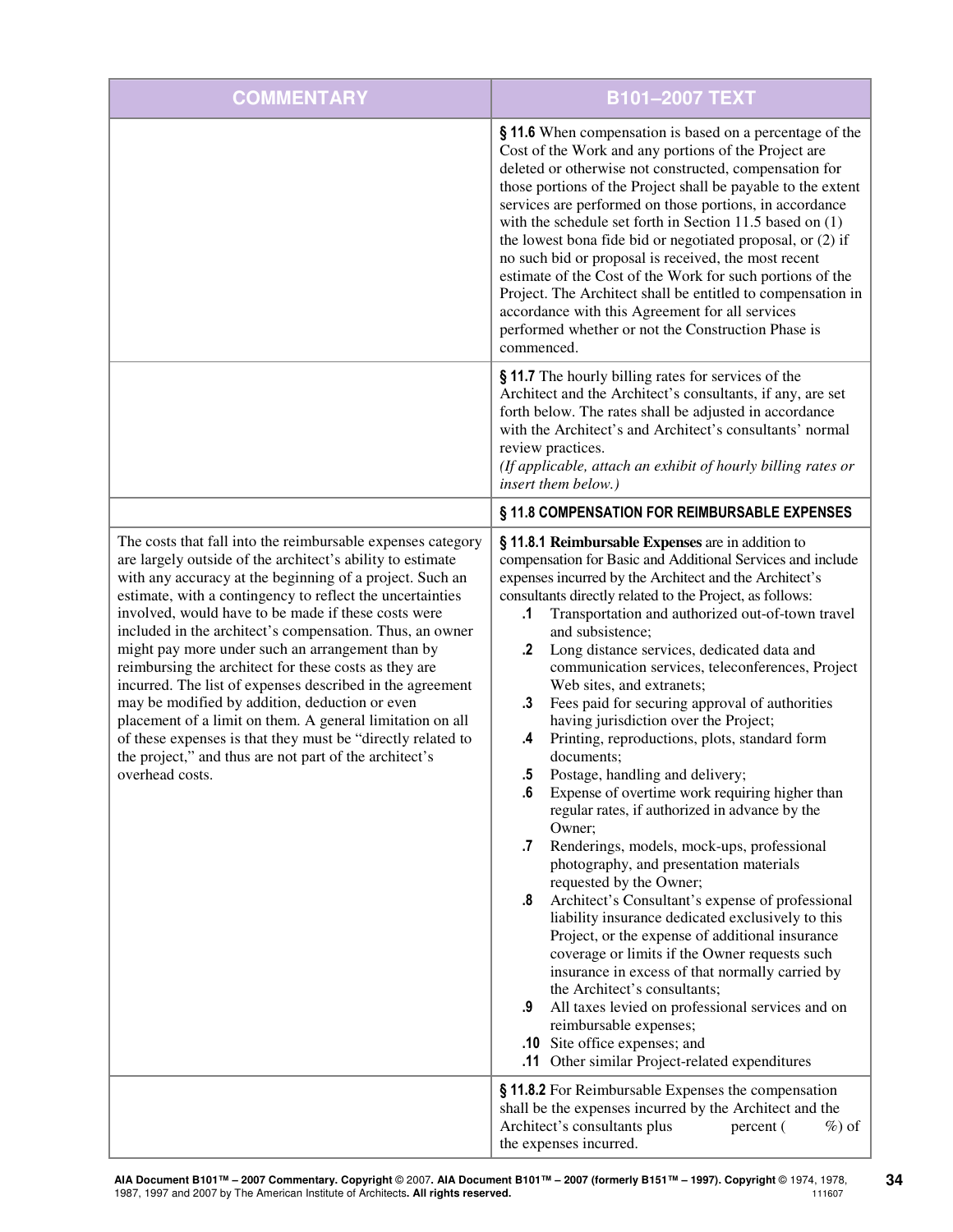| <b>COMMENTARY</b>                                                                                                                                                                                                                                                                                                                                                                                                                                       | <b>B101-2007 TEXT</b>                                                                                                                                                                                                                                                                                                                                                                                                                                                                                     |  |
|---------------------------------------------------------------------------------------------------------------------------------------------------------------------------------------------------------------------------------------------------------------------------------------------------------------------------------------------------------------------------------------------------------------------------------------------------------|-----------------------------------------------------------------------------------------------------------------------------------------------------------------------------------------------------------------------------------------------------------------------------------------------------------------------------------------------------------------------------------------------------------------------------------------------------------------------------------------------------------|--|
| This provision permits the parties to provide an agreed-<br>upon amount of compensation to be paid to the architect<br>for the owner's continued use of the architect's<br>Instruments of Service if the owner terminates the<br>agreement for convenience pursuant to Section 9.5 or if<br>the architect terminates due to the owner's suspension of<br>the project pursuant to Section 9.3.                                                           | § 11.9 COMPENSATION FOR USE OF ARCHITECT'S<br><b>INSTRUMENTS OF SERVICE</b><br>If the Owner terminates the Architect for its convenience<br>under Section 9.5, or the Architect terminates this<br>Agreement under Section 9.3, the Owner shall pay a<br>licensing fee as compensation for the Owner's continued<br>use of the Architect's Instruments of Service solely for<br>purposes of completing, using and maintaining the Project<br>as follows:                                                  |  |
|                                                                                                                                                                                                                                                                                                                                                                                                                                                         | § 11.10 PAYMENTS TO THE ARCHITECT                                                                                                                                                                                                                                                                                                                                                                                                                                                                         |  |
| The project's circumstances and the architect's past<br>relationship with the owner may influence the amount, if<br>any, of the initial payment. Remember that the owner has<br>the right to terminate for convenience, which can be<br>exercised before the first month has passed after the<br>agreement was signed. Under Section 9.6, the architect is<br>entitled to termination expenses, but may still experience<br>difficulty in getting paid. | <b>Dollars</b><br>§ 11.10.1 An initial payment of<br>) shall be made upon execution of this<br>(<br>Agreement and is the minimum payment under this<br>Agreement. It shall be credited to the Owner's account in<br>the final invoice.                                                                                                                                                                                                                                                                    |  |
| This provision will have to be modified if payments are to<br>be made based upon the stage of the project's progress or<br>based upon a time period other than that of one month.<br>This rate is established by state statute and varies from<br>state to state.                                                                                                                                                                                       | § 11.10.2 Unless otherwise agreed, payments for services<br>shall be made monthly in proportion to services<br>performed. Payments are due and payable upon<br>presentation of the Architect's invoice. Amounts unpaid<br>) days after the invoice date shall bear<br>interest at the rate entered below, or in the absence<br>thereof at the legal rate prevailing from time to time at<br>the principal place of business of the Architect.<br>(Insert rate of monthly or annual interest agreed upon.) |  |
| The percentage method of compensation is especially<br>prone to abuse when deductions are made to the cost of<br>the work due to such things as damages caused by the<br>contractor. No deductions in payment to the architect are<br>allowed in such situations.                                                                                                                                                                                       | § 11.10.3 The Owner shall not withhold amounts from<br>the Architect's compensation to impose a penalty or<br>liquidated damages on the Architect, or to offset sums<br>requested by or paid to contractors for the cost of changes<br>in the Work unless the Architect agrees or has been found<br>liable for the amounts in a binding dispute resolution<br>proceeding.                                                                                                                                 |  |
| Because reimbursable expenses, hourly rates and direct<br>personnel expenses are direct costs, the owner has the<br>right to examine the architect's records with regard to<br>them. This permission, however, does not include the<br>right to examine other records of the architect.                                                                                                                                                                 | §11.10.4 Records of Reimbursable Expenses, expenses<br>pertaining to Additional Services, and services performed<br>on the basis of hourly rates shall be available to the<br>Owner at mutually convenient times.                                                                                                                                                                                                                                                                                         |  |
| <b>ARTICLE 12 SPECIAL TERMS AND CONDITIONS</b>                                                                                                                                                                                                                                                                                                                                                                                                          |                                                                                                                                                                                                                                                                                                                                                                                                                                                                                                           |  |
| Any modifications to the standard terms of the document<br>should be inserted here if not otherwise inserted elsewhere<br>in the document. For more information about modifying<br>this agreement see the document Instructions and see<br>B503-2007, Guide for Amendments to AIA Owner-<br>Architect Agreements.                                                                                                                                       | Special terms and conditions that modify this Agreement<br>are as follows:                                                                                                                                                                                                                                                                                                                                                                                                                                |  |
| <b>ARTICLE 13 SCOPE OF THE AGREEMENT</b>                                                                                                                                                                                                                                                                                                                                                                                                                |                                                                                                                                                                                                                                                                                                                                                                                                                                                                                                           |  |
| Note that amendments to this agreement must be in<br>writing. Many decisions are made during the design and<br>construction of the project that may impact the nature and<br>scope of services provided by the architect. To the extent                                                                                                                                                                                                                 | § 13.1 This Agreement represents the entire and<br>integrated agreement between the Owner and the<br>Architect and supersedes all prior negotiations,<br>representations or agreements, either written or oral. This                                                                                                                                                                                                                                                                                      |  |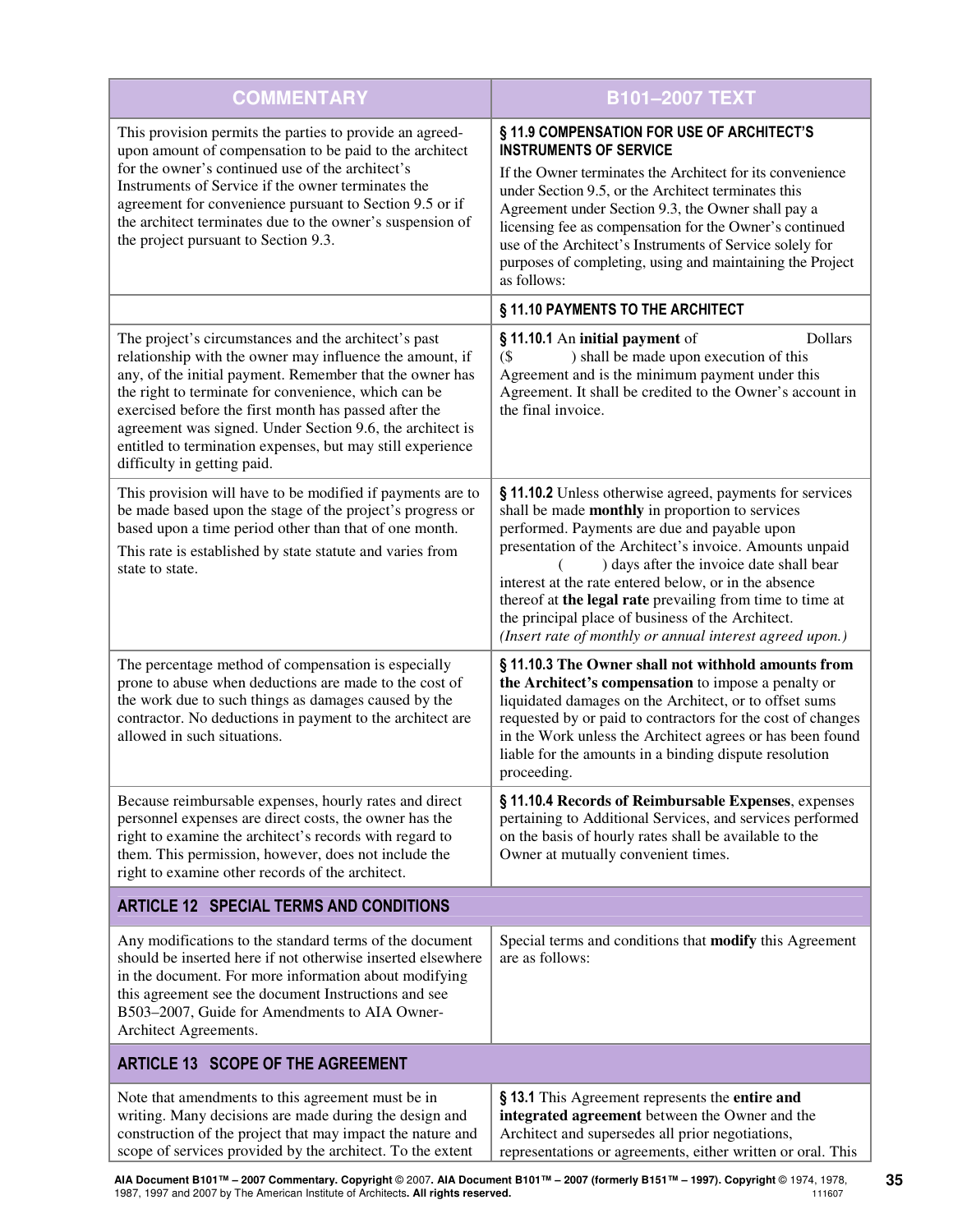| <b>COMMENTARY</b>                                                                                                                                                                                                                                                                                                                                                                                                                                                                        | <b>B101-2007 TEXT</b>                                                                                                                                                                                                                                                                                                                                                                                                                                                         |
|------------------------------------------------------------------------------------------------------------------------------------------------------------------------------------------------------------------------------------------------------------------------------------------------------------------------------------------------------------------------------------------------------------------------------------------------------------------------------------------|-------------------------------------------------------------------------------------------------------------------------------------------------------------------------------------------------------------------------------------------------------------------------------------------------------------------------------------------------------------------------------------------------------------------------------------------------------------------------------|
| decisions are made by the owner that add to or delete from<br>the scope of services to be provided, or that conflict with<br>the initial terms of the owner-architect agreement, those<br>decisions, and resulting modifications to the scope of<br>services, project schedule, and architect's compensation,<br>should be documented in a writing signed by the parties.                                                                                                                | Agreement may be amended only by written instrument<br>signed by both Owner and Architect.                                                                                                                                                                                                                                                                                                                                                                                    |
| Before transmitting Instruments of Service or any other<br>data in digital form, parties should establish protocols for<br>that transmission, and may use E201-2007, Digital Data<br>Protocol Exhibit, for that purpose.<br>If the nature and scope of the Architect's services or<br>compensation are based upon, or effected by, information<br>in other documents, such as preliminary studies or project<br>descriptions or proposals, those documents should be<br>referenced here. | § 13.2 This Agreement is comprised of the following<br>documents listed below:<br>AIA Document B101-2007, Standard Form<br>.1<br>Agreement Between Owner and Architect<br>AIA Document E201-2007, Digital Data<br>.2<br>Protocol Exhibit, if completed, or the following:<br><b>Other documents:</b><br>$\cdot$ 3<br>(List other documents, if any, including Exhibit<br>A, Initial Information, and additional scopes of<br>service, if any, forming part of the Agreement.) |
| The authorized representatives of both parties should sign,<br>indicating their official capacity to bind the owner or<br>architect. For corporations and governmental entities, a<br>document showing proof of their authority should be<br>attached.                                                                                                                                                                                                                                   | This Agreement entered into as of the day and year first<br>written above.<br><b>ARCHITECT</b> (Signature)<br><b>OWNER</b> (Signature)                                                                                                                                                                                                                                                                                                                                        |
|                                                                                                                                                                                                                                                                                                                                                                                                                                                                                          | (Printed name and title)<br>(Printed name and title)                                                                                                                                                                                                                                                                                                                                                                                                                          |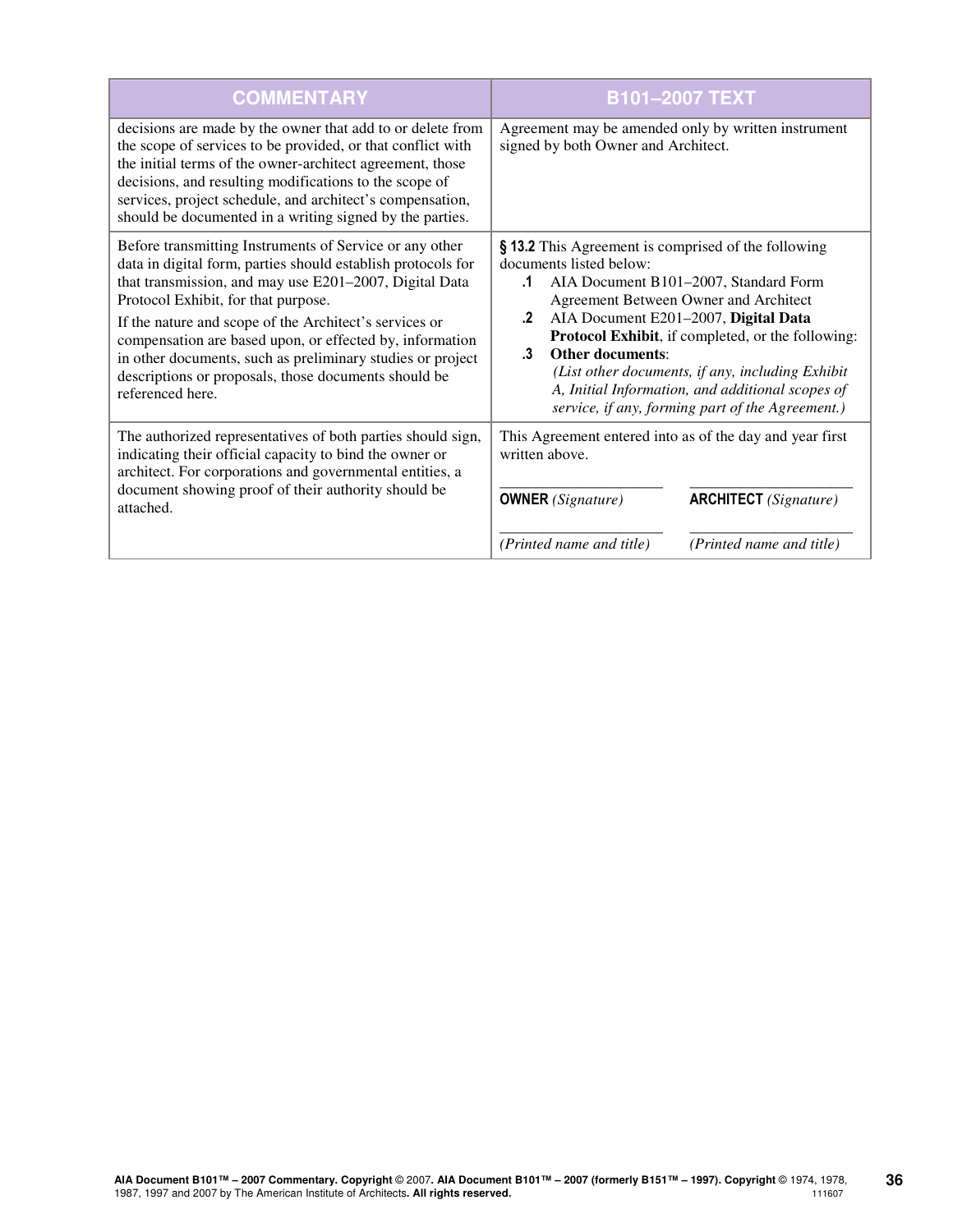# **B101™ – 2007 Exhibit A, Initial Information**

| <b>COMMENTARY</b>                                                                                                                                                                                                                                                                                                                                                                                                                                                         | <b>B101-2007 TEXT</b>                                                                                                                                                                                                                                                                                                                                                |  |
|---------------------------------------------------------------------------------------------------------------------------------------------------------------------------------------------------------------------------------------------------------------------------------------------------------------------------------------------------------------------------------------------------------------------------------------------------------------------------|----------------------------------------------------------------------------------------------------------------------------------------------------------------------------------------------------------------------------------------------------------------------------------------------------------------------------------------------------------------------|--|
| <b>COVER PAGE</b>                                                                                                                                                                                                                                                                                                                                                                                                                                                         |                                                                                                                                                                                                                                                                                                                                                                      |  |
|                                                                                                                                                                                                                                                                                                                                                                                                                                                                           | for the following PROJECT:<br>(Name and location or address)                                                                                                                                                                                                                                                                                                         |  |
|                                                                                                                                                                                                                                                                                                                                                                                                                                                                           | THE OWNER:<br>(Name and address)                                                                                                                                                                                                                                                                                                                                     |  |
|                                                                                                                                                                                                                                                                                                                                                                                                                                                                           | THE ARCHITECT:<br>(Name and address)                                                                                                                                                                                                                                                                                                                                 |  |
|                                                                                                                                                                                                                                                                                                                                                                                                                                                                           | This Agreement is based on the following information.<br>(Note the disposition for the following items by inserting<br>the requested information or a statement such as "not<br>applicable," "unknown at time of execution" or "to be<br>determined later by mutual agreement.")                                                                                     |  |
| <b>ARTICLE A.1 PROJECT INFORMATION</b>                                                                                                                                                                                                                                                                                                                                                                                                                                    |                                                                                                                                                                                                                                                                                                                                                                      |  |
| A description of the owner's purpose or goals for the<br>project is often helpful to give a clear focus to the mutual<br>understanding of the parties. A building's intended use<br>may often be described by its classification under the<br>applicable building code or zoning ordinance.                                                                                                                                                                               | § A.1.1 The Owner's program for the Project:<br>(Identify documentation or state the manner in which the<br>program will be developed.)                                                                                                                                                                                                                              |  |
| A description of the physical characteristics of the project<br>helps to establish the expectations of the parties and to<br>define scope. It also helps to identify or highlight unique<br>characteristics of the project or project site that may<br>impact design.                                                                                                                                                                                                     | § A.1.2 The Project's physical characteristics:<br>(Identify or describe, if appropriate, size, location, dimensions,<br>or other pertinent information, such as geotechnical reports;<br>site, boundary and topographic surveys; traffic and utility<br>studies; availability of public and private utilities and services;<br>legal description of the site; etc.) |  |
| Setting a budget for the cost of the work, and adjusting the<br>budget as project design progresses, may require the<br>mutual collaboration of the owner and architect. It may be<br>necessary for the owner to increase or decrease the budget<br>for the project for any of a number of reasons. The<br>architect must be ever mindful of the owner's budget and<br>endeavor to provide a design that can be built within the<br>budget, as amended from time to time. | § A.1.3 The Owner's budget for the Cost of the Work, as<br>defined in Section 6.1:<br>(Provide total, and if known, a line item break down.)                                                                                                                                                                                                                         |  |
| Schedule constraints may impact cost. For the owner, time<br>may be more important than money. For the architect, an<br>inflexible time frame, such as that used for fast track<br>scheduling, often requires substantial staff overtime. Thus,<br>this information is likely to affect the calculation of the<br>architect's compensation under this agreement.                                                                                                          | § A.1.4 The Owner's other anticipated scheduling<br>information, if any, not provided in Section 1.2:                                                                                                                                                                                                                                                                |  |
| As with other parameters, the proposed procurement<br>method may impact project cost and the project schedule.<br>Delaying or changing a decision on these methods may<br>impact the timing and method of delivery of the<br>architect's services.                                                                                                                                                                                                                        | § A.1.5 The Owner intends the following procurement or<br>delivery method for the Project:<br>(Identify method such as competitive bid, negotiated<br>contract, or construction management.)                                                                                                                                                                         |  |
| Each project has its special characteristics and unique needs<br>that may be listed here. $B101-2007$ requires the architect to<br>discuss with the owner the feasibility of incorporating<br>environmentally responsible design approaches into the                                                                                                                                                                                                                      | § A.1.6 Other Project information:<br>(Identify special characteristics or needs of the Project not<br>provided elsewhere, such as environmentally responsible<br>design or historic preservation requirements.)                                                                                                                                                     |  |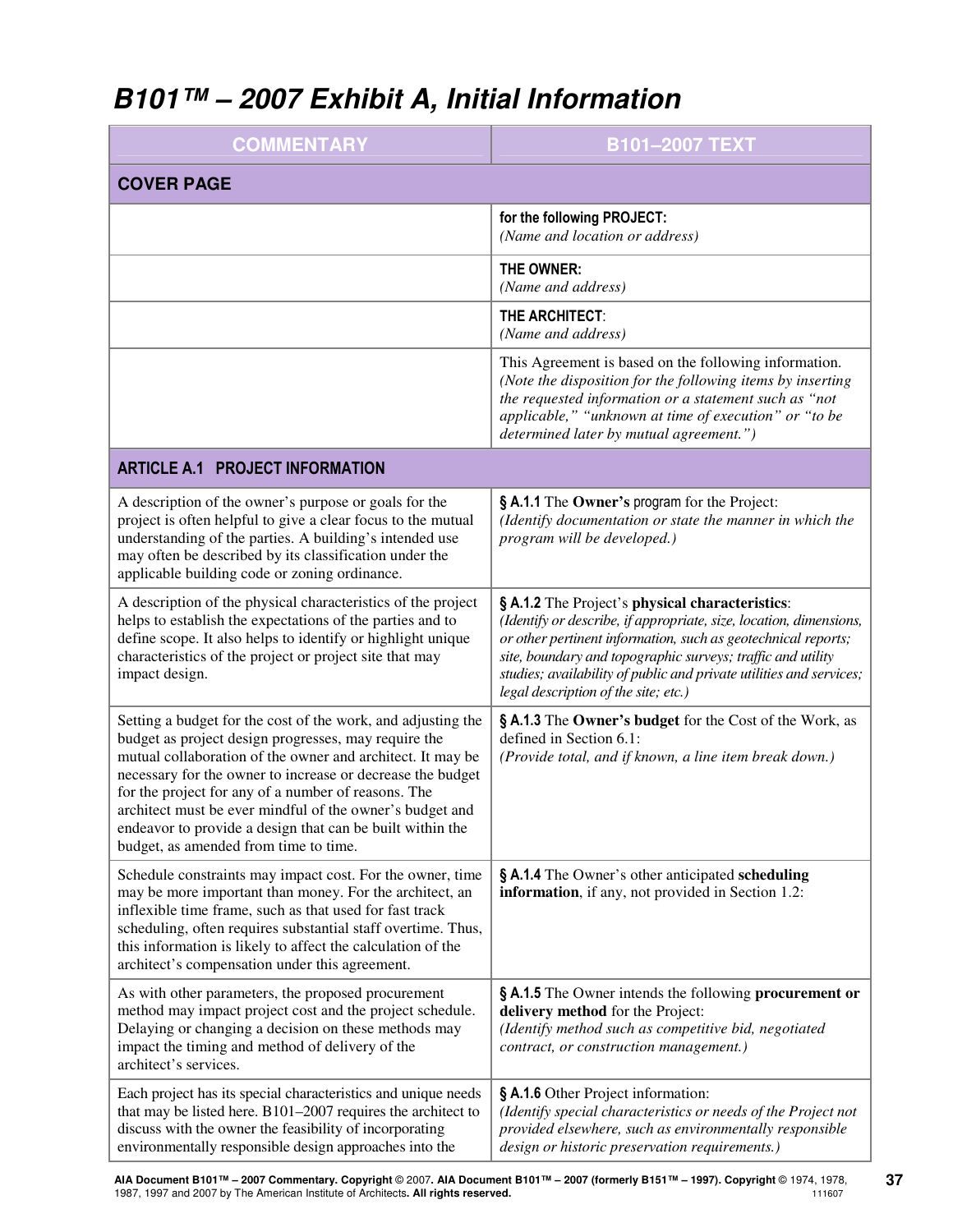| <b>COMMENTARY</b>                                                                                                                                                                                                                                                                                                                                                                                                                                                                                                                                                                                                                                                               | B101-2007 TEXT                                                                                                                                                                                                      |
|---------------------------------------------------------------------------------------------------------------------------------------------------------------------------------------------------------------------------------------------------------------------------------------------------------------------------------------------------------------------------------------------------------------------------------------------------------------------------------------------------------------------------------------------------------------------------------------------------------------------------------------------------------------------------------|---------------------------------------------------------------------------------------------------------------------------------------------------------------------------------------------------------------------|
| project. (See Section 3.2.6.) The AIA publishes a number<br>of "scope of services" documents that identify and provide<br>a detailed description of special services the architect might<br>provide for a project, such as services associated with an<br>historic preservation project. A review of the scope of<br>services documents might help to identify special<br>characteristics or needs of the project to be addressed.                                                                                                                                                                                                                                              |                                                                                                                                                                                                                     |
| <b>ARTICLE A.2 PROJECT TEAM</b>                                                                                                                                                                                                                                                                                                                                                                                                                                                                                                                                                                                                                                                 |                                                                                                                                                                                                                     |
| This representative is authorized to act on behalf of, and<br>to bind, the owner. When the owner is an individual, that<br>person will often serve as the representative. When the<br>owner is a corporation or governmental entity, on the<br>other hand, it can only act through agents. In those<br>situations, it is very important to identify one person, such<br>as the corporation's president or the school board's<br>chairman, who has final authority to make firm decisions.<br>Confusion over decision-making authority, and acting on<br>directions given by persons without final authority, can<br>lead to needless delays and wasted effort (e.g., redesign). | § A.2.1 The Owner identifies the following<br>representative in accordance with Section 5.3:<br>(List name, address and other information.)                                                                         |
| With the proliferation of review boards, internal staff<br>committees, and other oversight groups, many owners need<br>to inform their architect about who should be expected to<br>review the architect's submittals. By obtaining this<br>information in advance, the architect can plan time<br>schedules that more realistically reflect the approved<br>process. It is important to recognize the difference between<br>persons who are required to review the architect's<br>submittals, and provide input to the owner, and those<br>persons who have actual authority to make decisions and<br>give directions on behalf of the owner. (See Section A.2.1.)             | § A.2.2 The persons or entities, in addition to the<br>Owner's representative, who are required to review the<br>Architect's submittals to the Owner are as follows:<br>(List name, address and other information.) |
| Sometimes an owner has made arrangements with other<br>consultants or contractors whom the owner wishes to<br>utilize on the project. These persons or entities should be<br>listed here to inform the architect of their involvement.<br>The architect can then appropriately coordinate the<br>architect's activities with them.                                                                                                                                                                                                                                                                                                                                              | § A.2.3 The Owner will retain the following consultants<br>and contractors:<br>(List discipline and, if known, identify them by name and<br>address.)                                                               |
| This representative is authorized to act on behalf of, and<br>to bind, the architect. If the architect is a sole proprietor,<br>that person will be the representative. If the architect is a<br>partnership, one of the partners will be the representative.<br>If a professional corporation or limited liability company<br>is involved, however, the representative may be merely an<br>agent of such an entity. Here again, it is very important to<br>identify one person, such as the corporation's president<br>who has final authority to make firm decisions. Confusion<br>over decision-making authority can lead to needless<br>delays and wasted effort.           | § A.2.4 The Architect identifies the following<br>representative in accordance with Section 2.3:<br>(List name, address and other information.)                                                                     |
| Depending upon the scope of services, the architect may<br>need to retain specialized consultants whose services will<br>be coordinated by the architect. If the expenses from any<br>of the architect's consultants are to be directly reimbursed<br>by the owner, this should be noted in the provisions on<br>compensation.                                                                                                                                                                                                                                                                                                                                                  | § A.2.5 The Architect will retain the consultants<br>identified in Sections A.2.5.1 and A.2.5.2.<br>(List discipline and, if known, identify them by name and<br>address.)                                          |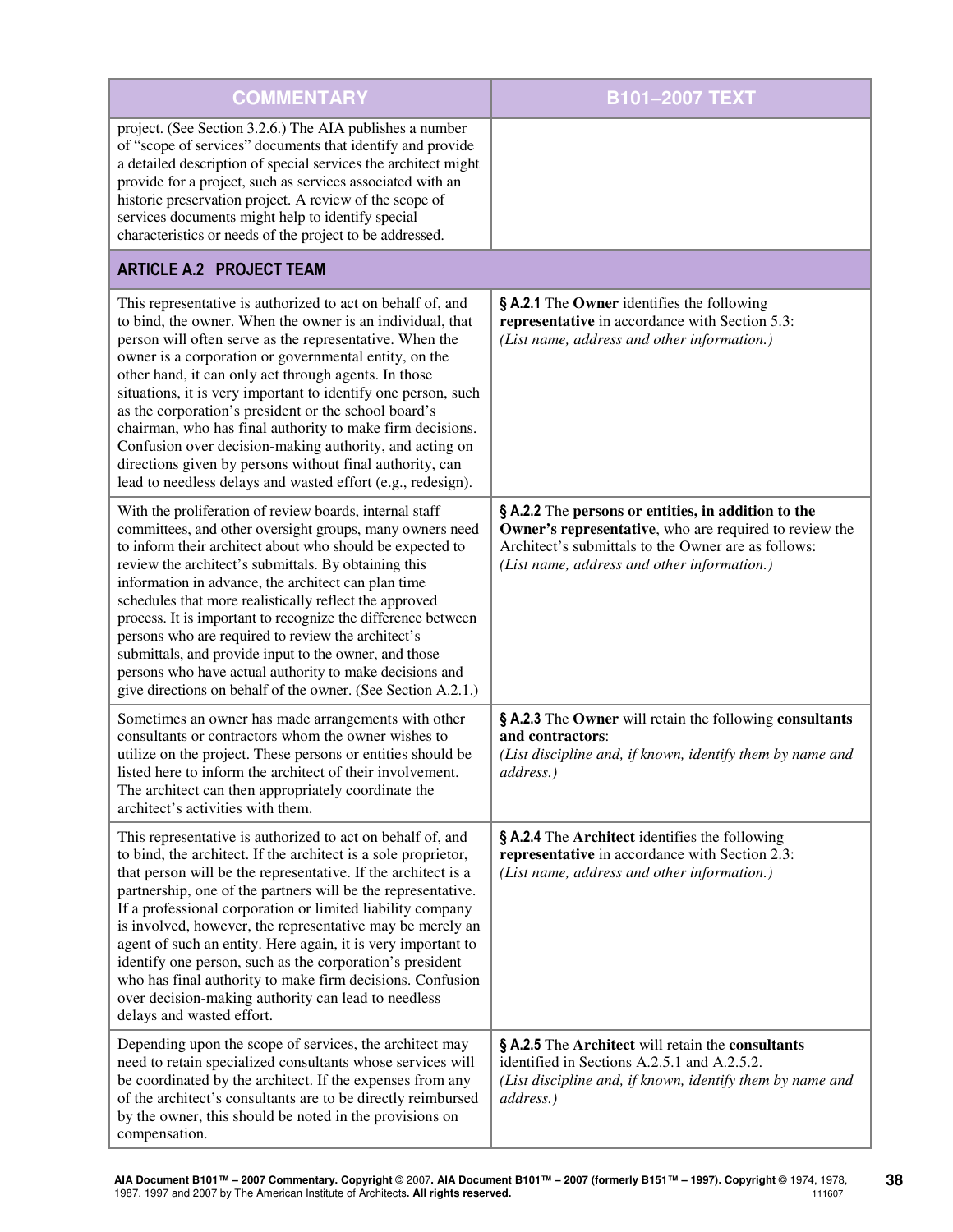| <b>COMMENTARY</b>                                                                                                                                                                                                                                                                                            | <b>B101-2007 TEXT</b>                                                                                                                                |
|--------------------------------------------------------------------------------------------------------------------------------------------------------------------------------------------------------------------------------------------------------------------------------------------------------------|------------------------------------------------------------------------------------------------------------------------------------------------------|
|                                                                                                                                                                                                                                                                                                              | § A.2.5.1 Consultants retained under Basic Services:<br><b>Structural Engineer</b><br><b>Mechanical Engineer</b><br><b>Electrical Engineer</b><br>.3 |
|                                                                                                                                                                                                                                                                                                              | § A.2.5.2 Consultants retained under Additional Services:                                                                                            |
| Other relevant information may be identified through<br>discussions regarding the rest of the document and its<br>scope of services. For instance, in Section 2.4, the<br>architect is required to disclose any conflicts of interest to<br>the owner. This is a good place to document that<br>information. | § A.2.6 Other Initial Information on which the Agreement<br>is based:<br>( <i>Provide other Initial Information.</i> )                               |

# **Other 2007 Owner-Architect Agreements and Scope of Services Documents**

The following 2007 Owner-Architect Agreements and scope of services documents follow the format and/or terminology used in B101–2007:

### **B102™–2007 (formerly B141™–1997 Part 1), Standard Form of Agreement Between Owner and Architect without a Predefined Scope of Architect's Services**

B102–2007 replaces and serves the same purpose as B141–1997 Part 1. B102 is a standard form of agreement between owner and architect that contains initial information, terms and conditions, and compensation details. B102 does not include a scope of Architect's services. The separation of the scope of services from the owner-architect agreement allows users the freedom to append alternative scopes of services. AIA standard form scopes of services documents that may be paired with B102 include:

B201™–2007, Design and Construction Contract Administration

B203™–2007, Site Evaluation and Planning

B204™–2007, Value Analysis

B205™–2007, Historic Preservation

B206™–2007, Security Evaluation and Planning

B209™–2007, Construction Contract Administration

B210™–2007, Facility Support Services

B211™–2007, Commissioning

B214™–2007, LEED® Certification

B252™–2007, Architectural Interior Design

B253TM-2007, Furniture, Furnishings and Equipment Design

### **B152™–2007 (formerly B171TMID–2003), Standard Form of Agreement Between Owner and Architect for Architectural Interior Design Services**

B152–2007 is a standard form of agreement between the owner and architect for design services related to furniture, furnishings and equipment (FF&E) as well as to architectural interior design. B152 is based on the previous B171<sup>™</sup>ID–2003 as revised to follow the format and terminology used in the other 2007 standard form owner– architect agreements. B152 is intended for use in conjunction with  $A251^{TM}-2007$ , General Conditions of the Contract for Furniture, Furnishings and Equipment, and A201–2007, General Conditions of the Contract for Construction, both of which it incorporates by reference.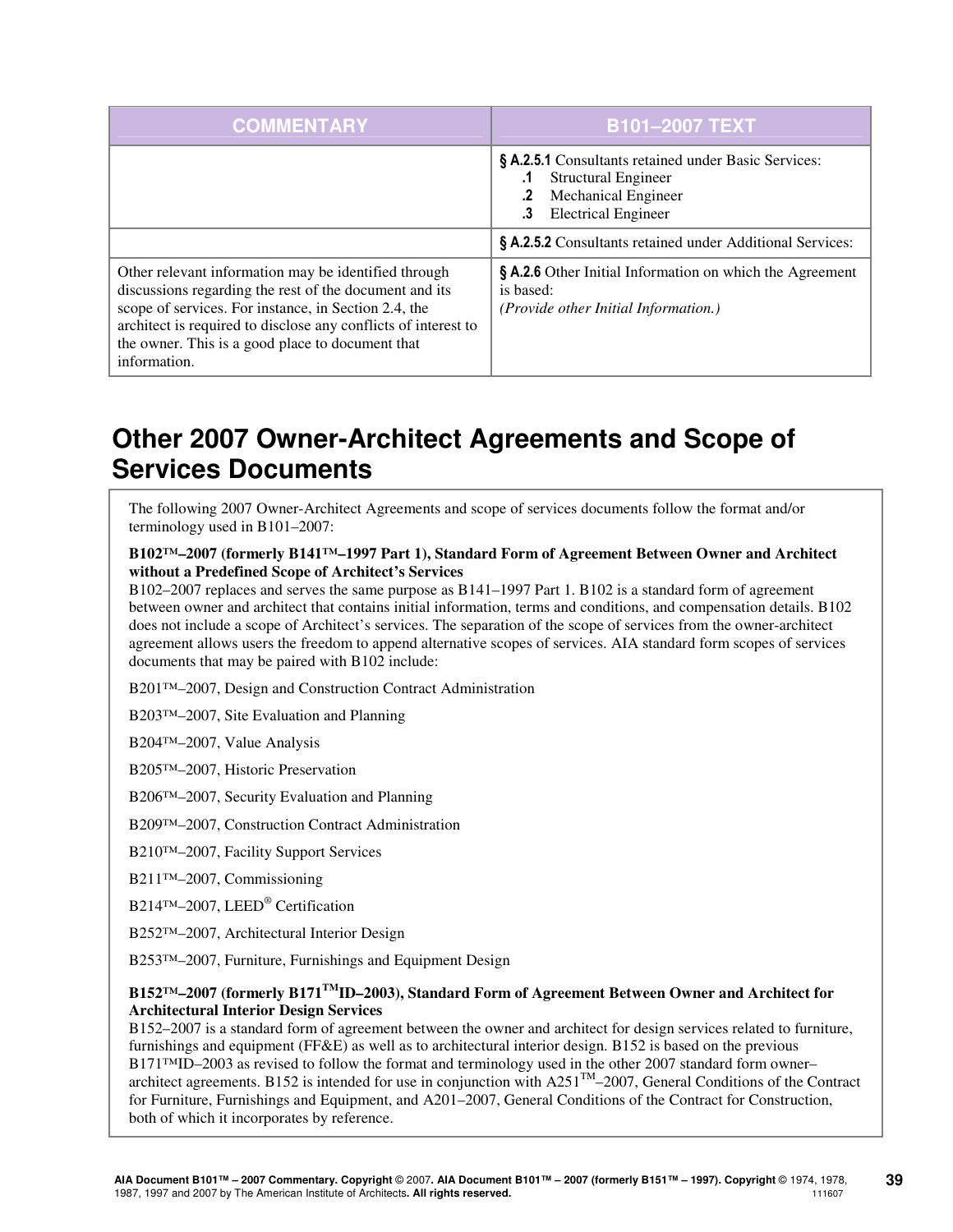### **B153TM–2007 (formerly B175™ ID–2003), Standard Form of Agreement Between Owner and Architect for Furniture, Furnishings and Equipment Design Services**

B153–2007 is a standard form of agreement between the owner and architect for design services related solely to furniture, furnishings and equipment (FF&E). B153 is based on the previous B175™ID–2003 as revised to follow the format and terminology used in the other 2007 standard form owner-architect agreements. B153 is intended for use in conjunction with  $A251^{TM}-2007$ , General Conditions of the Contract for Furniture, Furnishings and Equipment, which it incorporates by reference.

### **B201™–2007 (formerly B141™–1997 Part 2), Standard Form of Architect's Services: Design and Construction Contract Administration**

B201–2007 is a scope of services document that replaces AIA Document B141–1997 Part Two. B201 defines the architect's traditional scope of services for design and construction contract administration in a standard form that the owner and architect can modify to suit the needs of the project. The services set forth in B201 parallel those set forth in B101–2007, the traditional division of services into Basic and Additional Services, with five phases of Basic Services.

### **B203™–2007 (formerly B203™–2005), Standard Form of Architect's Services: Site Evaluation and Planning**

B203™–2007 is a scope of services document that is intended for use where the architect provides the owner with services to assist in site selection for a project. Under this scope, the architect's services may include analysis of the owner's program and alternative sites, site utilization studies, and other analysis, such as planning and zoning requirements, site context, historic resources, utilities, environmental impact, and parking and circulation.

### **B204™–2007 (formerly B204™–2004), Standard Form of Architect's Services: Value Analysis**

B204–2007 is a scope of services document that establishes duties and responsibilities when the owner has employed a Value Analysis Consultant. This document provides the architect's services in three categories: Pre-Workshop Services, Workshop Services and Post-Workshop Services. The services include presenting the project's goals and design rationale at the Value Analysis Workshop, reviewing and evaluating each Value Analysis Proposal, and preparing a Value Analysis Report for the owner that, among other things, advises the owner of the estimate of the cost of the work resulting from the implementation of the accepted Value Analysis Proposals.

### **B205™–2007 (formerly B205™–2004), Standard Form of Architect's Services: Historic Preservation**

B205–2007 is a scope of services document that establishes duties and responsibilities where the architect provides services for projects that are historically sensitive. The range of the architect's services under this scope spans the life of the project and may require the architect to be responsible for preliminary surveys, applications for tax incentives, nominations for landmark status, analysis of historic finishes, and other services specific to historic preservation projects.

### **B206™–2007 (formerly B206™–2004), Standard Form of Architect's Services: Security Evaluation and Planning**

B206–2007 is a scope of services document that establishes duties and responsibilities where the architect provides services for projects that require greater security features and protection than would normally be incorporated into a building design. This scope requires the architect to identify and analyze the threats to a facility, survey the facility with respect to those threats, and prepare a Risk Assessment Report. Following the owner's approval of the Report, the architect prepares design documents and a Security Report.

# **B209™–2007 (formerly B209™–2005), Standard Form of Architect's Services: Construction Phase Administration**

B209–2007 is a scope of services document that establishes duties and responsibilities when an architect provides only Construction Phase services and the owner has retained another architect for design services. This scope requires the architect to perform the traditional contract administration services while design services are provided by another architect.

**B210™–2007 (formerly B210™–2004), Standard Form of Architect's Services: Facility Support Services**  B210–2007 is a scope of services document that focuses attention on providing the owner with means and measures to ensure the proper function and maintenance of the building and site after final completion. This scope provides a menu of choices of services, including initial existing condition surveys of the building and its systems, evaluation of operating costs, and code compliance reviews.

### **B211™–2007 (formerly B211™–2004), Standard Form of Architect's Services: Commissioning**

B211–2007 is a scope of services document that requires the architect to, based on the owner's identification of systems to be commissioned, develop a Commissioning Plan, a Design Intent Document, and Commissioning Specifications. It also requires the architect to review the contractor's submittals and other documentation related to the systems to be commissioned, observe and document performance tests, train operators, and prepare a Final Commissioning Report.